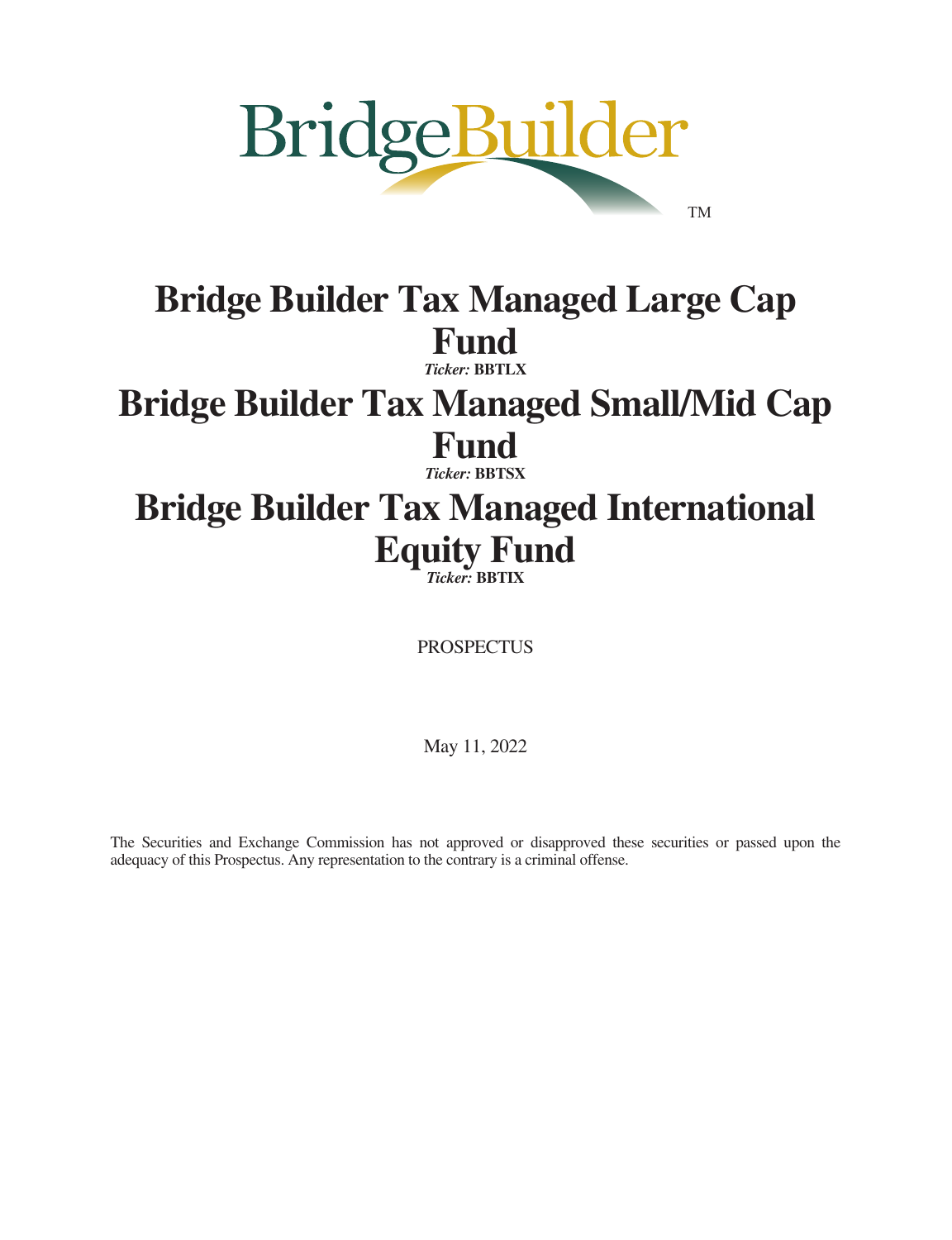# **TABLE OF CONTENTS**

| ADDITIONAL INFORMATION REGARDING THE FUNDS' INVESTMENT OBJECTIVES AND |
|-----------------------------------------------------------------------|
|                                                                       |
|                                                                       |
| BRIDGE BUILDER TAX MANAGED INTERNATIONAL EQUITY FUND 32               |
| ADDITIONAL INFORMATION REGARDING PRINCIPAL RISKS OF INVESTING IN THE  |
|                                                                       |
|                                                                       |
|                                                                       |
|                                                                       |
|                                                                       |
|                                                                       |
|                                                                       |
|                                                                       |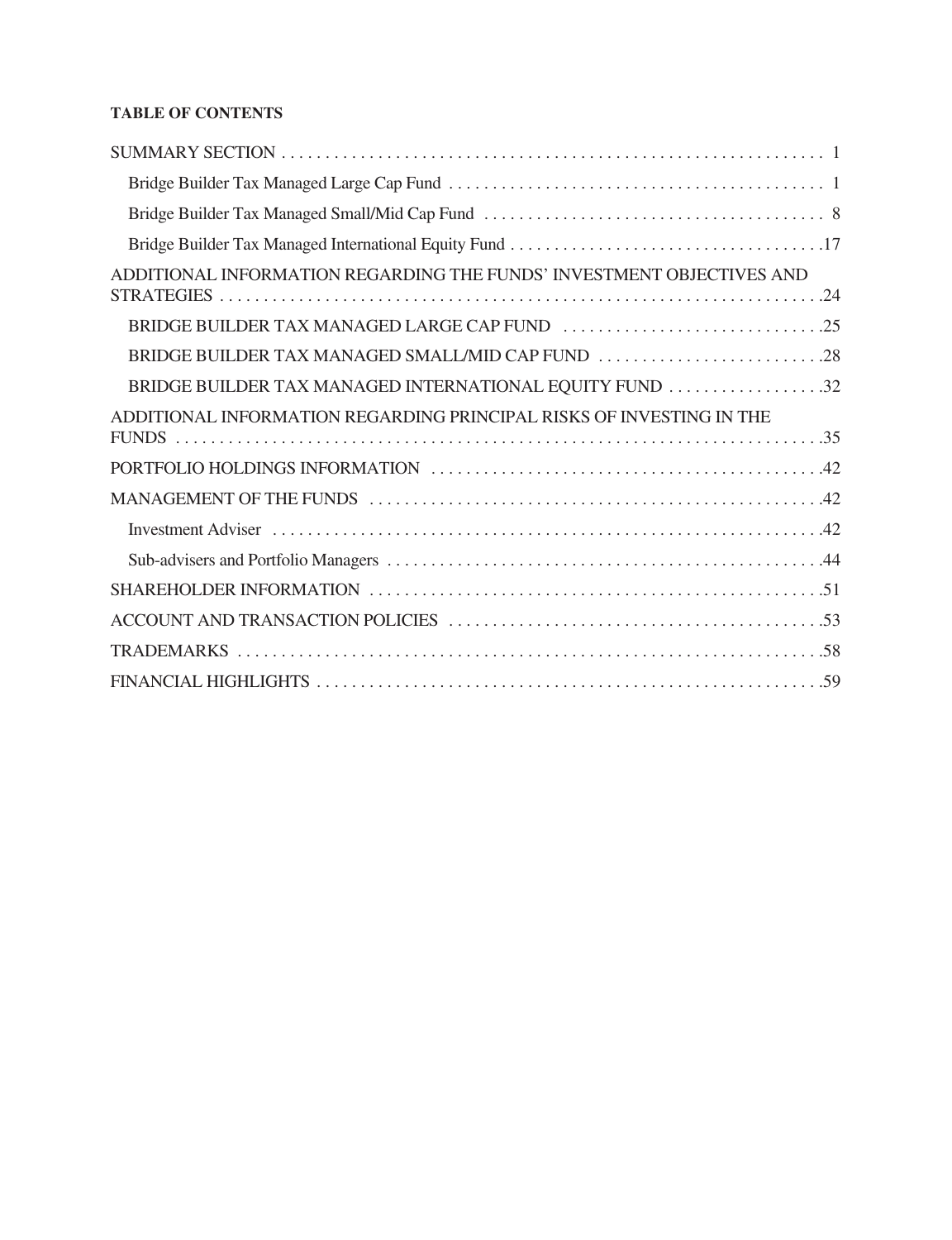# **SUMMARY SECTION**

# <span id="page-2-1"></span><span id="page-2-0"></span>**Bridge Builder Tax Managed Large Cap Fund**

# **Investment Objective**

The investment objective of Bridge Builder Tax Managed Large Cap Fund (the "Fund" or the "Large Cap Fund") is to seek to provide a tax-efficient investment return consisting of capital appreciation.

# **Fees and Expenses of the Fund**

The following table describes the fees and expenses that you may pay if you buy and hold shares of the Fund. You may pay other fees, such as annual program or administrative fees for participating in Edward Jones Advisory Solutions® ("Advisory Solutions"), which are not reflected in the table and examples below.

| <b>Annual Fund Operating Expenses</b>                                             |            |
|-----------------------------------------------------------------------------------|------------|
| (expenses that you pay each year as a percentage of the value of your investment) |            |
| Management Fees <sup>(1)</sup>                                                    | $0.44\%$   |
| Distribution and Service (12b-1) Fees                                             | None       |
| Other Expenses $(2)$                                                              | $0.05\%$   |
| <b>Total Annual Fund Operating Expenses</b>                                       | 0.49%      |
| Less Waivers $(1)$                                                                | $(0.15)\%$ |
| Net Annual Fund Operating Expenses                                                | $0.34\%$   |

(1) Olive Street Investment Advisers, LLC (the "Adviser") has contractually agreed, until at least October 28, 2023 to waive its management fees to the extent management fees to be paid to the Adviser exceed the management fees the Fund is required to pay the Fund's sub-advisers. This contractual agreement may not be terminated by the Adviser without the consent of the Board of Trustees of Bridge Builder Trust (the "Trust"), except that the Adviser may terminate the agreement upon written notice to the Trust, effective as of the end of the expense limitation period ended October 28, 2023, if written notice is provided to the Trust by or before April 15, 2023. Such waivers are not subject to reimbursement by the Fund.

(2) Other expenses are based on estimated amounts for the current fiscal year.

#### *Example*

This Example is intended to help you compare the cost of investing in the Fund with the cost of investing in other mutual funds. The Example assumes that you invest \$10,000 in the Fund for the time periods indicated and then redeem all of your shares at the end of those periods. The Example also assumes that your investment has a 5% return each year and that the Fund's operating expenses remain the same (taking into account the Adviser's agreement to waive management fees until October 28, 2023). Although your actual costs may be higher or lower, based on these assumptions your costs would be:

| 'Year |          |
|-------|----------|
| 、     | ^۸.<br>. |

#### **Portfolio Turnover**

The Fund pays transaction costs, such as commissions, when it buys and sells securities (or "turns over" its portfolio). A higher portfolio turnover rate may indicate higher transaction costs and may result in higher taxes when Fund shares are held in a taxable account. These costs, which are not reflected in annual fund operating expenses or in the Example, affect the Fund's performance. Because the Fund has not commenced operations as of the date of this prospectus, it does not have portfolio turnover information to report.

#### **Principal Investment Strategies**

The Fund invests, under normal market conditions, at least 80% of its net assets (plus the amount of borrowings for investment purposes) in the securities of large capitalization companies and other instruments, such as certain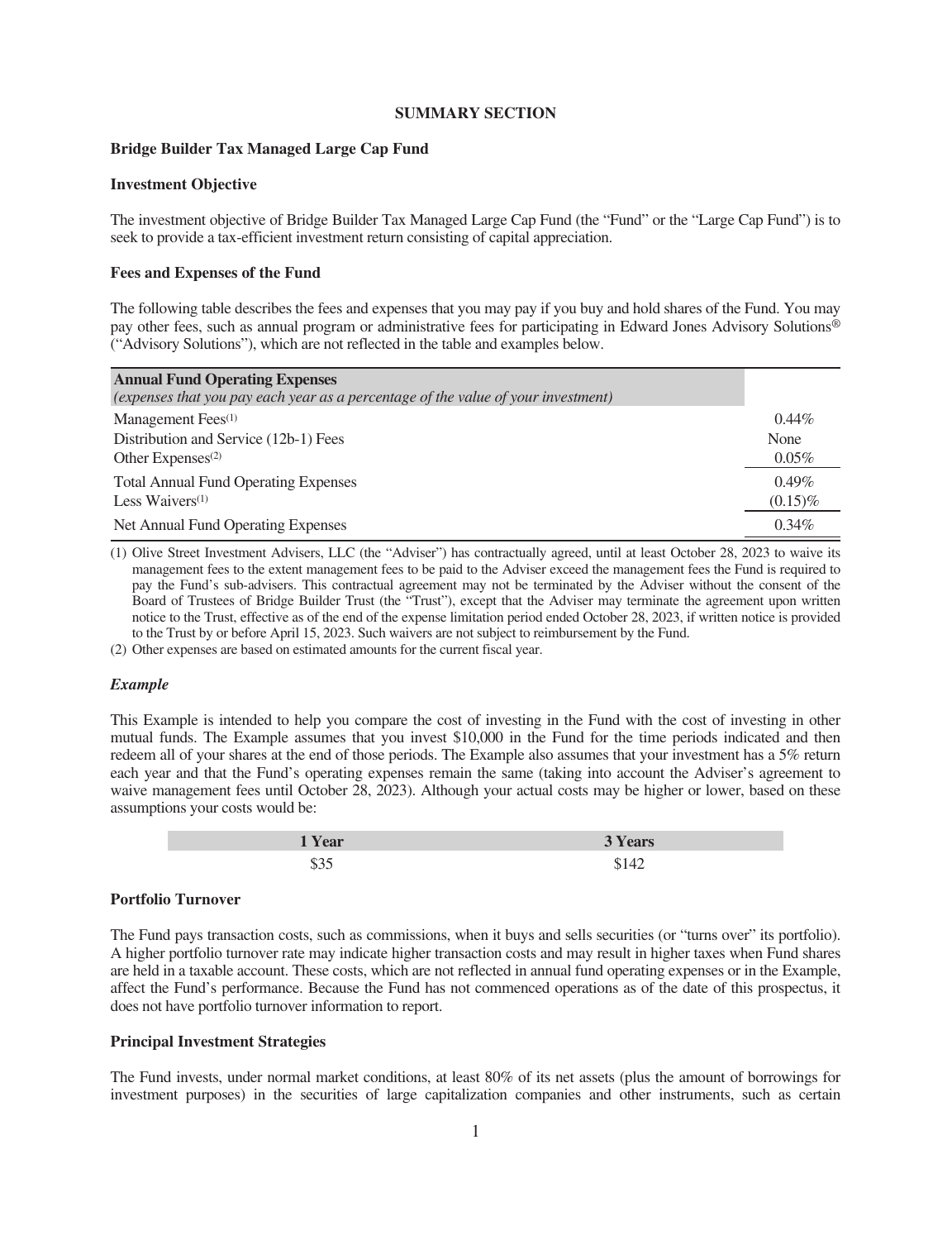investment companies (see below), with economic characteristics that seek to track the performance of securities of large capitalization companies. The Fund defines large capitalization companies as companies whose market capitalizations at the time of purchase typically fall within the range of the Russell 1000® Index (as of July 1, 2021, companies with capitalizations of at least approximately \$3.6 billion). The market capitalization of the companies included in the Russell 1000® Index will change with market conditions. While the Fund primarily invests in equity securities of large capitalization companies, it may also invest in securities of small- and mid-capitalization companies. The Fund may invest in securities issued by U.S. and foreign entities. The Fund may also invest in American Depositary Receipts ("ADRs") or Global Depositary Receipts ("GDRs"). The Fund does not intend to hedge the currency exposure that may be created by its investments in securities denominated in foreign currencies, although a Sub-adviser (defined below) may consider currency risks as part of its investment process.

The Fund may also invest in other investment companies, including other open-end or closed-end investment companies and exchange-traded funds ("ETFs") that have characteristics that are consistent with the Fund's investment objective. The Fund may also invest a portion of its assets in securities of real estate investment trusts ("REITs"), which are companies that own and/or manage real estate properties. From time to time, the Fund may also focus its investments in a particular sector, such as the information technology sector.

The Fund's portfolio is constructed by combining the investment styles and strategies of multiple sub-advisers that will be retained by the Adviser. The Fund implements the investment recommendations of the Fund's sub-advisers through the use of Parametric Portfolio Associates LLC ("Parametric" and, together with the Fund's other sub-advisers, the "Sub-advisers") as overlay manager appointed by the Adviser. In addition to acting as overlay manager, Parametric also serves as the direct indexing manager for the Fund. In this role, Parametric manages one or more allocated portions of the Fund pursuant to a strategy that is designed to provide similar exposure to certain designated indices, as described in additional detail below.

Each Sub-adviser (other than Parametric in its role as overlay manager) manages its allocated portion of the Fund's portfolio by providing a model portfolio to Parametric on an ongoing basis that represents that Sub-adviser's recommendation as to the securities to be purchased, sold or retained by the Fund. Parametric, as the overlay manager, then constructs a portfolio for the Fund that represents the aggregation of the model portfolios of the Sub-advisers, including with respect to each direct indexing portion of the Fund, with the weighting of each Sub-adviser's model in the total portfolio determined by the Adviser.

Each Sub-adviser may use its own proprietary and external research and securities selection processes in constructing its model portfolio. Pursuant to direction from the Adviser, Parametric has limited authority to vary from the models, primarily for the purpose of efficient tax management of the Fund's securities transactions. Parametric seeks to manage the impact of taxes by, among other things, selling stocks with the lowest tax cost first, opportunistically harvesting losses and deferring recognition of taxable gains, where possible. The Adviser may also direct Parametric to adjust the portfolio to implement the Adviser's forward-looking views regarding various portfolio characteristics or factors, or for risk management purposes. Parametric may also vary the portfolio implementation to seek trading cost efficiencies, portfolio rebalancing or other portfolio construction objectives as directed by the Adviser.

In connection with the construction of the Fund's portfolio, the Adviser may allocate Fund assets for each investment strategy to the following Sub-advisers: Barrow, Hanley, Mewhinney & Strauss, LLC ("Barrow Hanley"), ClearBridge Investments, LLC ("ClearBridge"), Parametric, and T. Rowe Price Associates, Inc. ("T. Rowe Price"). The Adviser may adjust the weighting of Fund assets allocated to each Sub-adviser's model at any time or make recommendations to the Board with respect to the hiring, termination, or replacement of a Sub-adviser.

Below is a summary of each Sub-adviser's principal investment strategies.

#### **Barrow Hanley's Principal Investment Strategies**

Barrow Hanley recommends companies that are temporarily undervalued for reasons Barrow Hanley can identify, understand, and believe will improve over time. In its valuation framework, Barrow Hanley strives to construct portfolios that trade at levels below the market across multiple metrics (e.g., price/earnings, price/book value) while simultaneously delivering an above-market dividend yield.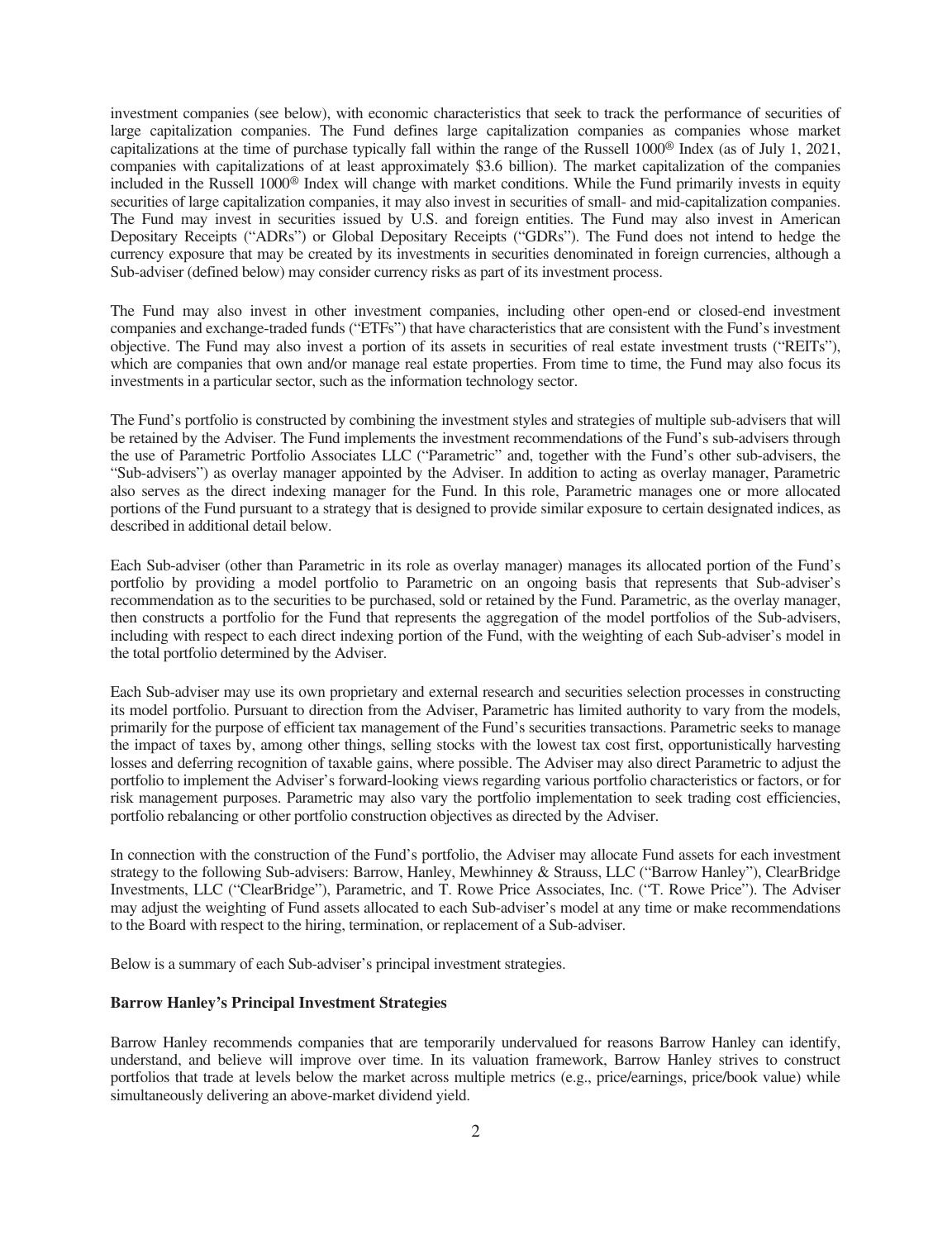# **ClearBridge's Principal Investment Strategies**

ClearBridge recommends investments primarily in equity securities of U.S. companies. ClearBridge typically recommends investments in medium and large capitalization companies but may also recommend investments in small-capitalization companies. ClearBridge may recommend that up to 20% of its allocated portion of the Fund's assets be invested in the equity securities of foreign issuers, including through ADRs.

In constructing its model portfolio, ClearBridge seeks to provide long-term appreciation of capital with an investment strategy consisting of individual company selection and management of cash reserves. ClearBridge looks to recommend investments among a strong core of growth and value stocks, consisting primarily of blue-chip companies dominant in their industries. ClearBridge may also recommend investments in companies with prospects for sustained earnings growth and/or a cyclical earnings record.

# **Parametric's Principal Investment Strategies**

In addition to acting as overlay manager, Parametric also serves as the direct indexing manager for the Fund. This strategy is designed to provide the Fund with similar exposure to the S&P 500<sup>®</sup> Growth Index and S&P 500<sup>®</sup> Value Index while maximizing after-tax returns through a variety of tax management techniques. The strategy seeks to exceed its benchmark on an after-tax basis. The criterion for the selection of investments is inclusion within the S&P 500® Growth Index or S&P 500® Value Index.

# **T. Rowe Price's Principal Investment Strategies**

T. Rowe Price seeks to provide long-term capital appreciation through investments in common stocks of growth companies. In constructing its model portfolio for the Fund, T. Rowe Price generally looks for companies having the following characteristics: above-average growth in earnings and cash flow, ability to sustain earning momentum even during economic slowdowns, and a lucrative niche in the economy and ability to expand even during times of slow economic growth. T. Rowe Price will normally recommend that at least 80% of its allocated portion of the Fund's net assets be invested in the common stocks of large-capitalization companies.

#### **Principal Risks**

Since the Fund holds securities with fluctuating market prices, the value of the Fund's shares varies as its portfolio securities increase or decrease in value. Therefore, the value of your investment in the Fund could go down as well as up. You may lose money by investing in the Fund. An investment in the Fund is not insured or guaranteed by the Federal Deposit Insurance Corporation or any other government agency. The principal risks affecting the Fund that can cause a decline in value are set forth below. The risks are ordered in alphabetical order after the first six risks, although the order of the risk factors does not indicate the significance of any particular risk factor.

- Market Risk. The overall market may perform poorly or the returns from the securities in which the Fund invests may underperform returns from the general securities markets, a particular securities market, or other types of investments. A variety of factors can influence underperformance and can have a significant impact on the Fund and its investments, including regulatory events, inflation, interest rates, government defaults, government shutdowns, war, regional conflicts, acts of terrorism, social unrest, and recessions. In addition, the impact of any epidemic, pandemic, natural disaster, spread of infectious illness or other public health issue, or widespread fear that such events may occur, could negatively affect the global economy, as well as the economies of individual countries, the financial performance of individual companies and sectors, and the markets in general in significant and unforeseen ways. Any such impact could adversely affect the prices and liquidity of the securities and other instruments in which the Fund invests, which in turn could negatively impact the Fund's performance and cause losses on your investment in the Fund.
- Equity Risk. The value of equity securities will rise and fall over short or extended periods of time in response to the activities of the company that issued them, general market conditions, and/or economic conditions.
- **Active Management Risk**. A significant portion of the Fund is actively managed with discretion and may underperform market indices, including relevant benchmark indices, or other mutual funds with similar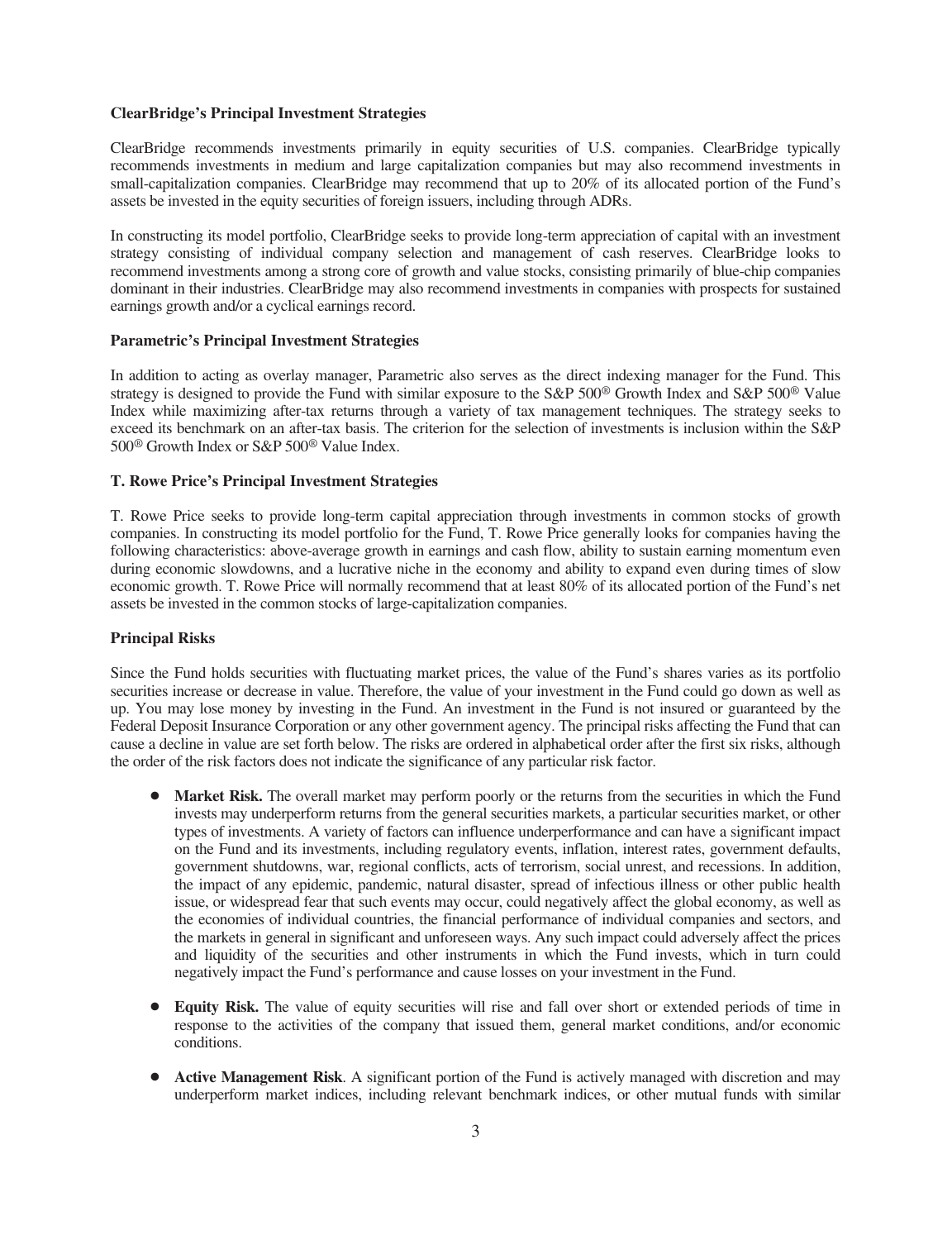investment objectives. In addition, to the extent that a Sub-adviser's investment strategy uses a quantitative investment model to evaluate and recommend investment decisions for the Fund, the Fund can perform differently from the market as a whole based on the factors used in the model, the weight placed on each factor and changes from the factors' historical trends.

- Larger Company Risk. Larger capitalization companies may be unable to respond quickly to new competitive challenges such as changes in technology. They may also not be able to attain the high growth rate of successful smaller companies, especially during extended periods of economic expansion.
- **Taxation Risk.** The Fund is managed to seek to minimize tax consequences to shareholders, but there is no guarantee that the Fund will be able to operate without incurring taxable income and gains to shareholders. The Fund will engage in tax management techniques such as tax loss harvesting, whereby securities are sold in order to generate capital losses to offset current and future capital gains. However, there are certain risks inherent with tax loss harvesting, including the possibility that such activity does not improve the Fund's after-tax returns. During certain market conditions, such as lower volatility periods and periods of strong economic growth, the Fund's ability to generate capital losses to offset capital gains may be limited, which would limit the Fund's ability to implement its tax loss harvesting strategy. In addition, because loss harvesting continuously decreases the cost-basis of the Fund's portfolio, there is a risk that opportunities to realize losses may decrease over time. Tax loss harvesting may also increase the Fund's portfolio turnover rates. In addition, the "wash sales" rule will limit the Fund's ability to currently recognize a loss from the tax loss harvesting strategy when selling and purchasing substantially identical assets within a 61-day window (*i.e.*, a period beginning 30 days before the date of such purchase or the sale and ending 30 days after such date). In such a case, the basis of the newly purchased securities will be adjusted to reflect the disallowed loss.
- Overlay Manager Risk. The Fund implements the investment recommendations of the Sub-advisers through the use of an overlay manager appointed by the Adviser. Pursuant to direction from the Adviser, the overlay manager has limited authority to vary from the models. The Fund is subject to the risk that the performance of a portion of the Fund allocated to a particular Sub-adviser may deviate from the performance of that Sub-adviser's model portfolio or the performance of other proprietary or client accounts over which that Sub-adviser retains trading authority. The overlay manager's variation from a Sub-adviser's model portfolio may contribute to performance deviations, including under performance.
- Š **American Depositary Receipts or Global Depositary Receipts Risk.** ADRs and GDRs have the same currency and economic risks as the underlying non-U.S. securities they represent. They are affected by the risks associated with non-U.S. securities, such as changes in political or economic conditions of other countries and changes in the exchange rates of foreign currencies.
- **Counterparty Risk.** When the Fund enters into an investment contract, the Fund is exposed to the risk that the other party may be unable or unwilling to fulfill its obligations, which could adversely impact the value of the Fund.
- **Currency Risk.** Certain securities in which the Fund invests may be denominated or quoted in currencies other than the U.S. dollar. For this reason, changes in foreign currency exchange rates will affect the value of the Fund's portfolio. Generally, when the U.S. dollar rises in value against a foreign currency, a security denominated in that currency loses value because the currency is worth fewer U.S. dollars. Conversely, when the U.S. dollar decreases in value against a foreign currency, a security denominated in that currency gains value because the currency is worth more U.S. dollars. This risk, generally known as "currency risk," means that a stronger U.S. dollar will reduce returns on foreign currency dominated securities for U.S. investors while a weak U.S. dollar will increase those returns.

The Fund does not seek to hedge its currency risk. Accordingly, the Fund may experience losses (or gains) that would not have been experienced had the risk been hedged, due to declines (or increases) in the value of foreign currencies in relation to the U.S. dollar. In addition, although a Sub-adviser may consider currency risks as part of its investment process, its judgments in this regard may not always be correct.

**Direct Indexing Risk.** Because the portion of the Fund allocated to Parametric is managed so that its total return closely corresponds with that of the S&P 500® Growth Index and S&P 500® Value Index, the Fund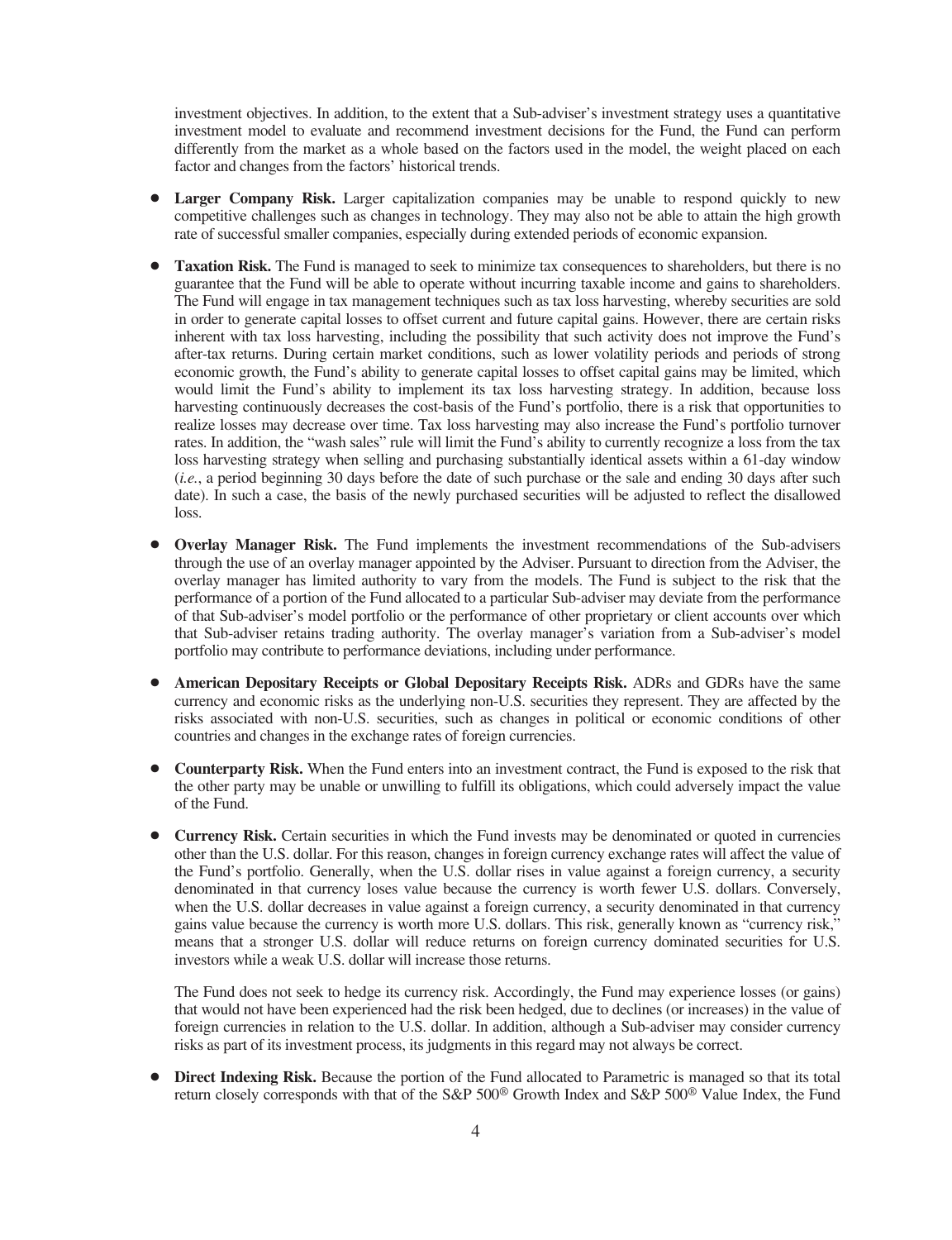faces a risk of poor performance if the S&P 500® Growth Index and S&P 500® Value Index decline generally or perform poorly relative to other U.S. equity indexes or individual stocks, the stocks of companies which comprise the S&P 500® Growth Index and S&P 500® Value Index fall out of favor with investors, or an adverse company specific event, such as an unfavorable earnings report, negatively affects the stock price of one of the larger companies in the S&P 500<sup>®</sup> Growth Index and S&P 500<sup>®</sup> Value Index.

- **Foreign Securities Risk.** The risks of investing in foreign securities can increase the potential for losses in the Fund and may include currency risk, political and economic instability, additional or fewer government regulations, less publicly available information, limited trading markets, differences in financial reporting standards, fewer protections for passive investors, and less stringent regulation of securities markets. In addition, periodic U.S. Government prohibitions on investments in issuers from certain foreign countries may require the Fund to sell such investments at inopportune times, which could result in losses to the Fund.
- **Growth Style Risk.** The Fund is managed partially in a growth investment style. Growth stocks can perform differently from the market as a whole and other types of stocks and may underperform other types of investments or investment styles, as different market styles tend to shift in and out of favor depending upon market conditions and other factors. Growth stocks are stocks of companies expected to increase revenues and earnings at a faster rate than their peers.
- **Investment Company and Exchange Traded Fund Risk.** An investment company, including an ETF in which the Fund invests may not achieve its investment objective or execute its investment strategies effectively. Large purchase or redemption activity by shareholders of such an investment company might negatively affect the value of the investment company's shares. The Fund must also pay its pro rata portion of an investment company's fees and expenses.
- Investment Strategy Risk. There is no assurance the Fund's investment objective will be achieved. Investment decisions may not produce the expected results. The value of the Fund may decline, and the Fund may underperform other funds with similar objectives and strategies.
- **Issuer-Specific Risk.** The value of an individual security or particular type of security can be more volatile than, and can perform differently from, the market as a whole or other similar securities.
- Liquidity Risk. Low trading volume, a lack of a market maker, or contractual or legal restrictions may limit the Fund's ability to value securities, or prevent the Fund from selling securities at desirable times or prices.
- **Multi-Manager and Multi-Style Management Risk.** The Fund allocates its assets to multiple Sub-advisers believed to have complementary styles. These investment styles, at times, may not be complementary and could result in more exposure to certain types of securities. In addition, a Sub-adviser may implement its model portfolio for its other accounts prior to submitting its model to the overlay manager appointed by the Adviser for the Fund, or after submitting its model portfolio to the overlay manager but before the overlay manager has had an opportunity to place some or all of the trades necessary for the Fund to implement the model portfolio. In these circumstances, trades placed by the overlay manager pursuant to a model portfolio may be subject to price movements that result in the Fund receiving prices that are different from the prices obtained by the Sub-adviser for its other accounts, including less favorable prices.
- Real Estate Investment Trusts Risk. REITs may be affected by changes in the value of the underlying properties owned by the REITs and by the quality of tenants' credit.
- **Redemption Risk.** The Fund may experience losses when selling securities to meet redemption requests. This risk is greater for larger redemption requests or redemption requests during adverse market conditions.
- **Regulatory and Judicial Risk.** The regulation of security transactions in the United States is a rapidly changing area of law. Securities markets are subject to legislative, regulatory, and judicial actions which could have a substantial adverse effect on the Fund's performance.
- Sector Focus Risk. Because the Fund may invest a significant portion of its assets in a particular sector of the market, the Fund may be especially sensitive to factors and economic risks that specifically affect that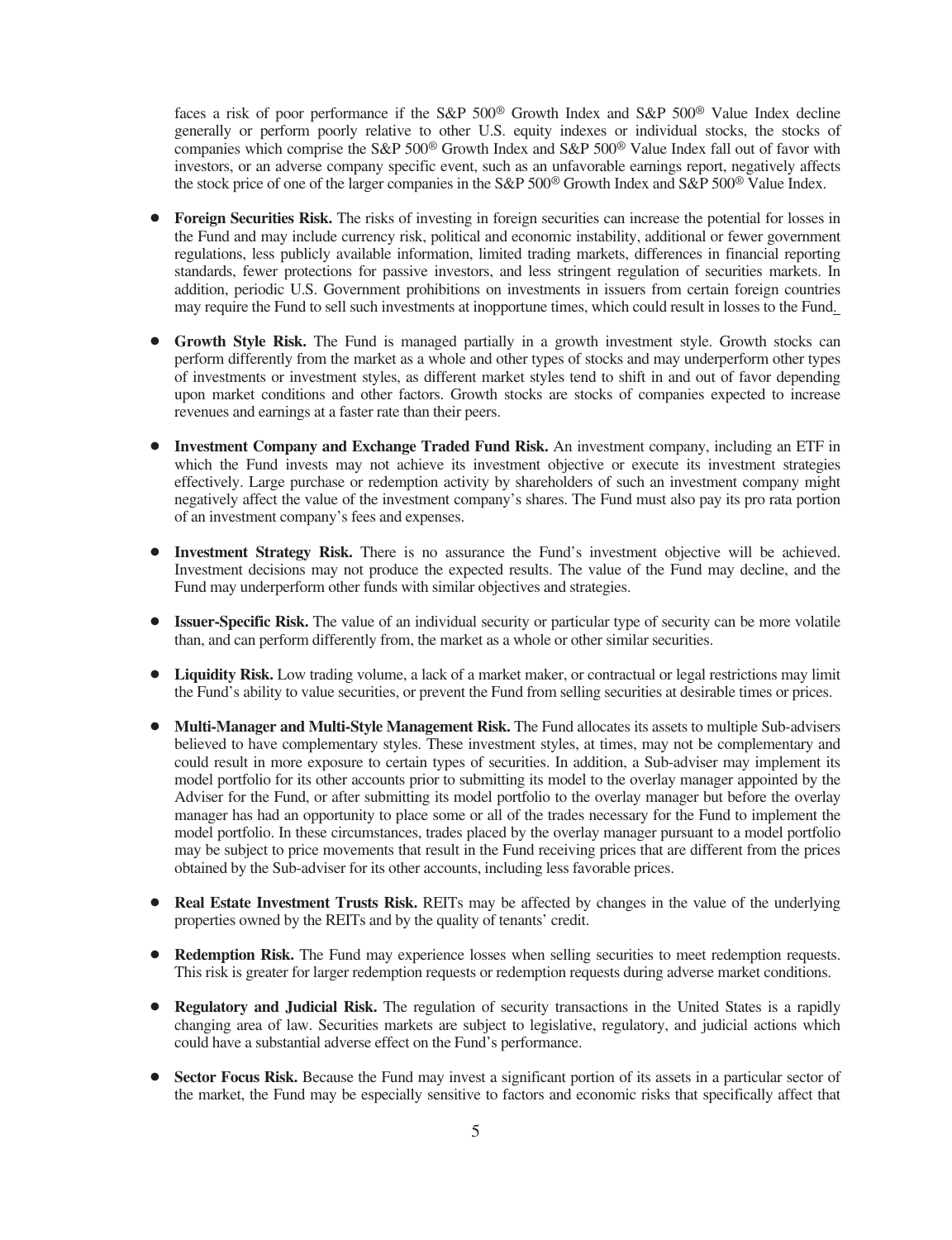sector. As a result, the Fund's share price may fluctuate more widely than the share price of a fund that is more diversified across numerous sectors.

- <sup>O</sup> **Information Technology Sector Risk.** From time to time, the Fund may focus its investments in the information technology sector. Information technology companies face intense competition, both domestically and internationally, which may have an adverse effect on profit margins, and may be subject to extensive regulatory requirements causing considerable expense and delay. In addition, information technology companies are heavily dependent on patent and intellectual property rights. The loss or impairment of these rights may adversely affect the profitability of these companies.
- **Smaller Company Risk.** Investments in smaller capitalization companies (including mid-capitalization and small-capitalization companies) may have greater risks, as these companies may have less operating history, narrower product or customer markets, and fewer managerial and financial resources than more established companies. Smaller capitalization stocks may be more volatile and have less liquidity.
- Value Style Risk. Value stocks can perform differently from the market as a whole and other types of stocks and may underperform other types of investments or investment styles, as different market styles tend to shift in and out of favor depending upon market conditions and other factors. Value stocks are believed to be undervalued relative to their projected underlying profitability.

## **Performance**

The Fund is new, and therefore has no performance history. Once the Fund has completed a full calendar year of operations, a bar chart and table will be included that will provide some indication of the risks of investing in the Fund by showing the variability of the Fund's returns and comparing the Fund's performance to a broad measure of market performance. See the Fund's website www.bridgebuildermutualfunds.com/literature for updated performance information. The Fund's past performance (before and after taxes) is not necessarily an indication of how the Fund will perform in the future.

# **Fund Management**

Olive Street Investment Advisers, LLC is the investment adviser for the Fund.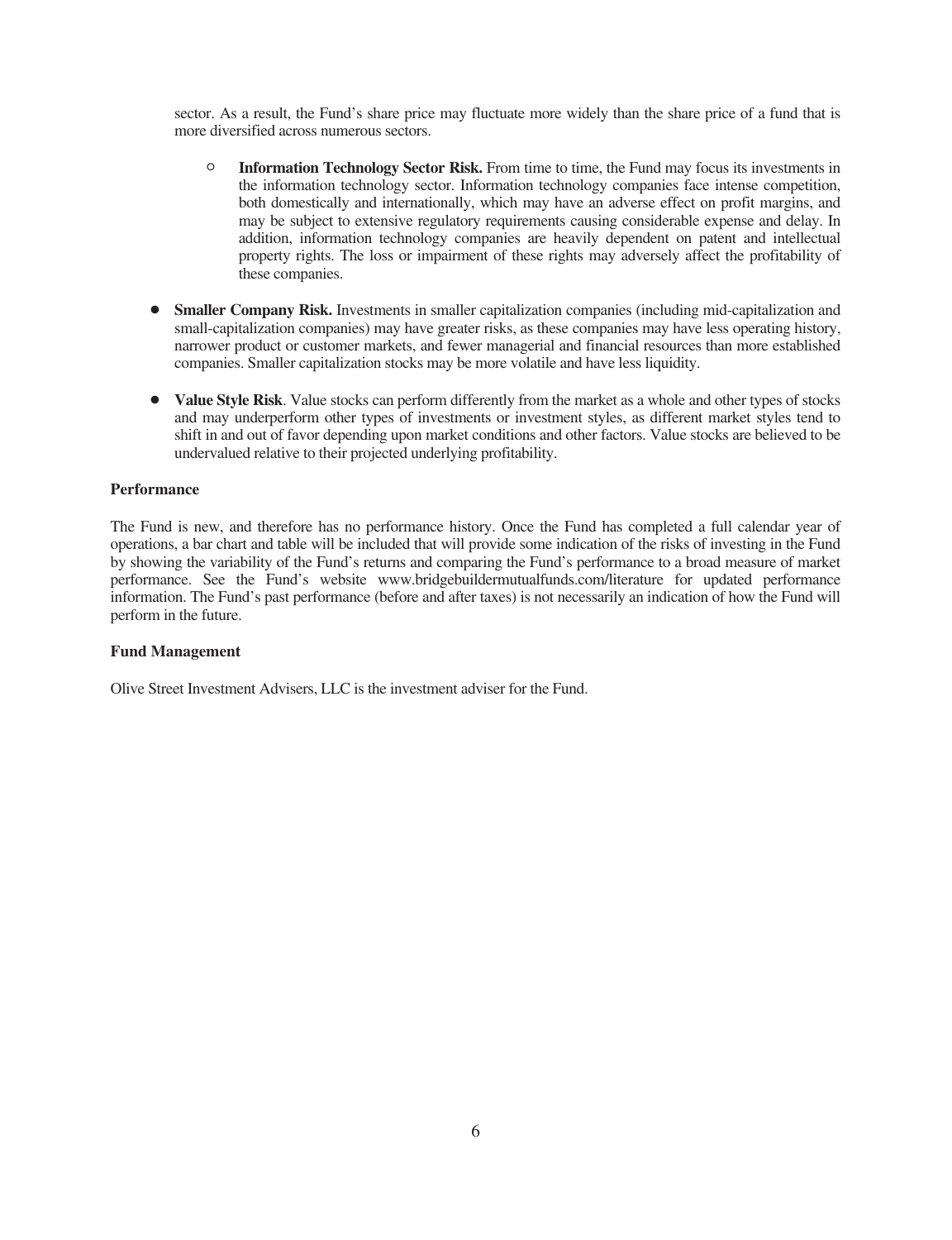# **Sub-advisers and Portfolio Managers**

The Adviser may allocate Fund assets for each investment strategy to the following Sub-advisers, which allocations may be adjusted at any time:

# **Barrow Hanley**

| <b>Portfolio Managers</b>                                                                                 | <b>Position with Barrow Hanley</b>                                                                                                                  | <b>Length of Service to</b><br>the Fund                                  |
|-----------------------------------------------------------------------------------------------------------|-----------------------------------------------------------------------------------------------------------------------------------------------------|--------------------------------------------------------------------------|
| Mark Giambrone<br>Michael Nayfa, CFA<br>Terry Pelzel, CFA<br><b>ClearBridge</b>                           | Senior Managing Director, Portfolio Manager/Analyst<br>Managing Director, Portfolio Manager/Analyst<br>Managing Director, Portfolio Manager/Analyst | Since Inception<br>Since Inception<br>Since Inception                    |
| <b>Portfolio Managers</b>                                                                                 | <b>Position with ClearBridge</b>                                                                                                                    | <b>Length of Service to</b><br>the Fund                                  |
| <b>Scott Glasser</b>                                                                                      | Portfolio Manager, Managing Director, Chief<br><b>Investment Officer</b>                                                                            | Since Inception                                                          |
| Michael Kagan                                                                                             | Portfolio Manager, Managing Director                                                                                                                | Since Inception                                                          |
| <b>Parametric</b>                                                                                         |                                                                                                                                                     |                                                                          |
| <b>Portfolio Managers</b>                                                                                 | <b>Position with Parametric</b>                                                                                                                     | <b>Length of Service to</b><br>the Fund                                  |
| <b>Thomas Seto</b><br>Paul Bouchey, CFA<br>James Reber<br>Jennifer Sireklove, CFA<br><b>T. Rowe Price</b> | Head of Investment Management<br>Global Head of Research<br>Managing Director, Portfolio Management<br>Managing Director, Investment Strategy       | Since Inception<br>Since Inception<br>Since Inception<br>Since Inception |
|                                                                                                           |                                                                                                                                                     | <b>Length of Service to</b>                                              |
| <b>Portfolio Manager</b>                                                                                  | <b>Position with T. Rowe Price</b>                                                                                                                  | the Fund                                                                 |
| Taymour Tamaddon                                                                                          | Portfolio Manager and Vice President                                                                                                                | Since Inception                                                          |

# **Purchase and Sale of Fund Shares**

Fund shares are currently available exclusively to investors participating in Advisory Solutions, an investment advisory program or asset-based fee program sponsored by Edward D. Jones & Co., L.P. ("Edward Jones"), as well as current and former Trustees of the Trust. Advisory Solutions investors may purchase and sell or redeem Fund shares only from Edward Jones through Advisory Solutions. Current and former Trustees of the Trust may purchase and sell or redeem shares directly. There are no initial or subsequent minimum purchase amounts for the Fund. You may purchase or redeem shares of the Fund on any day the New York Stock Exchange ("NYSE") is open.

#### **Tax Information**

The Fund's distributions will normally be taxed as qualified dividend income, ordinary income or capital gains. Distributions on investments made through tax-deferred arrangements may be taxed later upon withdrawal of assets from those accounts.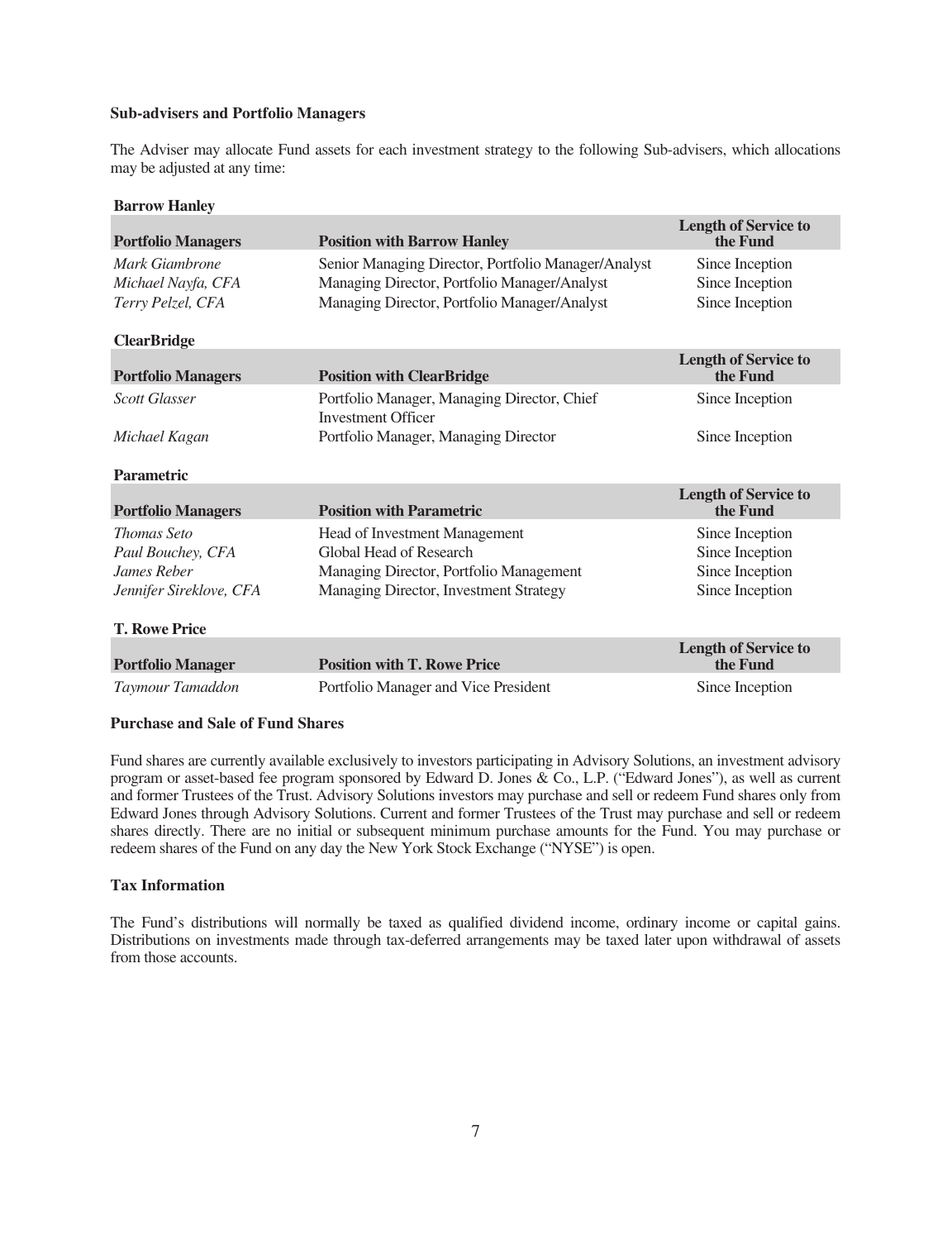# **SUMMARY SECTION**

# <span id="page-9-0"></span>**Bridge Builder Tax Managed Small/Mid Cap Fund**

# **Investment Objective**

The investment objective of Bridge Builder Tax Managed Small/Mid Cap Fund (the "Fund" or the "Small/Mid Cap Fund") is to seek to provide a tax-efficient investment return consisting of capital appreciation.

# **Fees and Expenses of the Fund**

The following table describes the fees and expenses that you may pay if you buy and hold shares of the Fund. You may pay other fees, such as annual program or administrative fees for participating in Edward Jones Advisory Solutions® ("Advisory Solutions"), which are not reflected in the table and examples below.

| <b>Annual Fund Operating Expenses</b>                                             |            |
|-----------------------------------------------------------------------------------|------------|
| (expenses that you pay each year as a percentage of the value of your investment) |            |
| Management Fees $(1)$                                                             | $0.64\%$   |
| Distribution and Service (12b-1) Fees                                             | None       |
| Other Expenses $(2)$                                                              | $0.11\%$   |
| <b>Total Annual Fund Operating Expenses</b>                                       | $0.75\%$   |
| Less Waivers $(1)$                                                                | $(0.21)\%$ |
| Net Annual Fund Operating Expenses                                                | $0.54\%$   |

(1) Olive Street Investment Advisers, LLC (the "Adviser") has contractually agreed, until at least October 28, 2023, to waive its management fees to the extent management fees to be paid to the Adviser exceed the management fees the Fund is required to pay the Fund's sub-advisers. This contractual agreement may not be terminated by the Adviser without the consent of the Board of Trustees (the "Board") of Bridge Builder Trust (the "Trust"), except that the Adviser may terminate the agreement upon written notice to the Trust, effective as of the end of the expense limitation period ended October 28, 2023, if written notice is provided to the Trust by or before April 15, 2023. Such waivers are not subject to reimbursement by the Fund.

In addition, the Adviser has contractually agreed, until at least October 28, 2023, to waive its fees and/or reimburse Fund expenses (excluding acquired fund fees and expenses, portfolio transaction expenses, interest expense in connection with investment activities, taxes and extraordinary or non-routine expenses) to the extent necessary to limit Total Annual Fund Operating Expenses to 0.73% of the Fund's average daily net assets. Any fee reductions or expense payments made by the Adviser (other than management fees waived as described in footnote 1) are subject to reimbursement by the Fund, if requested by the Adviser, in the thirty six (36) month period following such fee waiver and/or expense payment, if the aggregate amount actually paid by the Fund toward operating expenses, as accrued each month (taking into account any reimbursements) does not exceed the Fund's expense cap accrued for such month (i) at the time of the fee waiver and/or expense payment and (ii) at the time of the reimbursement. This contractual agreement may be terminated by the Board, at any time, upon sixty (60) days' prior written notice to the Adviser. This contractual agreement may not be terminated by the Adviser without the consent of the Board, except that the Adviser may terminate the agreement upon written notice to the Trust, effective as of the end of the expense limitation period ended October 28, 2023, if written notice is provided to the Trust by or before April 15, 2023.

(2) Other expenses are based on estimated amounts for the current fiscal year.

# *Example*

This Example is intended to help you compare the cost of investing in the Fund with the cost of investing in other mutual funds. The Example assumes that you invest \$10,000 in the Fund for the time periods indicated and then redeem all of your shares at the end of those periods. The Example also assumes that your investment has a 5% return each year and that the Fund's operating expenses remain the same (taking into account the Adviser's agreement to waive fees until October 28, 2023). Although your actual costs may be higher or lower, based on these assumptions your costs would be:

| 'Year | <b>3 Years</b> |
|-------|----------------|
|       | $\psi \sim 1$  |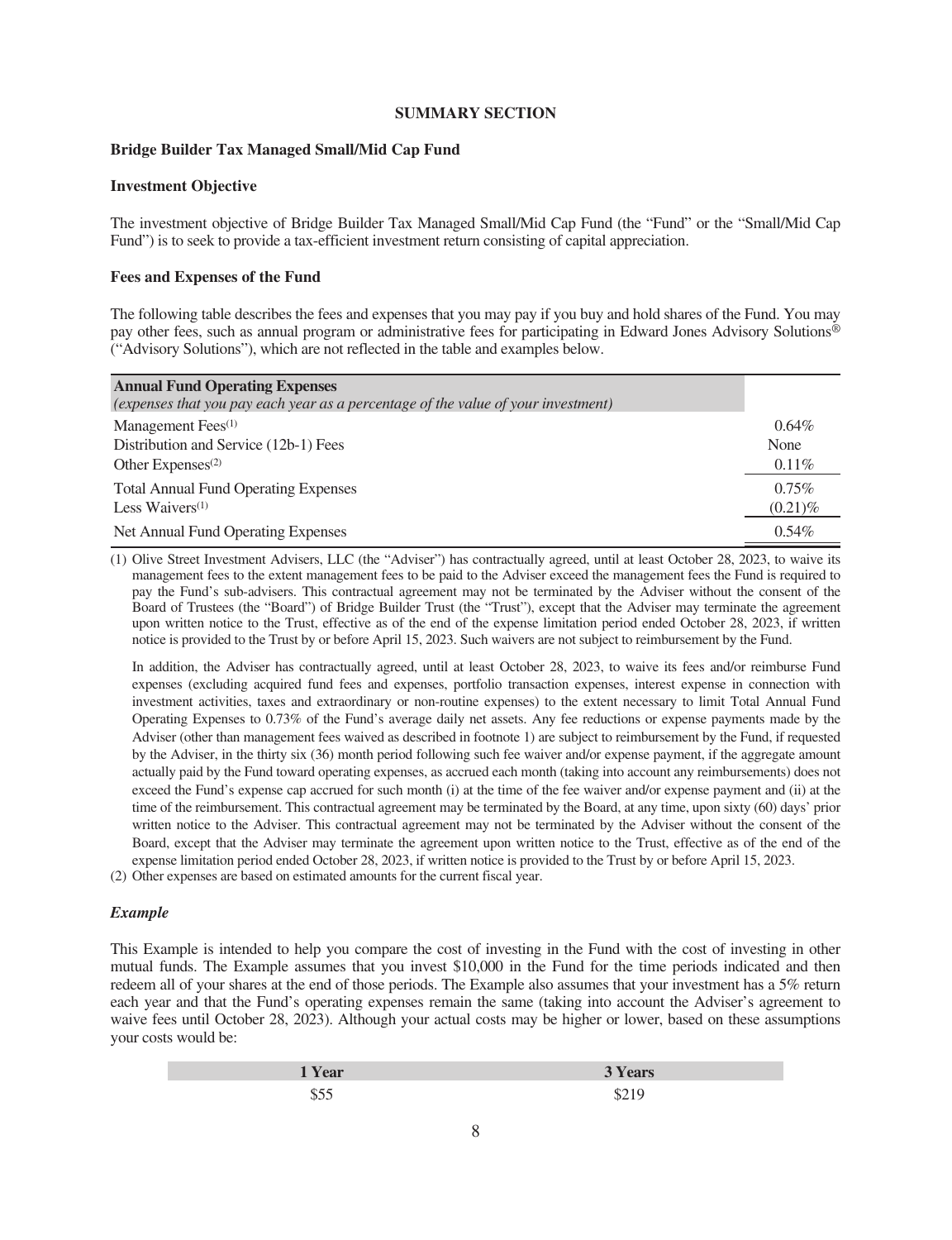#### **Portfolio Turnover**

The Fund pays transaction costs, such as commissions, when it buys and sells securities (or "turns over" its portfolio). A higher portfolio turnover rate may indicate higher transaction costs and may result in higher taxes when Fund shares are held in a taxable account. These costs, which are not reflected in annual fund operating expenses or in the Example, affect the Fund's performance. Because the Fund has not commenced operations as of the date of this prospectus, it does not have portfolio turnover information to report.

# **Principal Investment Strategies**

The Fund invests, under normal market conditions, at least 80% of its net assets (plus the amount of borrowings for investment purposes) in the securities of small- and mid-capitalization companies and other instruments, such as certain investment companies (see below), with economic characteristics that seek to track the performance of securities of small- and mid-capitalization companies. The Fund defines small- and mid-capitalization companies as companies whose market capitalizations at the time of purchase typically fall within the range of the Russell Midcap® Index and the Russell 2000® Index (as of July 1, 2021, companies with capitalizations less than approximately \$46.4 billion). The market capitalization of the companies included in the Russell Midcap® Index and the Russell 2000® Index will change with market conditions. While the Fund primarily invests in equity securities of small- and mid-capitalization companies, it may also invest in securities of large capitalization companies. The Fund may invest in securities issued by U.S. and foreign entities. The Fund may also invest in American Depositary Receipts ("ADRs") or Global Depositary Receipts ("GDRs"). The Fund does not intend to hedge the currency exposure that may be created by its investments in securities denominated in foreign currencies, although a Sub-adviser (defined below) may consider currency risks as part of its investment process.

The Fund may also invest in other investment companies, including other open-end or closed-end investment companies and exchange-traded funds ("ETFs") that have characteristics that are consistent with the Fund's investment objective. The Fund may also invest a portion of its assets in securities of real estate investment trusts ("REITs"), which are companies that own and/or manage real estate properties. From time to time, the Fund may also focus its investments in a particular sector, such as the information technology sector.

The Fund's portfolio is constructed by combining the investment styles and strategies of multiple sub-advisers that will be retained by the Adviser. The Fund implements the investment recommendations of the Fund's sub-advisers through the use of Parametric Portfolio Associates LLC ("Parametric" and, together with the Fund's other sub-advisers, the "Sub-advisers") as overlay manager appointed by the Adviser. In addition to acting as overlay manager, Parametric also serves as the direct indexing manager for the Fund. In this role, Parametric manages one or more allocated portions of the Fund pursuant to a strategy that is designed to provide similar exposure to certain designated indices, as described in additional detail below.

Each Sub-adviser (other than Parametric in its role as overlay manager) manages its portion of the Fund's portfolio by providing a model portfolio to Parametric on an ongoing basis that represents that Sub-adviser's recommendation as to the securities to be purchased, sold or retained by the Fund. Parametric, as the overlay manager, then constructs a portfolio for the Fund that represents the aggregation of the model portfolios of the Sub-advisers, including with respect to each direct indexing portion of the Fund, with the weighting of each Sub-adviser's model in the total portfolio determined by the Adviser.

Each Sub-adviser may use its own proprietary and external research and securities selection processes in constructing its model portfolio. Pursuant to direction from the Adviser, Parametric has limited authority to vary from the models, primarily for the purpose of efficient tax management of the Fund's securities transactions. Parametric seeks to manage the impact of taxes by, among other things, selling stocks with the lowest tax cost first, opportunistically harvesting losses and deferring recognition of taxable gains, where possible. The Adviser may also direct Parametric to adjust the portfolio to implement the Adviser's forward-looking views regarding various portfolio characteristics or factors, or for risk management purposes. Parametric may also vary the portfolio implementation to seek trading cost efficiencies, portfolio rebalancing or other portfolio construction objectives as directed by the Adviser.

In connection with the construction of the Fund's portfolio, the Adviser may allocate Fund assets for each investment strategy to the following Sub-advisers: AllianceBernstein L.P. ("AllianceBernstein"), Goldman Sachs Asset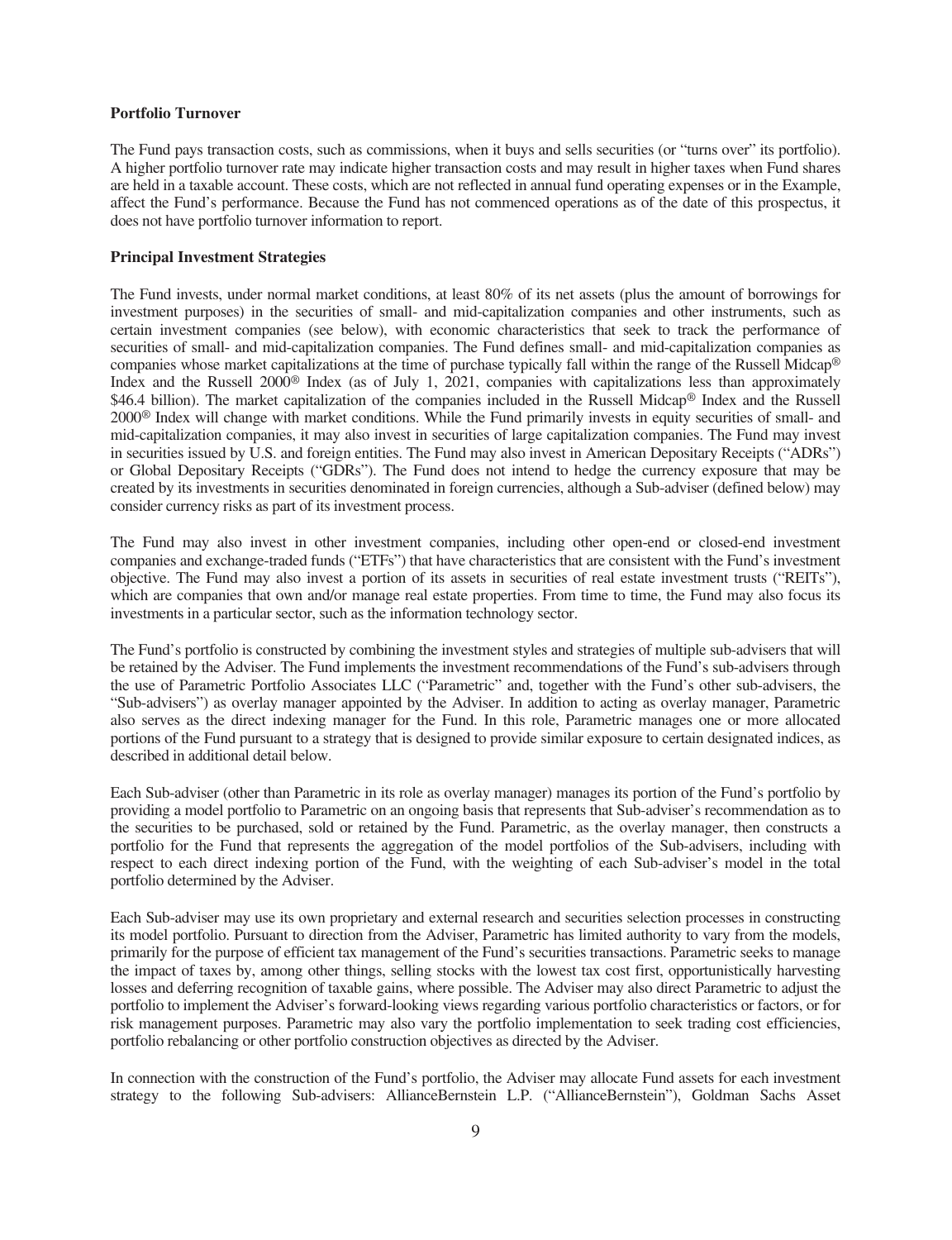Management, L.P. ("GSAM"), J.P. Morgan Investment Management Inc. ("J.P. Morgan"), Neuberger Berman Investment Advisers LLC ("Neuberger Berman"), Parametric and Allspring Global Investments, LLC ("Allspring"). The Adviser may adjust the weighting of Fund assets allocated to each Sub-adviser's model at any time or make recommendations to the Board with respect to the hiring, termination, or replacement of a Sub-adviser.

Below is a summary of each Sub-adviser's principal investment strategies.

# **AllianceBernstein's Principal Investment Strategies**

AllianceBernstein recommends investments primarily in a diversified portfolio of equity securities of small- to mid-capitalization U.S. companies. Under normal circumstances, AllianceBernstein expects to recommend that at least 80% of its allocated portion of the Fund's net assets be invested in securities of small- to mid-capitalization companies. AllianceBernstein considers small- to mid-capitalization companies to be companies that, at the time of investment, fall within the capitalization range between the smallest company in the Russell 2500<sup>®</sup> Value Index and the greater of \$5 billion or the market capitalization of the largest company in the Russell 2500<sup>®</sup> Value Index. As of December 31, 2021, the market capitalizations of the companies in the Russell 2500® Value Index ranged from \$1.46 million to \$29.82 billion.

In constructing its model portfolio, AllianceBernstein generally looks for companies that are determined by AllianceBernstein to be undervalued, using AllianceBernstein's fundamental value approach. In making recommendations for its allocated portion of the Fund's assets, AllianceBernstein uses its fundamental and quantitative research to identify companies whose long-term earnings power is not reflected in the current market price of their securities.

# **GSAM's Principal Investment Strategies**

GSAM seeks long-term growth of capital and expects to recommend, under normal circumstances, that at least 80% of its net allocated assets plus any borrowings for investment purposes (measured at the time of purchase) be invested in a diversified portfolio of equity investments in small and mid-cap companies. GSAM aims to outperform the Russell 2500® Growth Index over a full market cycle. Through a fundamental process, GSAM's investment team evaluates potential investments based on specific characteristics believed to indicate a high-quality business with sustainable growth, including strong business franchises, favorable long-term prospects, and excellent management. The investment team also considers valuation of companies when determining whether to recommend the purchase or sale of securities. Although GSAM recommends investments primarily in publicly traded U.S. securities, it may also recommend investments in foreign securities.

# **J.P. Morgan's Principal Investment Strategies**

J.P. Morgan employs a fundamental bottom-up investment process that combines research, valuation and stock selection to identify companies that have a history of above-average growth or which J.P. Morgan believes will achieve above-average growth in the future. Under normal circumstances, J.P. Morgan expects to recommend the investment of at least 80% of its allocated portion of the Fund's net assets in equity securities of mid-cap companies. J.P. Morgan defines mid-cap companies as companies with market capitalizations similar to those within the universe of the Russell Midcap® Growth Index at the time of purchase. As of December 31, 2021, the market capitalizations of the companies in the Russell Midcap® Growth Index ranged from \$0.44 billion to \$58.7 billion. In constructing its model portfolio for the Fund, J.P. Morgan seeks growth companies with leading competitive positions that can achieve sustainable growth. J.P. Morgan may recommend that a security be sold due to a change in the company's fundamentals or if J.P. Morgan believes the security is no longer attractively valued. J.P. Morgan may also recommend that a security be sold if J.P. Morgan identifies a stock that it believes offers a better investment opportunity.

# **Neuberger Berman's Principal Investment Strategies**

Neuberger Berman recommends investments that are comprised mainly of common stocks of small-mid capitalization companies, which Neuberger Berman defines as those with a total market capitalization within the market capitalization range of companies in the Russell 2500® Index at the time of initial purchase. The market capitalization of the companies in Neuberger Berman's model portfolio and the Russell 2500® Index changes over time and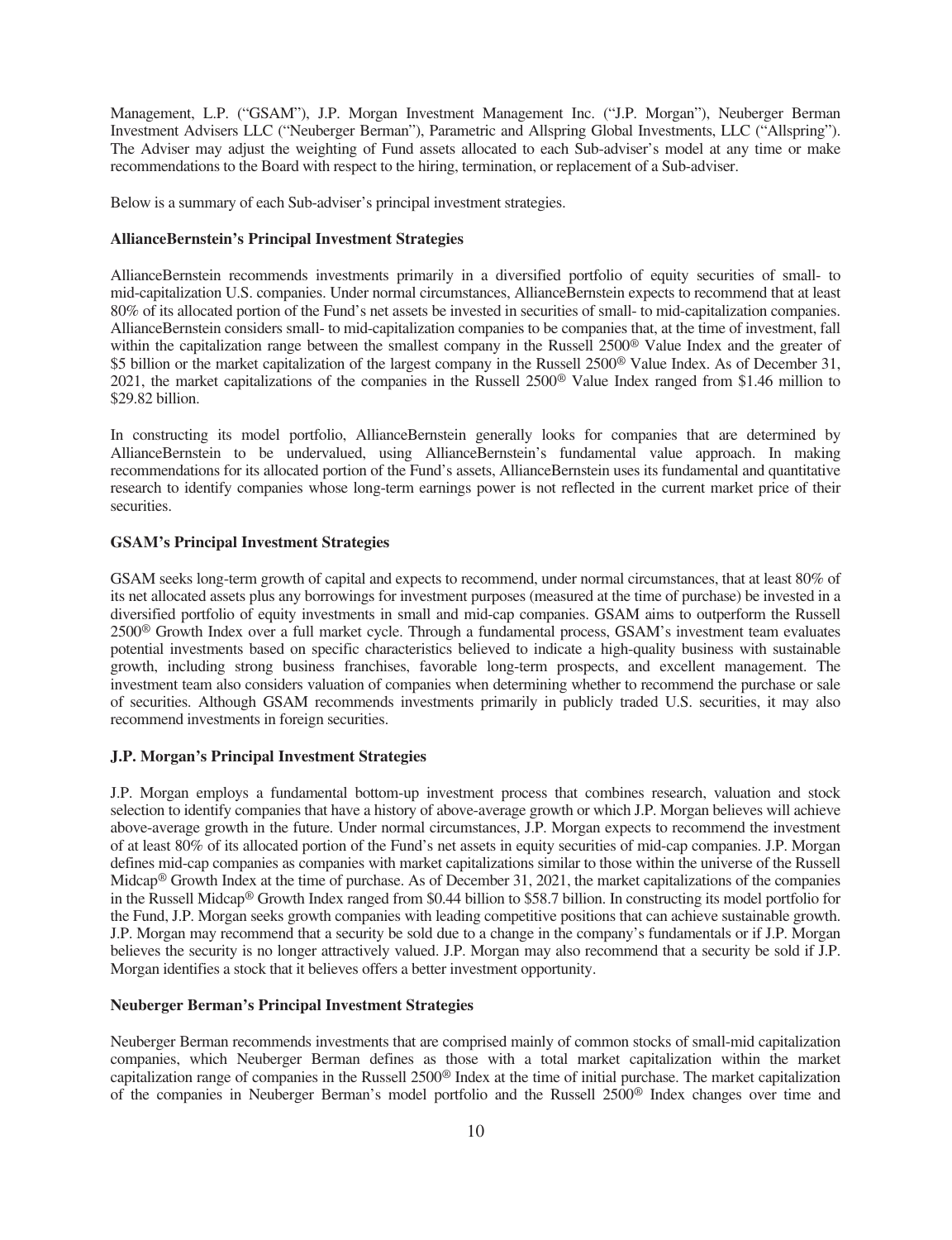Neuberger Berman may continue to recommend that a position in a company continue to be held or added to after its market capitalization has moved outside the range of the Russell 2500® Index. As of December 31, 2021, the market capitalizations of the companies in the Russell 2500® Index ranged from \$32 million to \$38.9 billion.

Neuberger Berman seeks to reduce risk by diversifying among many companies and industries. At times, Neuberger Berman's portfolio managers may emphasize certain sectors that they believe will benefit from market or economic trends. Although Neuberger Berman expects to recommend investments primarily in domestic stocks, it may also recommend investments in stocks of foreign companies. Neuberger Berman's portfolio managers generally look for what they believe to be high-quality companies whose current market shares and balance sheets are strong. In addition, Neuberger Berman's portfolio managers tend to focus on companies whose financial strength is largely based on existing business lines rather than on projected growth. Factors in identifying these firms may include: a history of above- average returns; an established market niche; circumstances that would make it difficult for new competitors to enter the market; the ability to finance their own growth; and a belief that the company has sound future business prospects. This approach is designed to seek to benefit from potential increases in stock prices, while endeavoring to limit the risks typically associated with small-mid capitalization stocks. Neuberger Berman's portfolio managers follow a disciplined selling strategy and may recommend the sale of a stock when it reaches a target price, if a company's business fails to perform as expected, or when other opportunities appear more attractive.

#### **Parametric's Principal Investment Strategies**

In addition to acting as overlay manager, Parametric also serves as the direct indexing manager for the Fund. This strategy is designed to provide the Fund with similar exposure to the Russell Midcap® Growth Index, Russell Midcap® Value Index, Russell 2000® Growth Index and Russell 2000® Value Index while maximizing after-tax returns through a variety of tax management techniques. The strategy seeks to exceed its benchmark on an after-tax basis. The criterion for the selection of investments is inclusion within the Russell Midcap® Growth Index, Russell Midcap® Value Index, Russell 2000® Growth Index or Russell 2000® Value Index.

# **Allspring's Principal Investment Strategies**

Under normal circumstances, Allspring expects to recommend that at least 80% of its allocated portion of the Fund's net assets be invested in equity securities of medium-capitalization companies. Allspring looks for undervalued companies that Allspring believes have the potential for above average capital appreciation with below average risk. Rigorous fundamental research drives Allspring's search for companies with favorable reward-to-risk ratios and that possess, a long-term competitive advantage provided by a durable asset base, strong balance sheets, and sustainable and superior cash flows. Typical recommendations by Allspring include stocks of companies that are generally out of favor in the marketplace, or are undergoing reorganization or other corporate action that may create above-average price appreciation. Allspring regularly reviews the investments of the model portfolio and may recommend the sale of a portfolio holding when a stock nears its price target, downside risks increase considerably, the company's fundamentals have deteriorated, or Allspring identifies a more attractive investment opportunity.

# **Principal Risks**

Since the Fund holds securities with fluctuating market prices, the value of the Fund's shares varies as its portfolio securities increase or decrease in value. Therefore, the value of your investment in the Fund could go down as well as up. You may lose money by investing in the Fund. An investment in the Fund is not insured or guaranteed by the Federal Deposit Insurance Corporation or any other government agency. The principal risks affecting the Fund that can cause a decline in value are set forth below. The risks are ordered in alphabetical order after the first six risks, although the order of the risk factors does not indicate the significance of any particular risk factor.

Market Risk. The overall market may perform poorly or the returns from the securities in which the Fund invests may underperform returns from the general securities markets, a particular securities market, or other types of investments. A variety of factors can influence underperformance and can have a significant impact on the Fund and its investments, including regulatory events, inflation, interest rates, government defaults, government shutdowns, war, regional conflicts, acts of terrorism, social unrest, and recessions. In addition, the impact of any epidemic, pandemic, natural disaster, spread of infectious illness or other public health issue, or widespread fear that such events may occur, could negatively affect the global economy, as well as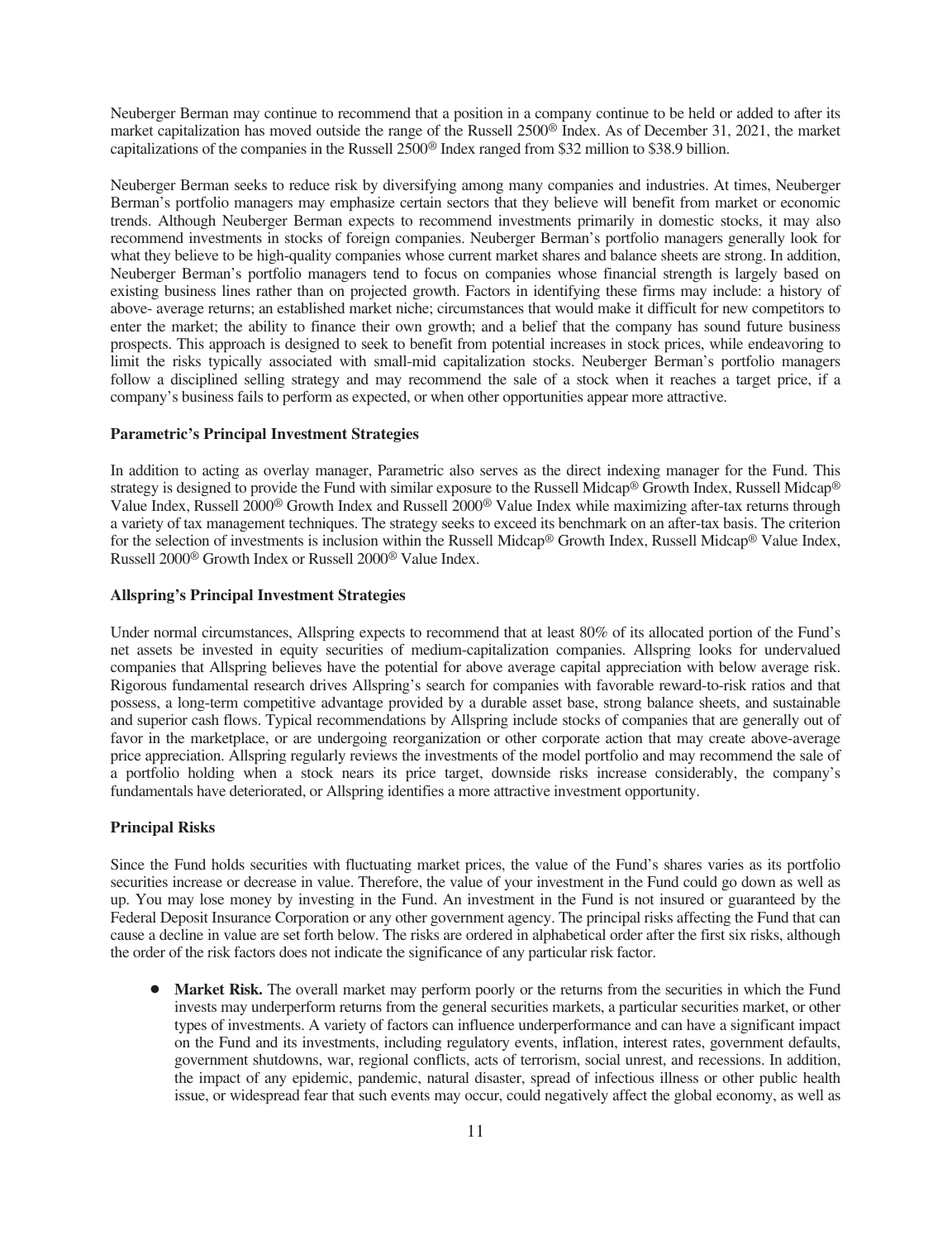the economies of individual countries, the financial performance of individual companies and sectors, and the markets in general in significant and unforeseen ways. Any such impact could adversely affect the prices and liquidity of the securities and other instruments in which the Fund invests, which in turn could negatively impact the Fund's performance and cause losses on your investment in the Fund.

- **Equity Risk.** The value of equity securities will rise and fall over short or extended periods of time in response to the activities of the company that issued them, general market conditions, and/or economic conditions.
- **Active Management Risk**. A significant portion of the Fund is actively managed with discretion and may underperform market indices, including relevant benchmark indices, or other mutual funds with similar investment objectives. In addition, to the extent that a Sub-adviser's investment strategy uses a quantitative investment model to evaluate and recommend investment decisions for the Fund, the Fund can perform differently from the market as a whole based on the factors used in the model, the weight placed on each factor and changes from the factors' historical trends.
- **Smaller Company Risk.** Investments in smaller capitalization companies (including mid-capitalization and small-capitalization companies) may have greater risks, as these companies may have less operating history, narrower product or customer markets, and fewer managerial and financial resources than more established companies. Smaller capitalization stocks may be more volatile and have less liquidity.
- **Taxation Risk.** The Fund is managed to seek to minimize tax consequences to shareholders, but there is no guarantee that the Fund will be able to operate without incurring taxable income and gains to shareholders. The Fund will engage in tax management techniques such as tax loss harvesting, whereby securities are sold in order to generate capital losses to offset current and future capital gains. However, there are certain risks inherent with tax loss harvesting, including the possibility that such activity does not improve the Fund's after-tax returns. During certain market conditions, such as lower volatility periods and periods of strong economic growth, the Fund's ability to generate capital losses to offset capital gains may be limited, which would limit the Fund's ability to implement its tax loss harvesting strategy. In addition, because loss harvesting continuously decreases the cost-basis of the Fund's portfolio, there is a risk that opportunities to realize losses may decrease over time. Tax loss harvesting may also increase the Fund's portfolio turnover rates. In addition, the "wash sales" rule will limit the Fund's ability to currently recognize a loss from the tax loss harvesting strategy when selling and purchasing substantially identical assets within a 61-day window (*i.e.*, a period beginning 30 days before the date of such purchase or the sale and ending 30 days after such date). In such a case, the basis of the newly purchased securities will be adjusted to reflect the disallowed loss.
- **Overlay Manager Risk.** The Fund implements the investment recommendations of its Sub-advisers through the use of an overlay manager appointed by the Adviser. Pursuant to direction from the Adviser, the overlay manager has limited authority to vary from the models. The Fund is subject to the risk that the performance of a portion of the Fund allocated to a particular Sub-adviser may deviate from the performance of that Sub-adviser's model portfolio or the performance of other proprietary or client accounts over which that Sub-adviser retains trading authority. The overlay manager's variation from the Sub-adviser's model portfolio may contribute to performance deviations, including under performance.
- Š **American Depositary Receipts or Global Depositary Receipts Risk.** ADRs and GDRs have the same currency and economic risks as the underlying non-U.S. securities they represent. They are affected by the risks associated with non-U.S. securities, such as changes in political or economic conditions of other countries and changes in the exchange rates of foreign currencies.
- Counterparty Risk. When the Fund enters into an investment contract, the Fund is exposed to the risk that the other party may be unable or unwilling to fulfill its obligations, which could adversely impact the value of the Fund.
- **Currency Risk.** Certain securities in which the Fund invests may be denominated or quoted in currencies other than the U.S. dollar. For this reason, changes in foreign currency exchange rates will affect the value of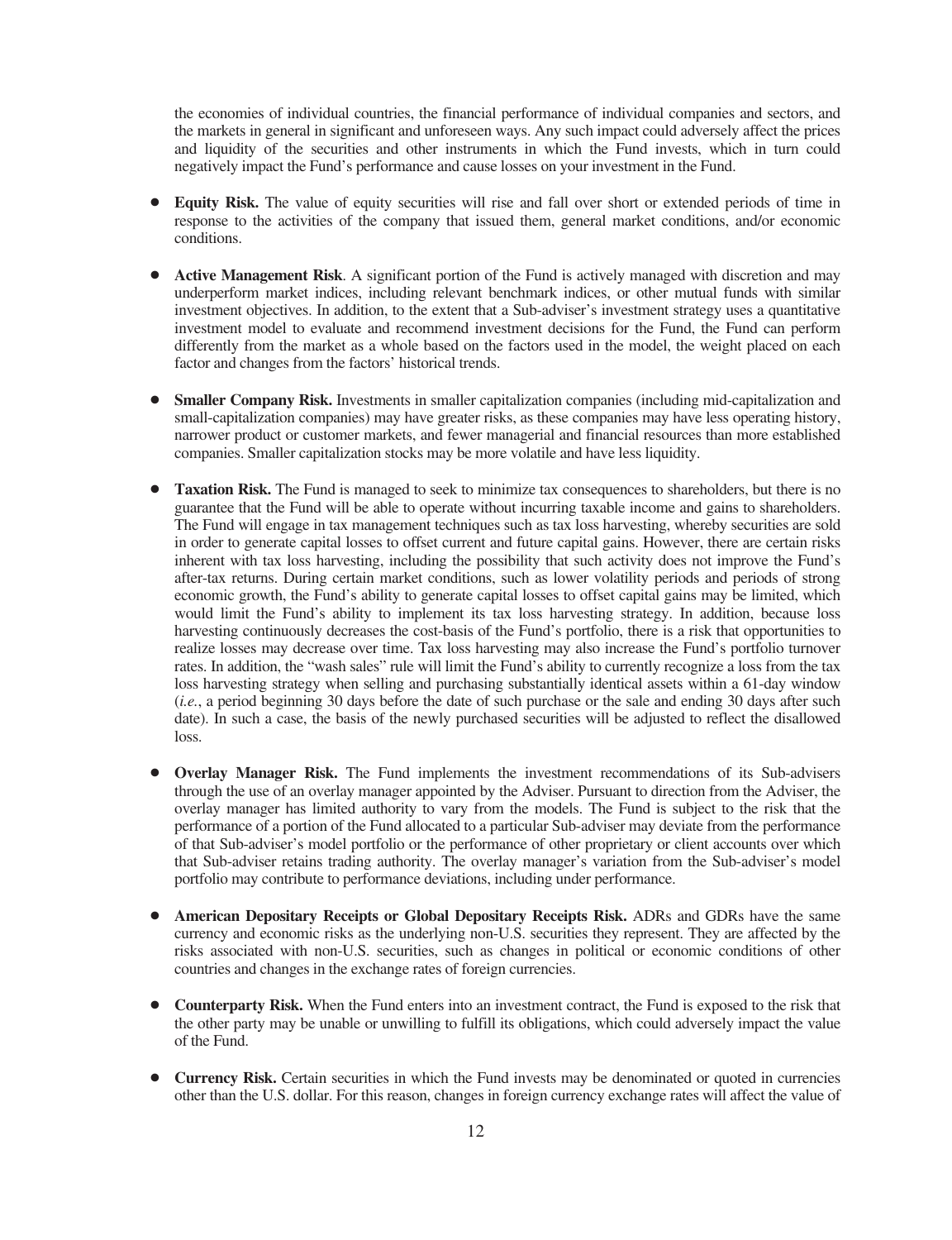the Fund's portfolio. Generally, when the U.S. dollar rises in value against a foreign currency, a security denominated in that currency loses value because the currency is worth fewer U.S. dollars. Conversely, when the U.S. dollar decreases in value against a foreign currency, a security denominated in that currency gains value because the currency is worth more U.S. dollars. This risk, generally known as "currency risk," means that a stronger U.S. dollar will reduce returns on foreign currency dominated securities for U.S. investors while a weak U.S. dollar will increase those returns.

The Fund does not seek to hedge its currency risk. Accordingly, the Fund may experience losses (or gains) that would not have been experienced had the risk been hedged, due to declines (or increases) in the value of foreign currencies in relation to the U.S. dollar. In addition, although a Sub-adviser may consider currency risks as part of its investment process, its judgments in this regard may not always be correct.

- Direct Indexing Risk. Because the portion of the Fund allocated to Parametric is managed so that its total return closely corresponds with that of the Russell Midcap® Growth Index, Russell Midcap® Value Index, Russell 2000® Growth Index and Russell 2000® Value Index, the Fund faces a risk of poor performance if any such index declines generally or performs poorly relative to other U.S. equity indexes or individual stocks, the stocks of companies which comprise any such index fall out of favor with investors, or an adverse company specific event, such as an unfavorable earnings report, negatively affects the stock price of one of the larger companies in any such index.
- Foreign Securities Risk. The risks of investing in foreign securities can increase the potential for losses in the Fund and may include currency risk, political and economic instability, additional or fewer government regulations, less publicly available information, limited trading markets, differences in financial reporting standards, fewer protections for passive investors, and less stringent regulation of securities markets. In addition, periodic U.S. Government prohibitions on investments in issuers from certain foreign countries may require the Fund to sell such investments at inopportune times, which could result in losses to the Fund.
- **Growth Style Risk.** The Fund is managed partially in a growth investment style. Growth stocks can perform differently from the market as a whole and other types of stocks and may underperform other types of investments or investment styles, as different market styles tend to shift in and out of favor depending upon market conditions and other factors. Growth stocks are stocks of companies expected to increase revenues and earnings at a faster rate than their peers.
- **Investment Company and Exchange Traded Fund Risk.** An investment company, including an ETF, in which the Fund invests may not achieve its investment objective or execute its investment strategies effectively. Large purchase or redemption activity by shareholders of such an investment company might negatively affect the value of the investment company's shares. The Fund must also pay its pro rata portion of an investment company's fees and expenses.
- Investment Strategy Risk. There is no assurance the Fund's investment objective will be achieved. Investment decisions may not produce the expected results. The value of the Fund may decline, and the Fund may underperform other funds with similar objectives and strategies.
- **Issuer-Specific Risk.** The value of an individual security or particular type of security can be more volatile than, and can perform differently from, the market as a whole.
- **Larger Company Risk.** Larger capitalization companies may be unable to respond quickly to new competitive challenges such as changes in technology. They may also not be able to attain the high growth rate of successful smaller companies, especially during extended periods of economic expansion.
- Liquidity Risk. Low trading volume, a lack of a market maker, or contractual or legal restrictions may limit the Fund's ability to value securities, or prevent the Fund from selling securities at desirable times or prices.
- Multi-Manager and Multi-Style Management Risk. The Fund allocates its assets to multiple Sub-advisers believed to have complementary styles. These investment styles, at times, may not be complementary and could result in more exposure to certain types of securities. In addition, a Sub-adviser may implement its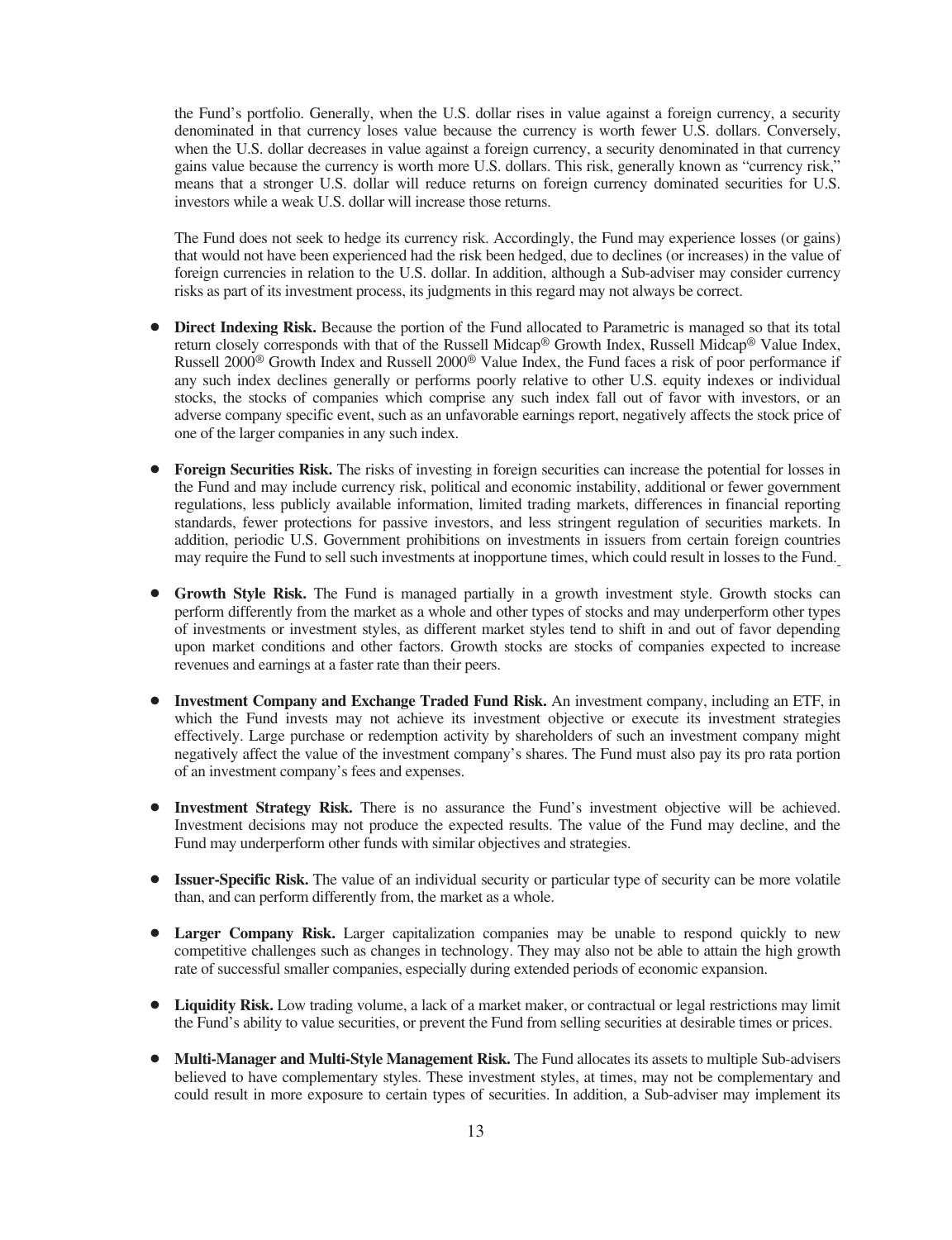model portfolio for its other accounts prior to submitting its model to the overlay manager appointed by the Adviser for the Fund, or after submitting its model portfolio to the overlay manager but before the overlay manager has had an opportunity to place some or all of the trades necessary for the Fund to implement the model portfolio. In these circumstances, trades placed by the overlay manager pursuant to a model portfolio may be subject to price movements that result in the Fund receiving prices that are different from the prices obtained by the Sub-adviser for its other accounts, including less favorable prices.

- **Real Estate Investment Trusts Risk.** REITs may be affected by changes in the value of the underlying properties owned by the REITs and by the quality of tenants' credit.
- **Redemption Risk.** The Fund may experience losses when selling securities to meet redemption requests. This risk is greater for larger redemption requests or redemption requests during adverse market conditions.
- **Regulatory and Judicial Risk.** The regulation of security transactions in the United States is a rapidly changing area of law. Securities markets are subject to legislative, regulatory, and judicial actions which could have a substantial adverse effect on the Fund's performance.
- Sector Focus Risk. Because the Fund may invest a significant portion of its assets in a particular sector of the market, the Fund may be especially sensitive to factors and economic risks that specifically affect that sector. As a result, the Fund's share price may fluctuate more widely than the share price of a fund that is more diversified across numerous sectors.
	- <sup>O</sup> **Information Technology Sector Risk.** From time to time, the Fund may focus its investments in the information technology sector. Information technology companies face intense competition, both domestically and internationally, which may have an adverse effect on profit margins, and may be subject to extensive regulatory requirements causing considerable expense and delay. In addition, information technology companies are heavily dependent on patent and intellectual property rights. The loss or impairment of these rights may adversely affect the profitability of these companies.
- Value Style Risk. Value stocks can perform differently from the market as a whole and other types of stocks and may underperform other types of investments or investment styles, as different market styles tend to shift in and out of favor depending upon market conditions and other factors. Value stocks are believed to be undervalued relative to their projected underlying profitability.

# **Performance**

The Fund is new, and therefore has no performance history. Once the Fund has completed a full calendar year of operations, a bar chart and table will be included that will provide some indication of the risks of investing in the Fund by showing the variability of the Fund's returns and comparing the Fund's performance to a broad measure of market performance. See the Fund's website www.bridgebuildermutualfunds.com/literature for updated performance information. The Fund's past performance (before and after taxes) is not necessarily an indication of how the Fund will perform in the future.

# **Fund Management**

Olive Street Investment Advisers, LLC is the investment adviser for the Fund.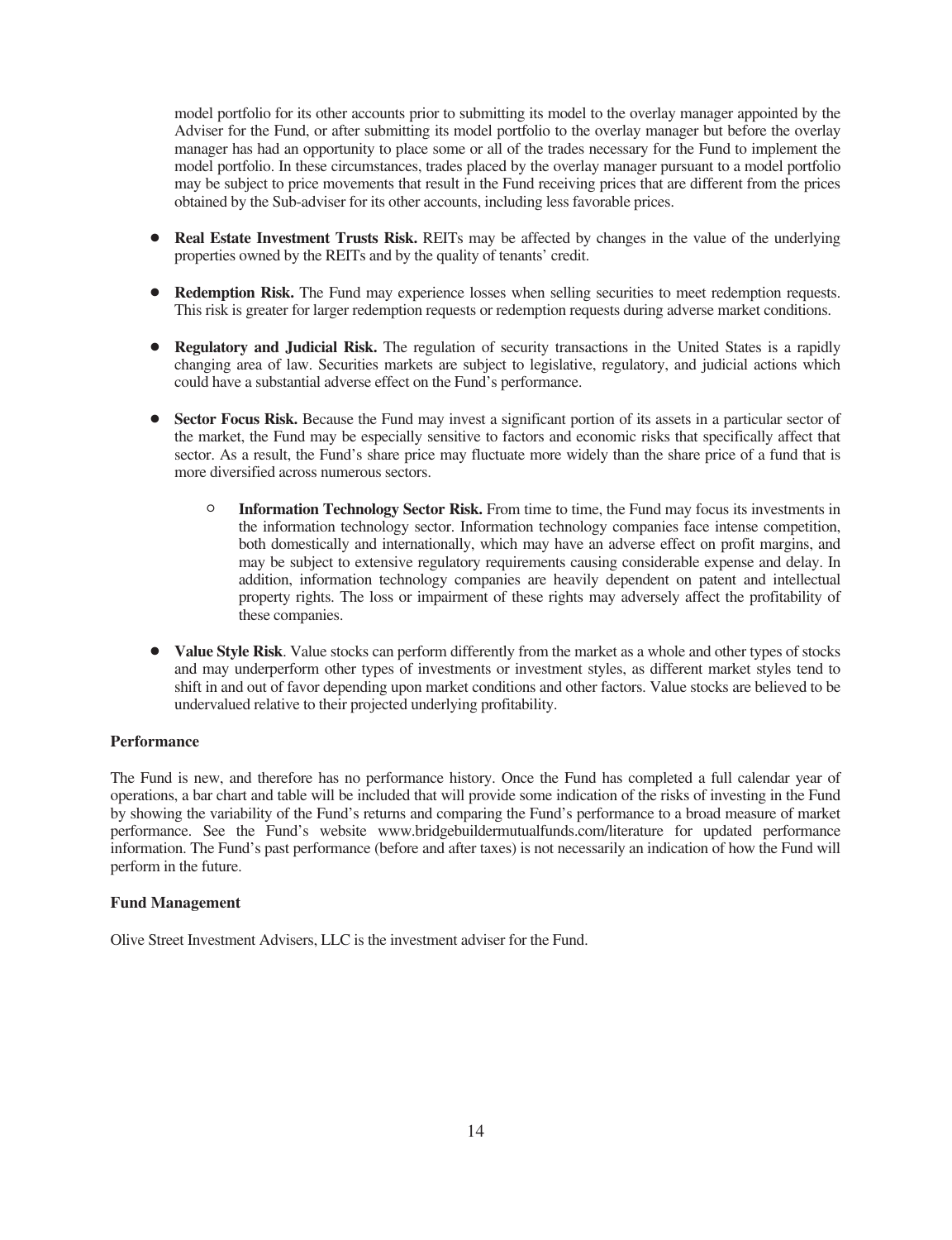# **Sub-advisers and Portfolio Managers**

The Adviser may allocate Fund assets for each investment strategy to the following Sub-advisers, which allocations may be adjusted at any time:

| <b>Portfolio Managers</b>                                                                 | <b>Position with AllianceBernstein</b>                                                                                                                                                                                                                                                                                | <b>Length of Service to</b><br>the Fund                                  |
|-------------------------------------------------------------------------------------------|-----------------------------------------------------------------------------------------------------------------------------------------------------------------------------------------------------------------------------------------------------------------------------------------------------------------------|--------------------------------------------------------------------------|
| James MacGregor, CFA                                                                      | Chief Investment Officer for US Small and Mid-Cap<br>Value Equities                                                                                                                                                                                                                                                   | Since Inception                                                          |
| Erik Turenchalk, CFA                                                                      | Portfolio Manager for US Small and Mid-Cap Value<br>Equities                                                                                                                                                                                                                                                          | Since Inception                                                          |
| <b>GSAM</b>                                                                               |                                                                                                                                                                                                                                                                                                                       |                                                                          |
| <b>Portfolio Managers</b>                                                                 | <b>Position with GSAM</b>                                                                                                                                                                                                                                                                                             | <b>Length of Service to</b><br>the Fund                                  |
| Greg Tuorto<br>Jessica Katz<br>Steven M. Barry                                            | Managing Director, Head of US Small/SMID Cap<br>Growth Strategies, Co-Lead Portfolio Manager<br>Vice President, Co-Lead Portfolio Manager<br>Managing Director, Global Head and Chief Investment<br>Officer of Fundamental Equity, Co-Chief Investment<br>Officer of the US Equity Team, Co-Lead Portfolio<br>Manager | Since Inception<br>Since Inception<br>Since Inception                    |
| J.P. Morgan                                                                               |                                                                                                                                                                                                                                                                                                                       |                                                                          |
| <b>Portfolio Managers</b>                                                                 | <b>Position with J.P. Morgan</b>                                                                                                                                                                                                                                                                                      | <b>Length of Service to</b><br>the Fund                                  |
| Timothy Parton, CFA<br>Felise L. Agranoff, CFA                                            | <b>Managing Director</b><br><b>Managing Director</b>                                                                                                                                                                                                                                                                  | Since Inception<br>Since Inception                                       |
| <b>Neuberger Berman</b>                                                                   |                                                                                                                                                                                                                                                                                                                       |                                                                          |
| <b>Portfolio Managers</b>                                                                 | <b>Position with Neuberger Berman</b>                                                                                                                                                                                                                                                                                 | <b>Length of Service to</b><br>the Fund                                  |
| Robert W. D'Alelio<br><b>Brett S. Reiner</b><br>Gregory G. Spiegel<br>Judith M. Vale, CFA | <b>Managing Director</b><br><b>Managing Director</b><br><b>Managing Director</b><br><b>Managing Director</b>                                                                                                                                                                                                          | Since Inception<br>Since Inception<br>Since Inception<br>Since Inception |
| Parametric                                                                                |                                                                                                                                                                                                                                                                                                                       | <b>Length of Service to</b>                                              |
| <b>Portfolio Managers</b>                                                                 | <b>Position with Parametric</b>                                                                                                                                                                                                                                                                                       | the Fund                                                                 |
| <b>Thomas Seto</b><br>Paul Bouchey, CFA<br>James Reber<br>Jennifer Sireklove, CFA         | Head of Investment Management<br>Global Head of Research<br>Managing Director, Portfolio Management<br>Managing Director, Investment Strategy                                                                                                                                                                         | Since Inception<br>Since Inception<br>Since Inception<br>Since Inception |
| <b>Allspring</b>                                                                          |                                                                                                                                                                                                                                                                                                                       |                                                                          |
| <b>Portfolio Managers</b>                                                                 | <b>Position with Allspring</b>                                                                                                                                                                                                                                                                                        | <b>Length of Service to</b><br>the Fund                                  |
| James M. Tringas, CFA<br>Bryant VanCronkhite, CFA,<br>CPA                                 | Managing Director and Senior Portfolio Manager<br>Managing Director and Senior Portfolio Manager                                                                                                                                                                                                                      | Since Inception<br>Since Inception                                       |
| Shane Zweck, CFA                                                                          | Co-Portfolio Manager                                                                                                                                                                                                                                                                                                  | Since Inception                                                          |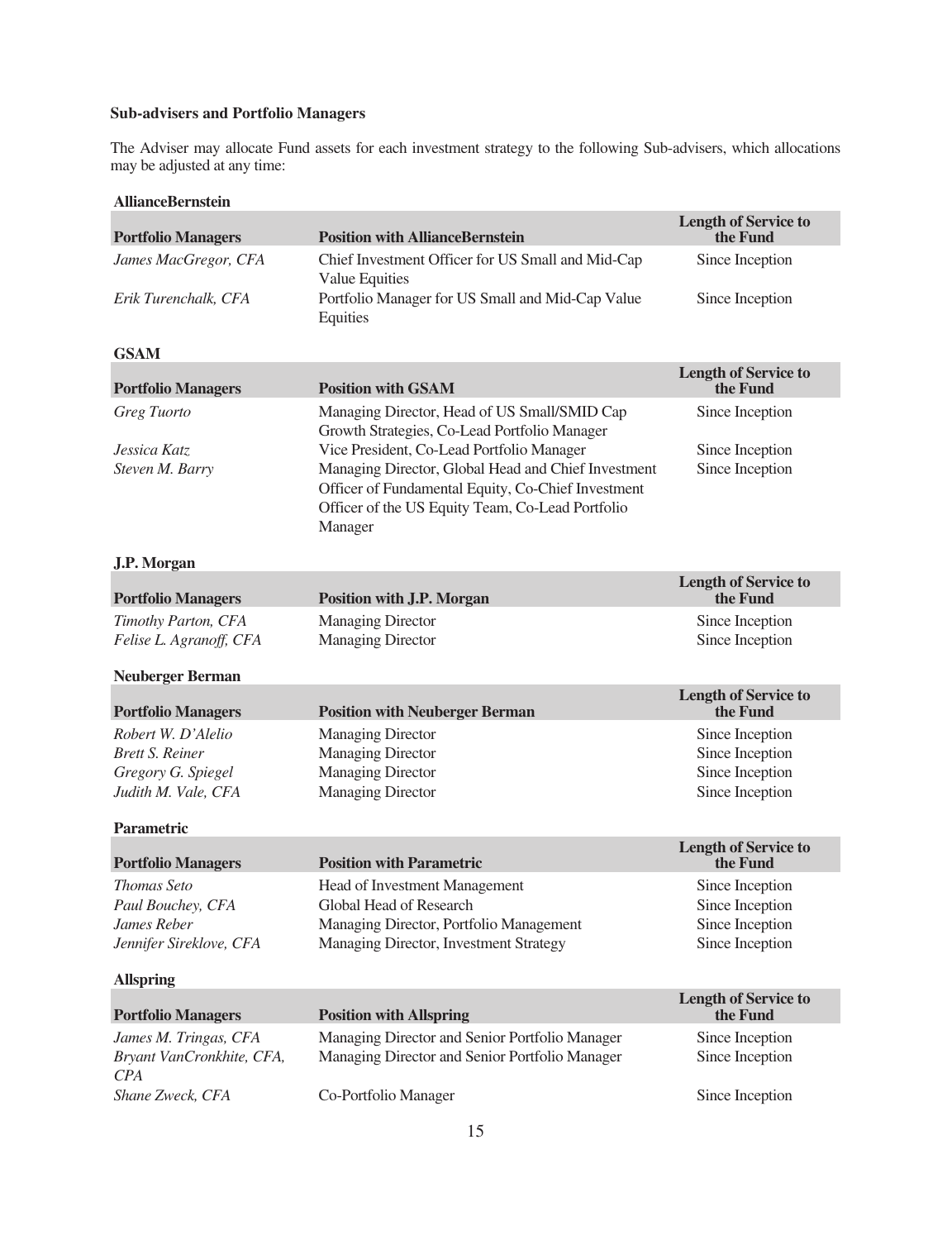# **Purchase and Sale of Fund Shares**

Fund shares are currently available exclusively to investors participating in Advisory Solutions, an investment advisory program or asset-based fee program sponsored by Edward D. Jones & Co., L.P. ("Edward Jones"), as well as current and former Trustees of the Trust. Advisory Solutions investors may purchase and sell or redeem Fund shares only from Edward Jones through Advisory Solutions. Current and former Trustees of the Trust may purchase and sell or redeem shares directly. There are no initial or subsequent minimum purchase amounts for the Fund. You may purchase or redeem shares of the Fund on any day the New York Stock Exchange ("NYSE") is open.

# **Tax Information**

The Fund intends to make distributions that will be taxed as qualified dividend income, ordinary income or capital gains. Distributions on investments made through tax-deferred arrangements may be taxed later upon withdrawal of assets from those accounts.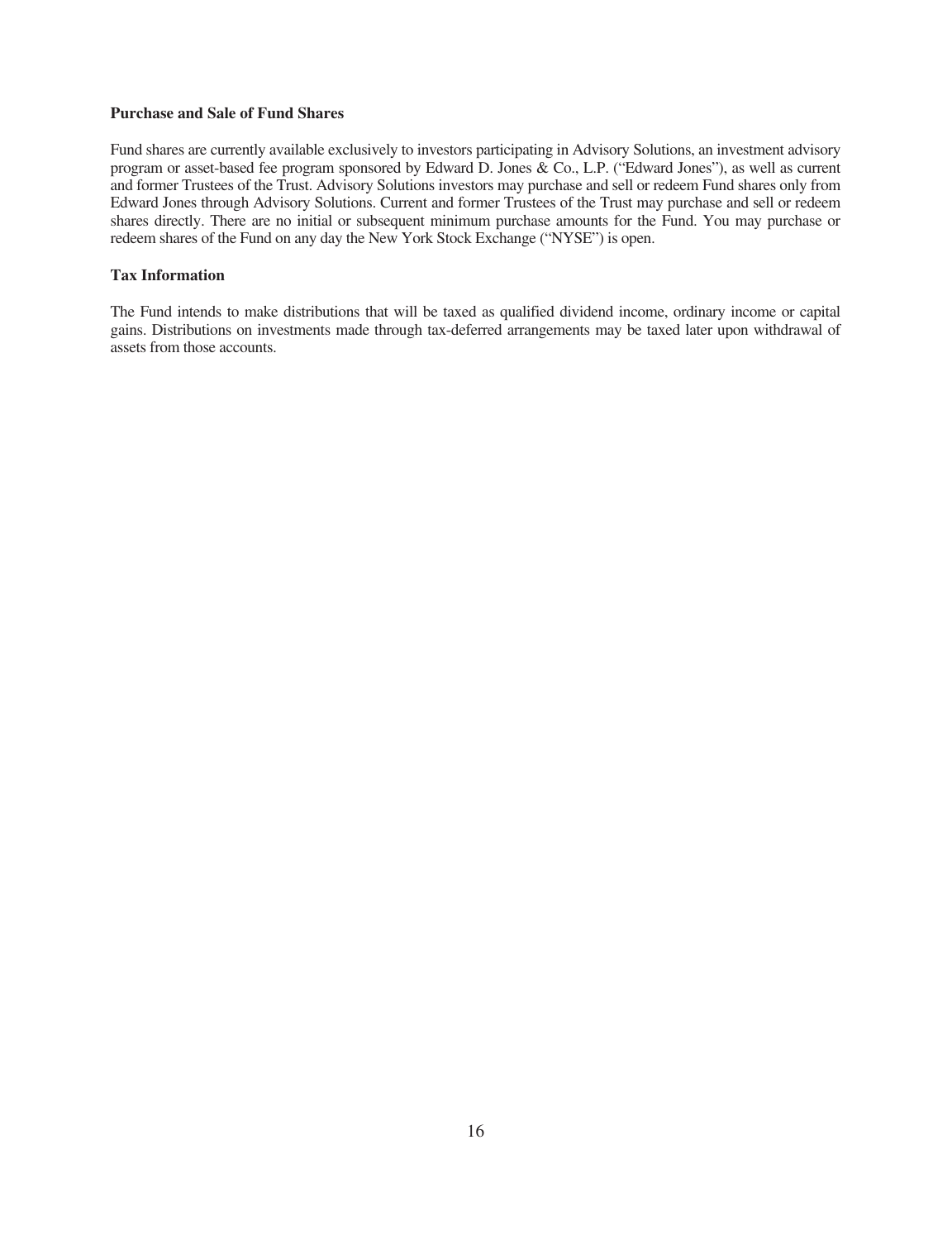# **SUMMARY SECTION**

# <span id="page-18-0"></span>**Bridge Builder Tax Managed International Equity Fund**

# **Investment Objective**

The investment objective of the Bridge Builder Tax Managed International Equity Fund (the "Fund" or the "International Equity Fund") is to seek to provide a tax-efficient investment return consisting of capital appreciation.

#### **Fees and Expenses of the Fund**

The following table describes the fees and expenses that you may pay if you buy and hold shares of the Fund. You may pay other fees, such as annual program or administrative fees for participating in Edward Jones Advisory Solutions® ("Advisory Solutions"), which are not reflected in the table and examples below.

| <b>Annual Fund Operating Expenses</b>                                             |            |
|-----------------------------------------------------------------------------------|------------|
| (expenses that you pay each year as a percentage of the value of your investment) |            |
| Management Fees $(1)$                                                             | $0.60\%$   |
| Distribution and Service (12b-1) Fees                                             | None       |
| Other Expenses $(2)$                                                              | $0.14\%$   |
| <b>Total Annual Fund Operating Expenses</b>                                       | $0.74\%$   |
| Less Waivers $(1)$                                                                | $(0.19)\%$ |
| Net Annual Fund Operating Expenses                                                | $0.55\%$   |

(1) Olive Street Investment Advisers, LLC (the "Adviser") has contractually agreed, until at least October 28, 2023, to waive its management fees to the extent management fees to be paid to the Adviser exceed the management fees the Fund is required to pay the Fund's sub-advisers. This contractual agreement may not be terminated by the Adviser without the consent of the Board of Trustees (the "Board") of Bridge Builder Trust (the "Trust"), except that the Adviser may terminate the agreement upon written notice to the Trust, effective as of the end of the expense limitation period ended October 28, 2023, if written notice is provided to the Trust by or before April 15, 2023. Such waivers are not subject to reimbursement by the Fund.

In addition, the Adviser has contractually agreed, until at least October 28, 2023, to waive its fees and/or reimburse Fund expenses (excluding acquired fund fees and expenses, portfolio transaction expenses, interest expense in connection with investment activities, taxes and extraordinary or non-routine expenses) to the extent necessary to limit Total Annual Fund Operating Expenses to 0.67% of the Fund's average daily net assets. Any fee reductions or expense payments made by the Adviser (other than management fees waived as described in footnote 1) are subject to reimbursement by the Fund, if requested by the Adviser, in the thirty six (36) month period following such fee waiver and/or expense payment, if the aggregate amount actually paid by the Fund toward operating expenses, as accrued each month (taking into account any reimbursements) does not exceed the Fund's expense cap accrued for such month (i) at the time of the fee waiver and/or expense payment and (ii) at the time of the reimbursement. This contractual agreement may be terminated by the Board, at any time, upon sixty (60) days' prior written notice to the Adviser. This contractual agreement may not be terminated by the Adviser without the consent of the Board, except that the Adviser may terminate the agreement upon written notice to the Trust, effective as of the end of the expense limitation period ended October 28, 2023, if written notice is provided to the Trust by or before April 15, 2023.

(2) Other expenses are based on estimated amounts for the current fiscal year.

#### *Example*

This Example is intended to help you compare the cost of investing in the Fund with the cost of investing in other mutual funds. The Example assumes that you invest \$10,000 in the Fund for the time periods indicated and then redeem all of your shares at the end of those periods. The Example also assumes that your investment has a 5% return each year and that the Fund's operating expenses remain the same (taking into account the Adviser's agreement to waive fees until October 28, 2023). Although your actual costs may be higher or lower, based on these assumptions your costs would be:

| 'Year | <b>3 Years</b> |
|-------|----------------|
|       | 44.1           |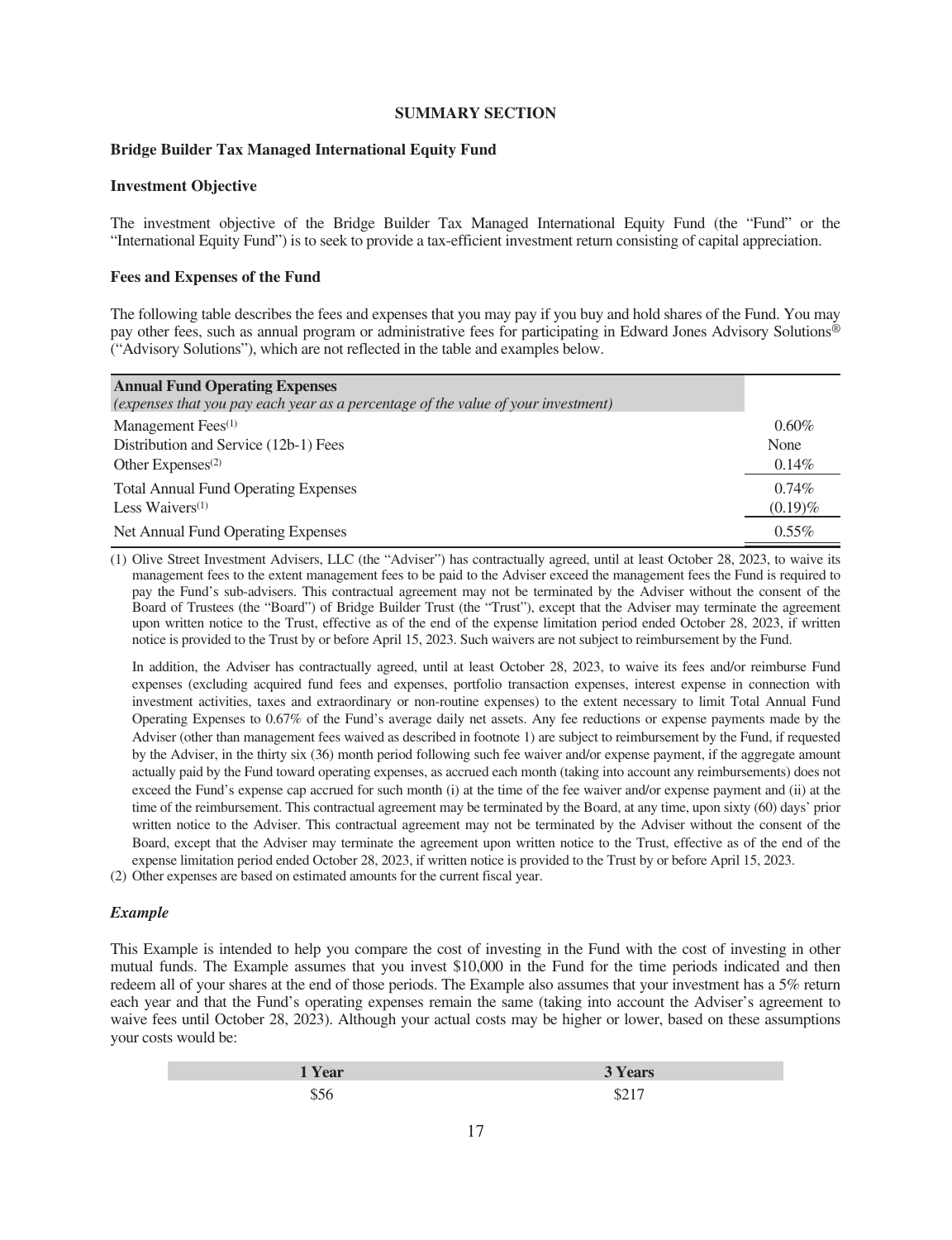## **Portfolio Turnover**

The Fund pays transaction costs, such as commissions, when it buys and sells securities (or "turns over" its portfolio). A higher portfolio turnover rate may indicate higher transaction costs and may result in higher taxes when Fund shares are held in a taxable account. These costs, which are not reflected in annual fund operating expenses or in the Example, affect the Fund's performance. Because the Fund has not commenced operations as of the date of this prospectus, it does not have portfolio turnover information to report.

# **Principal Investment Strategies**

The Fund invests, under normal market conditions, at least 80% of its net assets (plus the amount of borrowings for investment purposes) in equity securities and other instruments, such as certain investment companies (see below), with economic characteristics that seek to track the performance of equity securities. The Fund will primarily invest in non-U.S.-dollar denominated securities of large capitalization companies that derive a majority of their revenues or profits from a country or countries other than the United States. The Fund may also invest in securities of small- and mid-capitalization companies. The Fund invests principally in equity securities issued by companies in developed countries, but may also invest in companies in emerging markets or developing countries. The Fund may also invest in U.S. dollar-denominated securities issued by foreign entities, American Depositary Receipts ("ADRs"), or Global Depositary Receipts ("GDRs"). The Fund does not intend to hedge the currency exposure that may be created by its investments in securities denominated in foreign currencies, although a Sub-adviser (defined below) may consider currency risks as part of its investment process.

The Fund may also invest in other investment companies, including other open-end or closed-end investment companies and exchange-traded funds ("ETFs"), that have characteristics that are consistent with the Fund's investment objective. The Fund may also invest a portion of its assets in securities of real estate investment trusts ("REITs") that own and/or manage properties. From time to time, the Fund may also focus its investments in a particular country or geographic region, such as the United Kingdom or Japan.

The Fund's portfolio is constructed by combining the investment styles and strategies of multiple sub-advisers that will be retained by the Fund and the Adviser. The Fund implements the investment recommendations of the Sub-advisers through the use of Parametric Portfolio Associates LLC ("Parametric" and, together with the Fund's other sub-advisers, the "Sub-advisers") as overlay manager appointed by the Adviser. In addition to acting as overlay manager, Parametric also serves as the direct indexing manager for the Fund. In this role, Parametric manages one or more allocated portions of the Fund pursuant to a strategy that is designed to provide similar exposure to certain designated indices, as described in additional detail below.

Each Sub-adviser (other than Parametric in its role as overlay manager) manages its allocated portion of the Fund's portfolio by providing a model portfolio to Parametric on an ongoing basis that represents that Sub-adviser's recommendation as to the securities to be purchased, sold or retained by the Fund. Parametric, as the overlay manager then constructs a portfolio for the Fund that represents the aggregation of the model portfolios of the Sub-advisers, including with respect to each direct indexing portion of the Fund, with the weighting of each Sub-adviser's model in the total portfolio determined by the Adviser.

Each Sub-adviser may use both its own proprietary and external research and securities selection processes in constructing its model portfolio. Pursuant to direction from the Adviser, Parametric has limited authority to vary from the models, primarily for the purpose of efficient tax management of the Fund's securities transactions. Parametric seeks to manage the impact of taxes by, among other things, selling stocks with the lowest tax cost first, opportunistically harvesting losses and deferring recognition of taxable gains, where possible. The Adviser may also direct Parametric to adjust the portfolio to implement the Adviser's forward-looking views regarding various portfolio characteristics or factors, or for risk management purposes. Parametric may also vary the portfolio implementation to seek trading cost efficiencies, portfolio rebalancing or other portfolio construction objectives as directed by the Adviser.

In connection with the construction of the Fund's portfolio, the Adviser may allocate Fund assets to the following Sub-advisers: Parametric, Pzena Investment Management, LLC ("Pzena"), T. Rowe Price Associates, Inc. ("T. Rowe Price"), and Walter Scott & Partners Limited ("Walter Scott"). The Adviser may adjust the weighting of Fund assets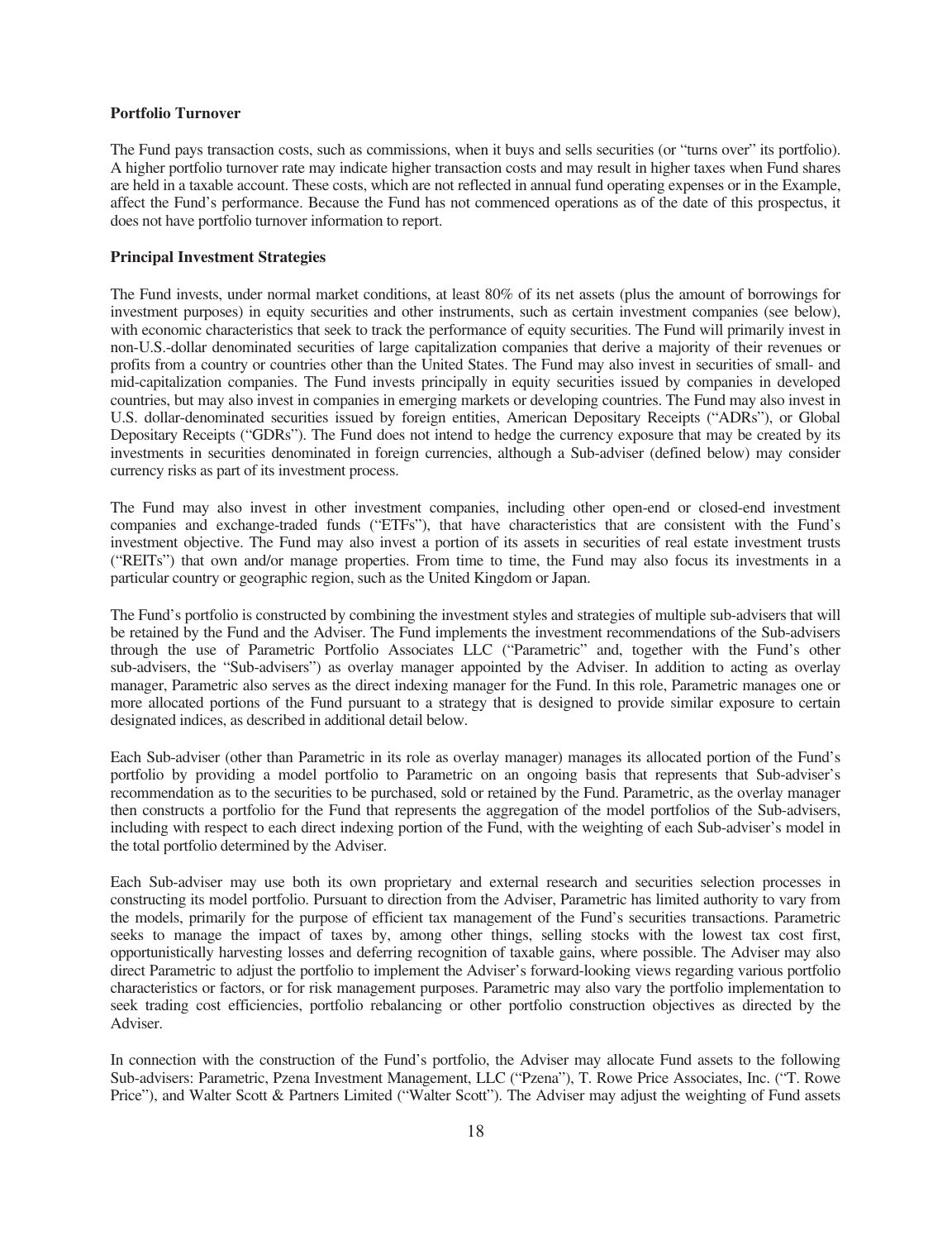allocated to each Sub-adviser's model at any time or make recommendations to the Board with respect to the hiring, termination, or replacement of a Sub-adviser.

Below is a summary of each Sub-adviser's principal investment strategies.

# **Parametric's Principal Investment Strategies**

In addition to acting as overlay manager, Parametric also serves as the direct indexing manager for the Fund. This strategy is designed to provide the Fund with exposure to the MSCI EAFE Growth Index and the MSCI EAFE Value Index while maximizing after-tax returns through a variety of tax management techniques. The strategy seeks to exceed its benchmark on an after-tax basis. The criterion for the selection of investments is inclusion within the MSCI EAFE Growth Index or the MSCI EAFE Value Index.

## **Pzena's Principal Investment Strategies**

Pzena focuses on deep value investing, seeking to identify international securities that are trading at prices substantially below their intrinsic value but have solid long-term prospects. Pzena may also recommend investments in emerging markets securities. Pzena performs fundamental research using a bottom-up security selection process.

#### **T. Rowe Price's Principal Investment Strategies**

T. Rowe Price seeks long-term growth of capital through investments in the common stocks of non-U.S. companies. T. Rowe Price recommends investments in firms with a favorable combination of growth prospects and valuation. Several of the characteristics T. Rowe Price looks for include: accelerating earnings and cash flow growth, reasonable valuation, and barriers to entry at industry and product level.

#### **Walter Scott's Principal Investment Strategies**

Walter Scott seeks a favorable real rate of return over the long term. Walter Scott seeks stocks that will perform relatively well and will grow to a higher weight in the model portfolio. Walter Scott selects companies based on fundamental company analysis and a bottom-up research process. Walter Scott recommends the purchase of these companies with no near-term expectation of recommending the sale of such companies. Walter Scott's approach expects its model portfolio to realize low portfolio turnover.

# **Principal Risks**

Since the Fund holds securities with fluctuating market prices, the value of the Fund's shares varies as its portfolio securities increase or decrease in value. Therefore, the value of your investment in the Fund could go down as well as up. You may lose money by investing in the Fund. An investment in the Fund is not insured or guaranteed by the Federal Deposit Insurance Corporation or any other government agency. The principal risks affecting the Fund that can cause a decline in value are set forth below. The risks are ordered in alphabetical order after the first eight risks, although the order of the risk factors does not indicate the significance of any particular risk factor.

- Market Risk. The overall market may perform poorly or the returns from the securities in which the Fund invests may underperform returns from the general securities markets, a particular securities market, or other types of investments. A variety of factors can influence underperformance and can have a significant impact on the Fund and its investments, including regulatory events, inflation, interest rates, government defaults, government shutdowns, war, regional conflicts, acts of terrorism, social unrest, and recessions. In addition, the impact of any epidemic, pandemic, natural disaster, spread of infectious illness or other public health issue, or widespread fear that such events may occur, could negatively affect the global economy, as well as the economies of individual countries, the financial performance of individual companies and sectors, and the markets in general in significant and unforeseen ways. Any such impact could adversely affect the prices and liquidity of the securities and other instruments in which the Fund invests, which in turn could negatively impact the Fund's performance and cause losses on your investment in the Fund.
- Equity Risk. The value of equity securities will rise and fall over short or extended periods of time in response to the activities of the company that issued them, general market conditions, and/or economic conditions.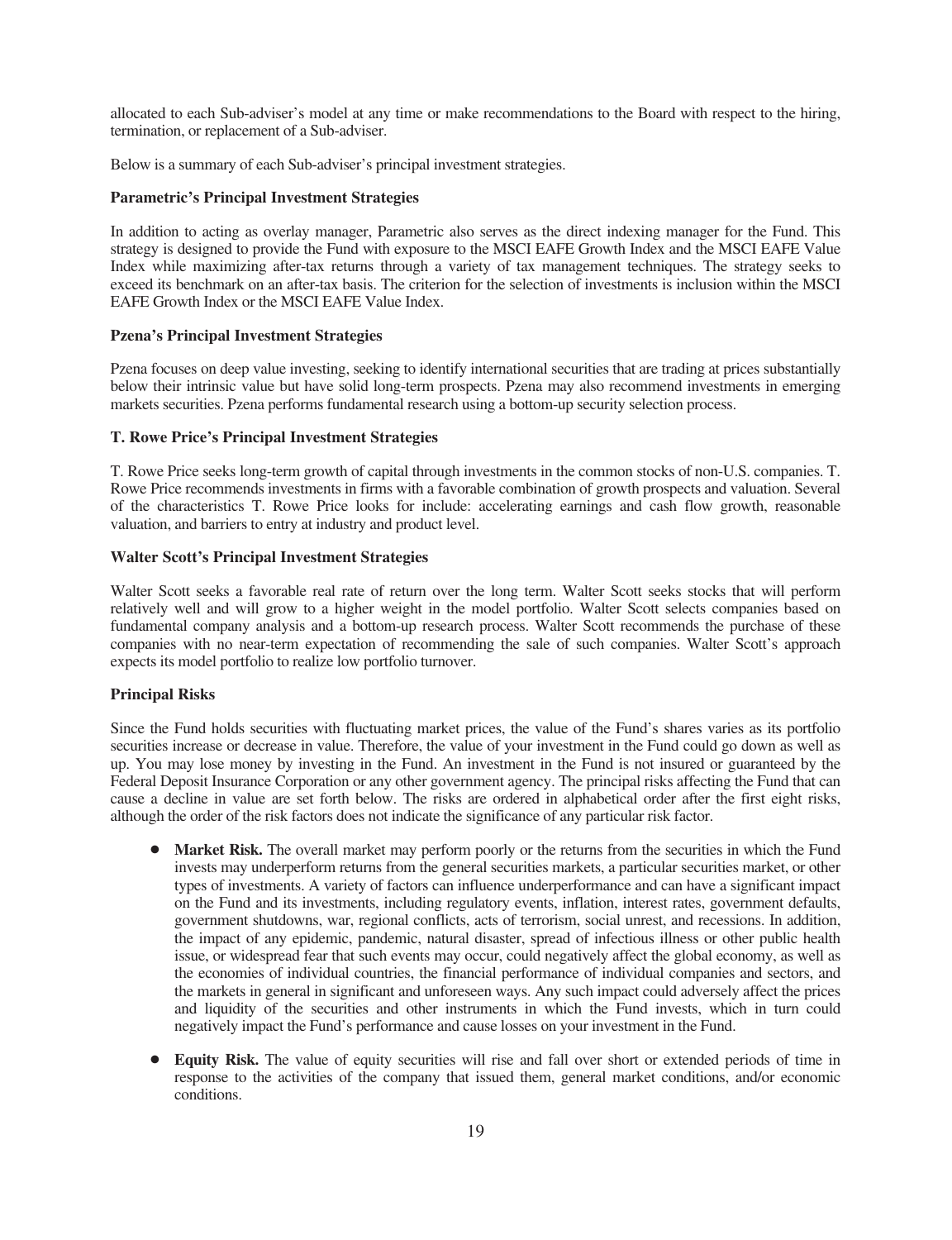- **Active Management Risk**. A significant portion of the Fund is actively managed with discretion and may underperform market indices, including relevant benchmark indices, or other mutual funds with similar investment objectives. In addition, to the extent that a Sub-adviser's investment strategy uses a quantitative investment model to evaluate and recommend investment decisions for the Fund, the Fund can perform differently from the market as a whole based on the factors used in the model, the weight placed on each factor and changes from the factors' historical trends.
- **Foreign Securities Risk.** The risks of investing in foreign securities, including through ADRs and GDRs, can increase the potential for losses in the Fund and may include currency risk, political and economic instability, additional or fewer government regulations, less publicly available information, limited trading markets, differences in financial reporting standards, fewer protections for passive investors and less stringent regulation of securities markets. In addition, periodic U.S. Government prohibitions on investments in issuers from certain foreign countries may require the Fund to sell such investments at inopportune times, which could result in losses to the Fund.
- **Taxation Risk.** The Fund is managed to seek to minimize tax consequences to shareholders, but there is no guarantee that the Fund will be able to operate without incurring taxable income and gains to shareholders. The Fund will engage in tax management techniques such as tax loss harvesting, whereby securities are sold in order to generate capital losses to offset current and future capital gains. However, there are certain risks inherent with tax loss harvesting, including the possibility that such activity does not improve the Fund's after-tax returns. During certain market conditions, such as lower volatility periods and periods of strong economic growth, the Fund's ability to generate capital losses to offset capital gains may be limited, which would limit the Fund's ability to implement its tax loss harvesting strategy. In addition, because loss harvesting continuously decreases the cost-basis of the Fund's portfolio, there is a risk that opportunities to realize losses may decrease over time. Tax loss harvesting may also increase the Fund's portfolio turnover rates. In addition, the "wash sales" rule will limit the Fund's ability to currently recognize a loss from the tax loss harvesting strategy when selling and purchasing substantially identical assets within a 61-day window (*i.e.*, a period beginning 30 days before the date of such purchase or the sale and ending 30 days after such date). In such a case, the basis of the newly purchased securities will be adjusted to reflect the disallowed loss.
- **Overlay Manager Risk.** The Fund implements the investment recommendations of the Sub-advisers through the use of an overlay manager appointed by the Adviser. Pursuant to direction from the Adviser, the overlay manager has limited authority to vary from the models. The Fund is subject to the risk that the performance of a portion of the Fund allocated to a particular Sub-adviser may deviate from the performance of that Sub-adviser's model portfolio or the performance of other proprietary or client accounts over which that Sub-adviser retains trading authority. The overlay manager's variation from a Sub-adviser's model portfolio may contribute to performance deviations, including under performance.
- **Currency Risk.** Certain securities in which the Fund invests may be denominated or quoted in currencies other than the U.S. dollar. For this reason, changes in foreign currency exchange rates will affect the value of the Fund's portfolio. Generally, when the U.S. dollar rises in value against a foreign currency, a security denominated in that currency loses value because the currency is worth fewer U.S. dollars. Conversely, when the U.S. dollar decreases in value against a foreign currency, a security denominated in that currency gains value because the currency is worth more U.S. dollars. This risk, generally known as "currency risk," means that a stronger U.S. dollar will reduce returns on foreign currency dominated securities for U.S. investors while a weak U.S. dollar will increase those returns.

The Fund does not seek to hedge its currency risk. Accordingly, the Fund may experience losses (or gains) that would not have been experienced had the risk been hedged, due to declines (or increases) in the value of foreign currencies in relation to the U.S. dollar. In addition, although a Sub-adviser may consider currency risks as part of its investment process, its judgments in this regard may not always be correct.

Geographic Focus Risk. To the extent that a significant portion of the Fund's portfolio is invested in the securities of companies in a particular country or region, the Fund will be subject to greater risk of loss and price volatility than a fund holding more geographically diverse investments. The Fund may invest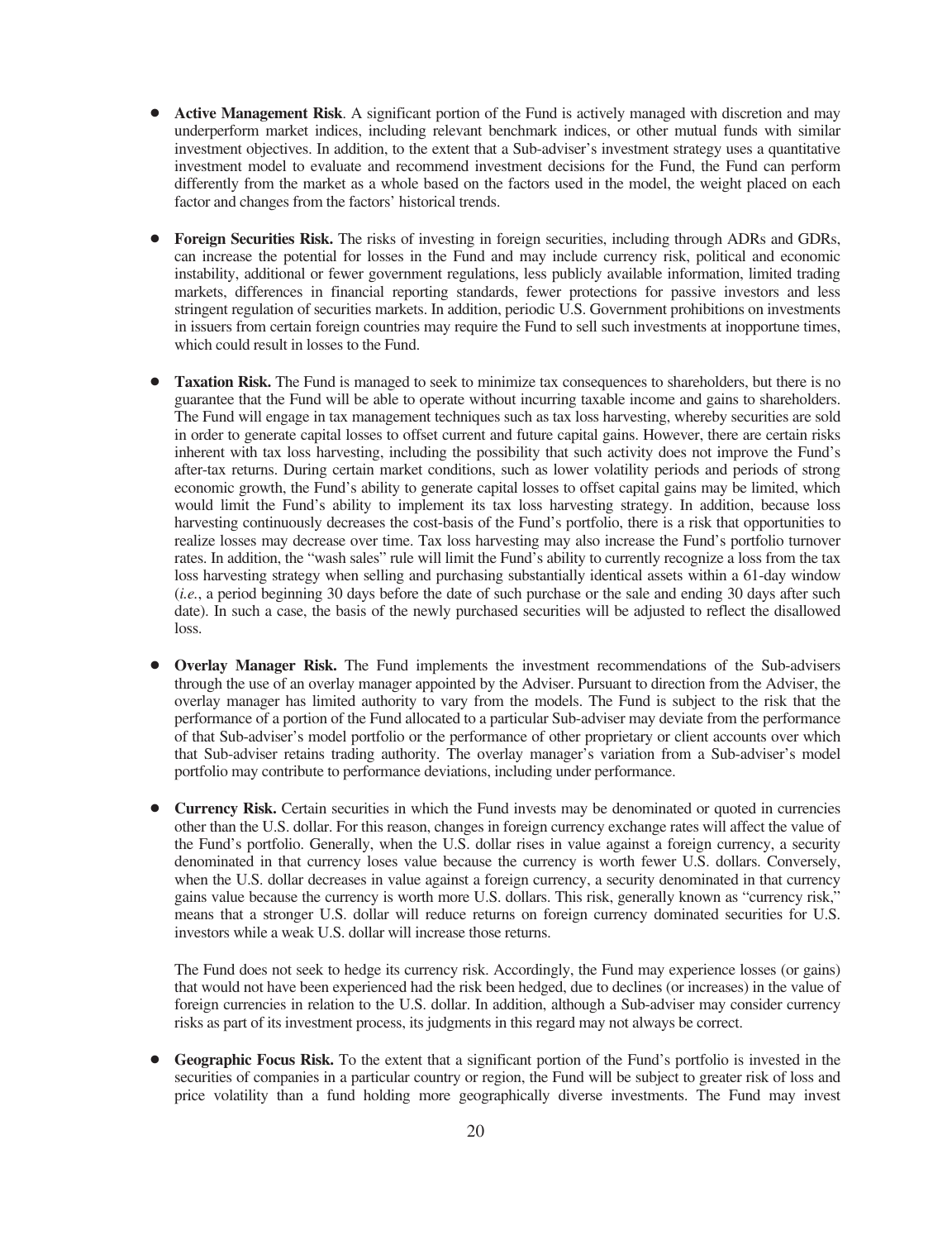significant portions of its assets in the United Kingdom (the "UK") and Japan, and therefore, the economic, political, social and environmental conditions of the UK and Japan generally will have a greater effect on the Fund's performance than they would in a more geographically diversified fund.

- **American Depositary Receipts or Global Depositary Receipts Risk.** ADRs and GDRs have the same currency and economic risks as the underlying non-U.S. shares they represent. They are affected by the risks associated with non-U.S. securities, such as changes in political or economic conditions of other countries and changes in the exchange rates of foreign currencies.
- **Counterparty Risk.** When the Fund enters into an investment contract, the Fund is exposed to the risk that the other party may be unable or unwilling to fulfill its obligations, which could adversely impact the value of the Fund.
- Direct Indexing Risk. Because the portion of the Fund allocated to Parametric is managed so that its total return closely corresponds with that of the MSCI EAFE Growth Index and the MSCI EAFE Value Index, the Fund faces a risk of poor performance if either index declines generally or performs poorly relative to U.S. equity indexes, other international equity indexes or individual stocks, the stock of companies which comprise either index fall out of favor with investors, or an adverse company specific event, such as an unfavorable earnings report, negatively affects the stock price of one of the larger companies in either index.
- **Emerging Markets Securities Risk.** A fund that invests a significant portion of its assets in the securities of issuers based in countries with "emerging market" economies is subject to greater levels of foreign investment risk than a fund investing primarily in more-developed foreign markets since emerging market securities may present market, credit, currency, liquidity, legal, political and other risks greater than, or in addition to, the risks of investing in developed foreign countries.
- **Growth Style Risk.** The Fund is managed partially in a growth investment style. Growth stocks can perform differently from the market as a whole and other types of stocks and may underperform other types of investments or investment styles, as different market styles tend to shift in and out of favor depending upon market conditions and other factors. Growth stocks are stocks of companies expected to increase revenues and earnings at a faster rate than their peers.
- Investment Company and Exchange Traded Fund Risk. An investment company, including an ETF, in which the Fund invests may not achieve its investment objective or execute its investment strategies effectively. Large purchase or redemption activity by shareholders of such an investment company might negatively affect the value of the investment company's shares. The Fund must also pay its pro rata portion of an investment company's fees and expenses.
- Investment Strategy Risk. There is no assurance the Fund's investment objective will be achieved. Investment decisions may not produce the expected results. The value of the Fund may decline, and the Fund may underperform other funds with similar objectives and strategies.
- **Issuer-Specific Risk.** The value of an individual security or particular type of security can be more volatile than, and can perform differently from, the market as a whole or other similar securities.
- **Larger Company Risk.** Larger capitalization companies may be unable to respond quickly to new competitive challenges such as changes in technology. They may also not be able to attain the high growth rate of successful smaller companies, especially during extended periods of economic expansion.
- **Liquidity Risk.** Low trading volume, a lack of a market maker, or contractual or legal restrictions may limit the Fund's ability to value securities, or prevent the Fund from selling securities at desirable times or prices.
- Multi-Manager and Multi-Style Management Risk. The Fund allocates its assets to multiple Sub-advisers believed to have complementary styles. These investment styles, at times, may not be complementary and could result in more exposure to certain types of securities. In addition, a Sub-adviser may implement its model portfolio for its other accounts prior to submitting its model to the overlay manager appointed by the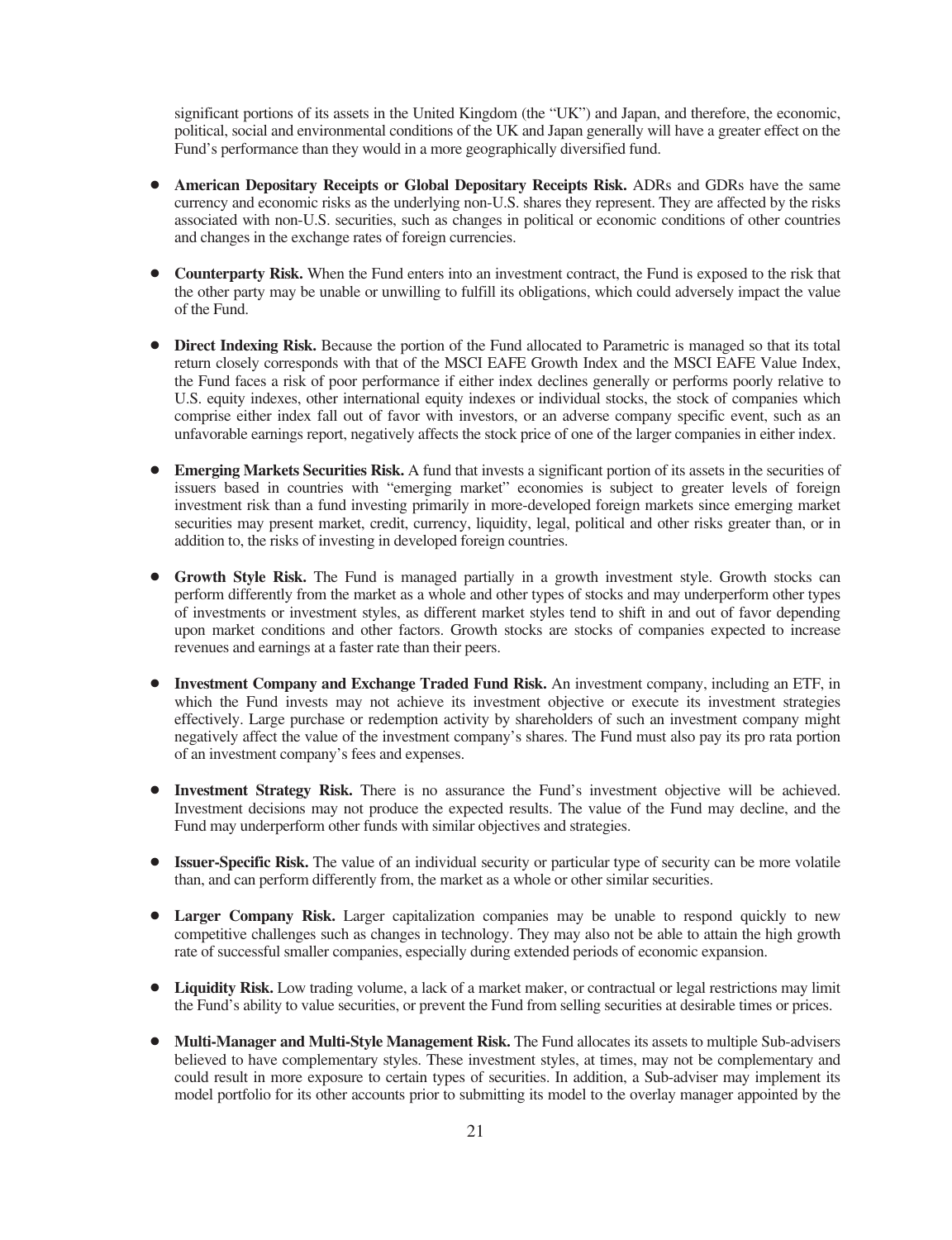Adviser for the Fund, or after submitting its model portfolio to the overlay manager but before the overlay manager has had an opportunity to place some or all of the trades necessary for the Fund to implement the model portfolio. In these circumstances, trades placed by the overlay manager pursuant to a model portfolio may be subject to price movements that result in the Fund receiving prices that are different from the prices obtained by the Sub-adviser for its other accounts, including less favorable prices.

- **Real Estate Investment Trusts Risk.** REITs may be affected by changes in the value of the underlying properties owned by the REITs and by the quality of tenants' credit.
- **Redemption Risk.** The Fund may experience losses when selling securities to meet redemption requests. This risk is greater for larger redemption requests or redemption requests during adverse market conditions.
- **Regulatory and Judicial Risk.** The regulation of security transactions in the United States is a rapidly changing area of law. Securities markets are subject to legislative, regulatory, and judicial actions which could have a substantial adverse effect on the Fund's performance. In addition to United States regulation, the Fund may be affected by the actions of foreign governments, which could include actions such as the imposition of capital or currency controls, the nationalization of a company or industry of which the Fund owns securities, or the imposition of taxes that could have an adverse effect on security prices.
- **Smaller Company Risk.** Investments in smaller capitalization companies (including mid-capitalization and small-capitalization companies) may have greater risks, as these companies may have less operating history, narrower product or customer markets, and fewer managerial and financial resources than more established companies. Smaller capitalization stocks may be more volatile and have less liquidity.
- Value Style Risk. Value stocks can perform differently from the market as a whole and other types of stocks and may underperform other types of investments or investment styles, as different market styles tend to shift in and out of favor depending upon market conditions and other factors. Value stocks are believed to be undervalued relative to their projected underlying profitability.

# **Performance**

The Fund is new, and therefore has no performance history. Once the Fund has completed a full calendar year of operations, a bar chart and table will be included that will provide some indication of the risks of investing in the Fund by showing the variability of the Fund's returns and comparing the Fund's performance to a broad measure of market performance. See the Fund's website www.bridgebuildermutualfunds.com/literature for updated performance information. The Fund's past performance (before and after taxes) is not necessarily an indication of how the Fund will perform in the future.

#### **Fund Management**

Olive Street Investment Advisers, LLC is the investment adviser for the Fund.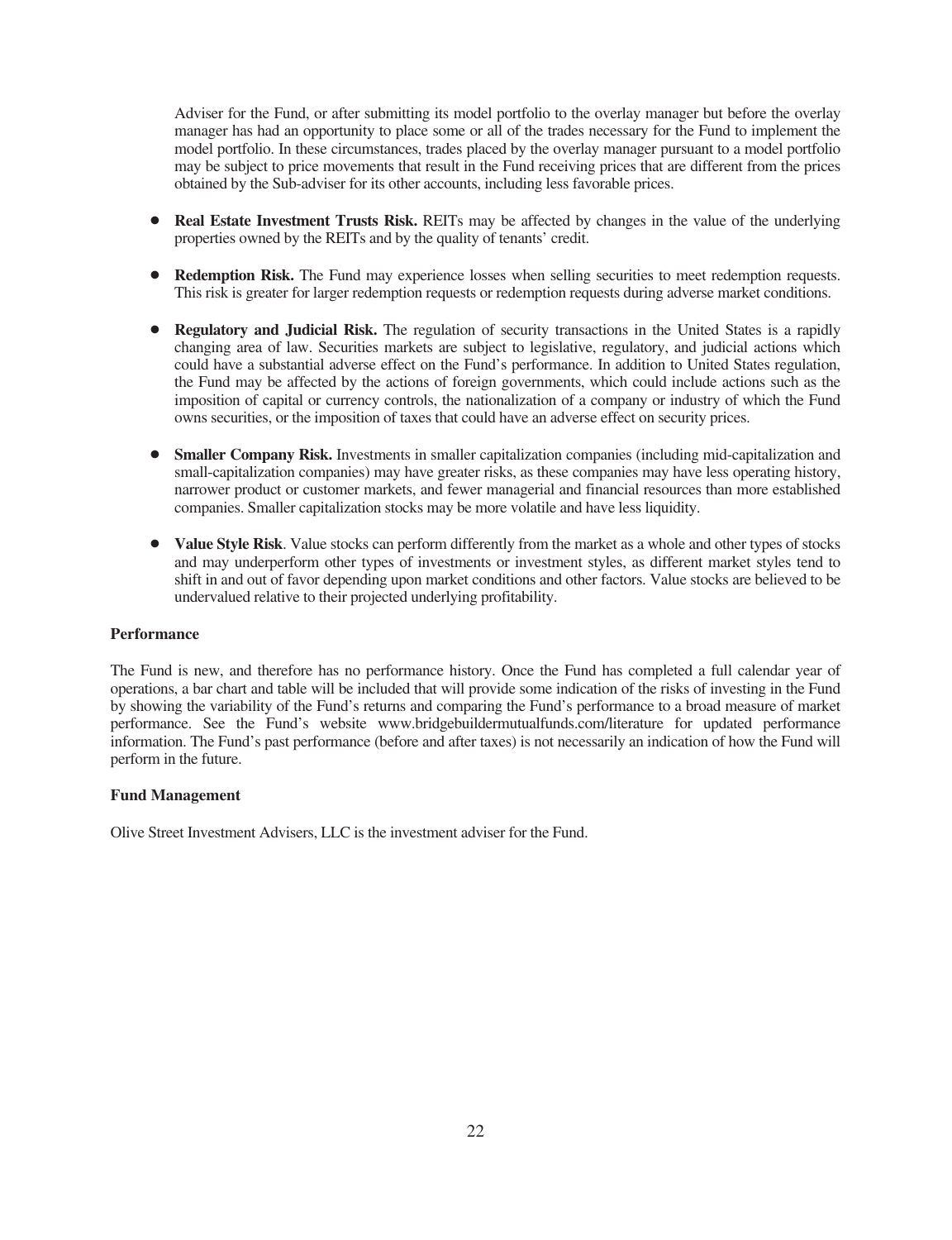# **Sub-advisers and Portfolio Managers**

The Adviser may allocate Fund assets for each investment strategy to the following Sub-advisers, which allocations may be adjusted at any time:

#### **Parametric**

| <b>Portfolio Managers</b> | <b>Position with Parametric</b>                                          | <b>Length of Service to</b><br>the Fund |
|---------------------------|--------------------------------------------------------------------------|-----------------------------------------|
| <b>Thomas Seto</b>        | Head of Investment Management                                            | Since Inception                         |
| Paul Bouchey, CFA         | Global Head of Research                                                  | Since Inception                         |
| James Reber               | Managing Director, Portfolio Management                                  | Since Inception                         |
| Jennifer Sireklove, CFA   | Managing Director, Investment Strategy                                   | Since Inception                         |
| Pzena                     |                                                                          |                                         |
| <b>Portfolio Managers</b> | <b>Position with Pzena</b>                                               | <b>Length of Service to</b><br>the Fund |
| Caroline Cai              | Managing Principal and Portfolio Manager                                 | Since Inception                         |
| <b>Allison Fisch</b>      | Principal and Portfolio Manager                                          | Since Inception                         |
| John Goetz                | Managing Principal, Co-Chief Investment Officer and<br>Portfolio Manager | Since Inception                         |
| <b>T. Rowe Price</b>      |                                                                          |                                         |
| <b>Portfolio Managers</b> | <b>Position with T. Rowe Price</b>                                       | <b>Length of Service to</b><br>the Fund |
| Raymond A. Mills          | Portfolio Manager and Vice President                                     | Since Inception                         |
| <b>Walter Scott</b>       |                                                                          |                                         |
| <b>Portfolio Managers</b> | <b>Position with Walter Scott</b>                                        | <b>Length of Service to</b><br>the Fund |
| Jane Henderson            | <b>Managing Director</b>                                                 | Since Inception                         |
| Charles Macquaker         | <b>Executive Director-Investment</b>                                     | Since Inception                         |
| Roy Leckie                | Executive Director—Investment and Client Service                         | Since Inception                         |

#### **Purchase and Sale of Fund Shares**

Fund shares are currently available exclusively to investors participating in Advisory Solutions, an investment advisory program or asset-based fee program sponsored by Edward D. Jones & Co., L.P. ("Edward Jones"), as well as current and former Trustees of the Trust. Advisory Solutions investors may purchase and sell or redeem Fund shares only from Edward Jones through Advisory Solutions. Current and former Trustees of the Trust may purchase and sell or redeem shares directly. There are no initial or subsequent minimum purchase amounts for the Fund. You may purchase or redeem shares of the Fund on any day the New York Stock Exchange ("NYSE") is open.

# **Tax Information**

The Fund intends to make distributions that will be taxed as qualified dividend income, ordinary income or capital gains. Distributions on investments made through tax-deferred arrangements may be taxed later upon withdrawal of assets from those accounts.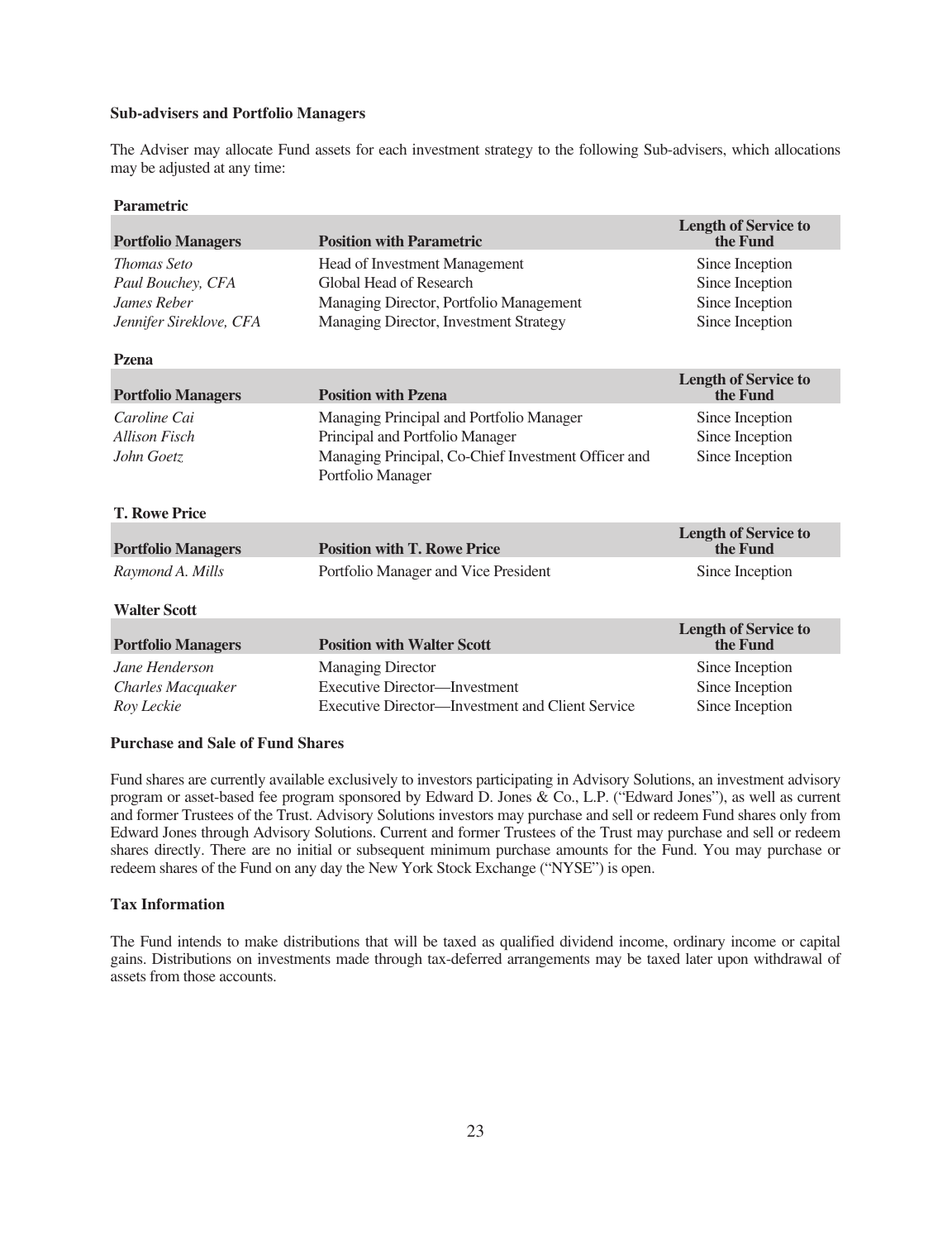# <span id="page-25-0"></span>**ADDITIONAL INFORMATION REGARDING THE FUNDS' INVESTMENT OBJECTIVES AND STRATEGIES**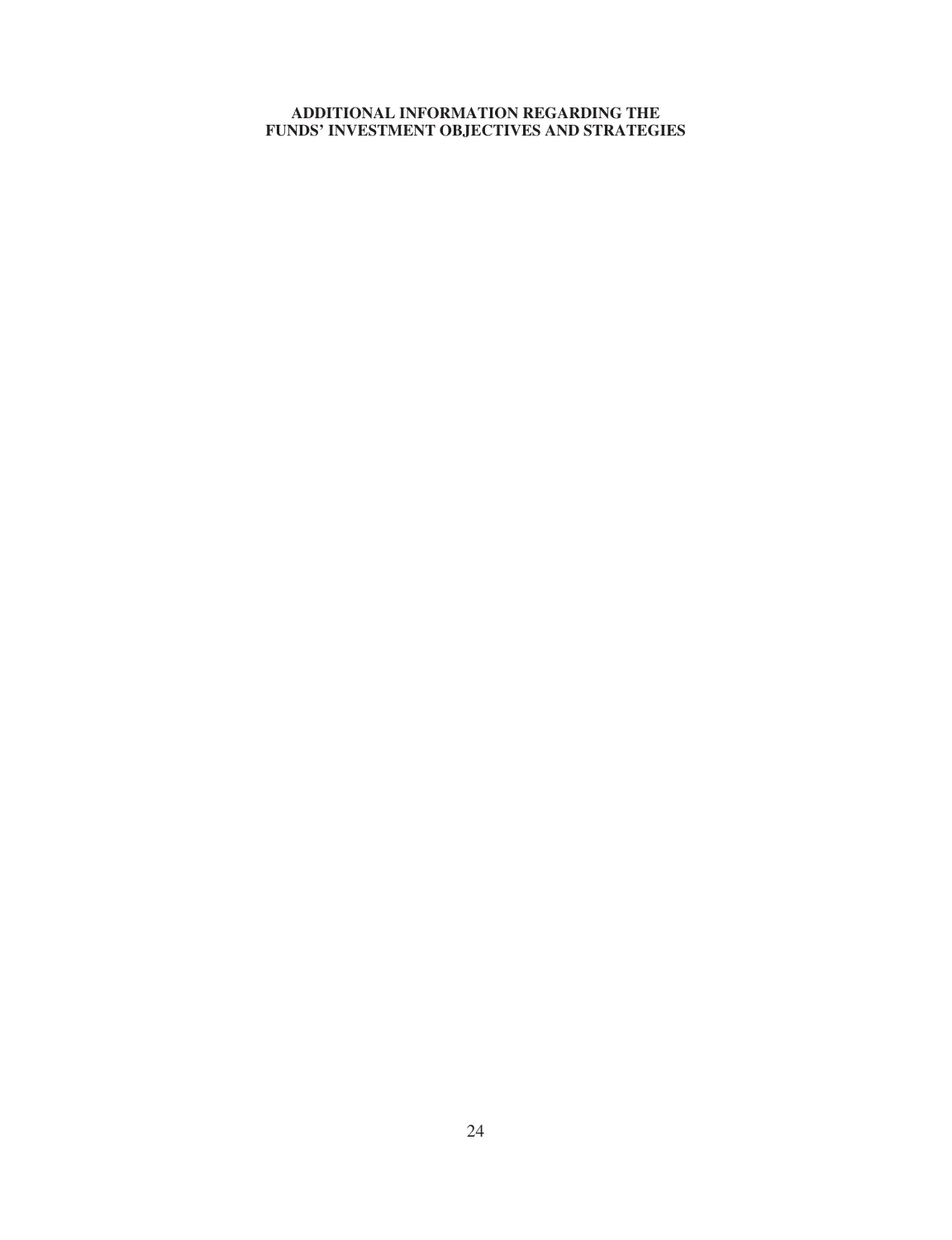# **BRIDGE BUILDER TAX MANAGED LARGE CAP FUND**

# <span id="page-26-0"></span>**Investment Objective**

The Large Cap Fund's investment objective is to seek to provide a tax-efficient investment return consisting of capital appreciation. The Large Cap Fund's investment objective is non-fundamental; that is, it can be changed by a vote of the Board alone and without a shareholder vote upon at least 60 days' prior written notice to shareholders.

# **Principal Investment Strategies**

The Large Cap Fund invests, under normal market conditions, at least 80% of its net assets (plus the amount of borrowings for investment purposes) in the securities of large capitalization companies and other instruments, such as certain investment companies (see below), with economic characteristics that seek to track the performance of securities of large capitalization companies. This investment policy may be changed by the Board without shareholder approval, but shareholders would be given at least 60 days' prior notice of such change.

The Large Cap Fund defines large capitalization companies as companies whose market capitalizations at the time of purchase typically fall within the range of the Russell 1000® Index (as of July 1, 2021, companies with capitalizations of at least approximately \$3.6 billion). The market capitalization of the companies included in the Russell 1000® Index will change with market conditions. While the Large Cap Fund primarily invests in equity securities of large capitalization companies, it may also invest in securities of small- and mid-capitalization companies. The Large Cap Fund may invest in securities issued by U.S. and foreign entities. The Large Cap Fund may also invest in ADRs or GDRs. The Fund does not intend to hedge the currency exposure that may be created by its investments in securities denominated in foreign currencies, although a Sub-adviser (defined below) may consider currency risks as part of its investment process.

The Large Cap Fund may also invest in other investment companies, including other open-end or closed-end investment companies and ETFs that have characteristics that are consistent with the Fund's investment objective. The Large Cap Fund may also invest a portion of its assets in securities of REITs, which are companies that own and/or manage real estate properties. From time to time, the Large Cap Fund may also focus its investments in a particular sector, such as the information technology sector.

The Large Cap Fund may take temporary defensive positions that are inconsistent with its principal investment strategies in attempting to respond to unusual and adverse market, economic, political, or other conditions. For example, during such a period, up to 100% of the Large Cap Fund's assets may be invested in money market instruments, cash or cash equivalents. Temporary defensive positions may be initiated by the individual Sub-advisers or by the Adviser when a Sub-adviser or the Adviser judges that market conditions make pursuing the Large Cap Fund's investment strategies inconsistent with the best interests of shareholders. A Sub-adviser or the Adviser may then temporarily use these alternative strategies that are mainly designed to limit the Large Cap Fund's losses or to create liquidity in anticipation of redemptions. When the Large Cap Fund takes temporary defensive positions, it may not achieve its investment objective.

The Large Cap Fund's portfolio is constructed by combining the investment styles and strategies of multiple Sub-advisers retained by the Adviser. The Large Cap Fund implements the investment recommendations of the Sub-advisers through the use of Parametric as overlay manager appointed by the Adviser. In addition to acting as overlay manager, Parametric also serves as the direct indexing manager for the Large Cap Fund. In this role, Parametric manages one or more allocated portions of the Large Cap Fund pursuant to a strategy that is designed to provide similar exposure to certain designated indices, as described in additional detail below.

Each Sub-adviser (other than Parametric in its role as overlay manager) manages its allocated portion of the Fund's portfolio by providing a model portfolio to Parametric on an ongoing basis that represents that Sub-adviser's recommendation as to the securities to be purchased, sold or retained by the Large Cap Fund. Parametric then constructs a portfolio for the Large Cap Fund that represents the aggregation of the model portfolios of the Sub-advisers, including with respect to each direct indexing portion of the Large Cap Fund, with the weighting of each Sub-adviser's model in the total portfolio determined by the Adviser.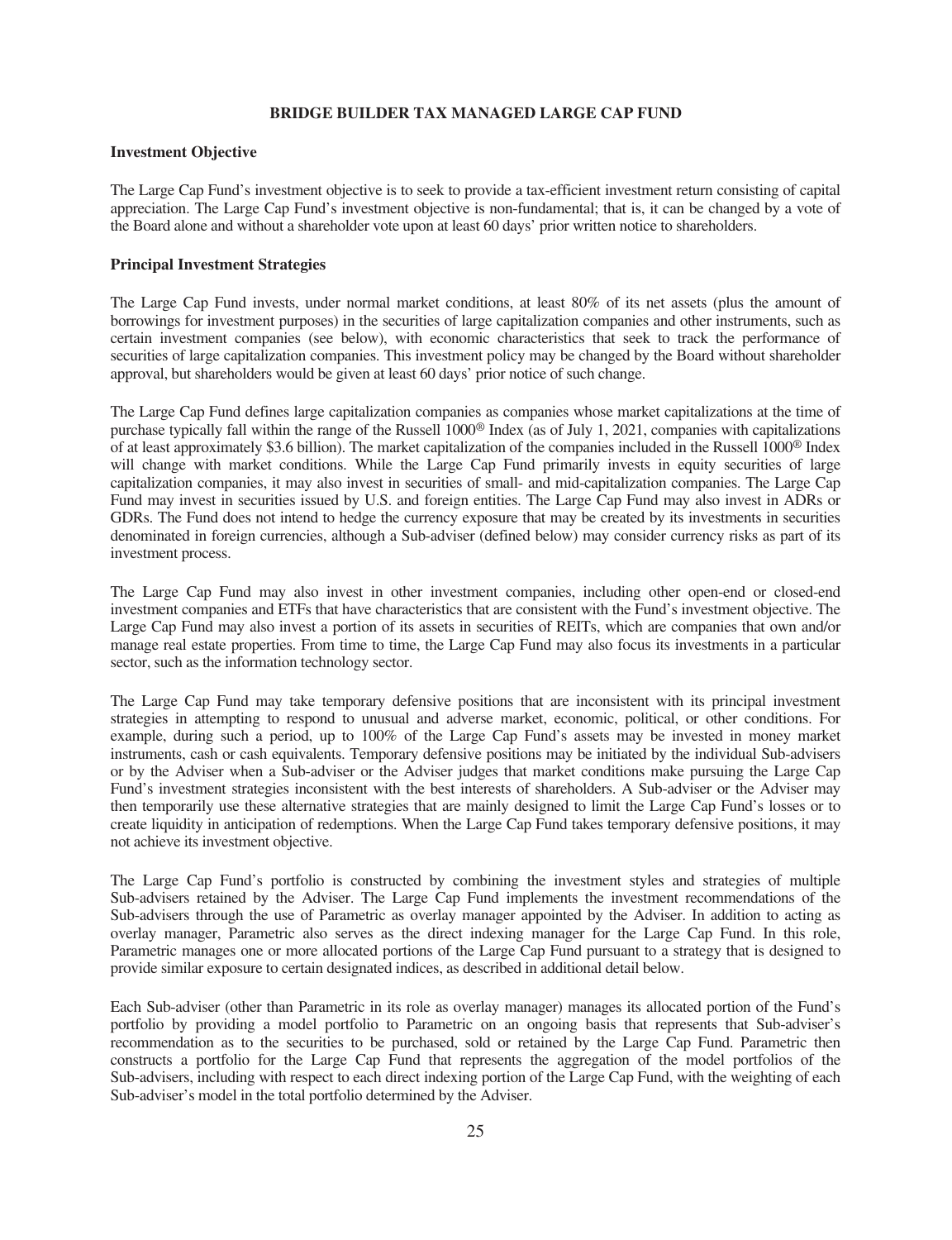Each Sub-adviser may use both its own proprietary and external research and securities selection processes in constructing its model portfolio. Pursuant to direction from the Adviser, Parametric has limited authority to vary from the models, primarily for the purpose of efficient tax management of the Large Cap Fund's securities transactions. Parametric seeks to manage the impact of taxes by, among other things, selling stocks with the lowest tax cost first, opportunistically harvesting losses and deferring recognition of taxable gains, where possible. The Adviser may also direct Parametric to adjust the portfolio to implement the Adviser's forward-looking views regarding various portfolio characteristics or factors, or for risk management purposes. Parametric may also vary the portfolio implementation to seek trading cost efficiencies, portfolio rebalancing or other portfolio construction objectives as directed by the Adviser.

In connection with the construction of the Large Cap Fund's portfolio, the Adviser may allocate assets of the Large Cap Fund to the following Sub-advisers: Barrow Hanley, ClearBridge, Parametric and T. Rowe Price. The Adviser may adjust the weighting of Fund assets allocated to each Sub-adviser's model at any time or make recommendations to the Board with respect to the hiring, termination or replacement of a Sub-adviser. Below is a summary of each Sub-adviser's principal investment strategies.

#### **Barrow Hanley's Principal Investment Strategies**

Barrow Hanley recommends companies that are temporarily undervalued for reasons Barrow Hanley can identify, understand, and believe will improve over time. In its valuation framework, Barrow Hanley strives to construct portfolios that trade at levels below the market across multiple metrics (e.g., price/earnings, price/book value) while simultaneously delivering an above-market dividend yield.

# **ClearBridge's Principal Investment Strategies**

ClearBridge generally recommends companies that fall into one of the following categories: (i) companies that ClearBridge has identified as unvervalued companies with assets or earning power that ClearBridge has identified as either unrecognized or undervalued; or (ii) companies identified by ClearBridge as having superior demonstrated and expected growth characteristics and whose stocks are available at a reasonable price. In identifying such companies, ClearBridge considers the following characteristics: (i) strong or rapidly improving balance sheets; (ii) recognized industry leadership; (iii) effective management teams that exhibit a desire to earn consistent returns for shareholders; (iv) past growth records; (v) future earnings prospects; (vi) technological innovation; (vii) general market and economic factors; and (viii) current yield or potential for dividend growth.

In constructing its model portfolio, ClearBridge utilizes its fundamental research analysts who determine material environmental, social and governance ("ESG") factors facing both individual companies and industry sectors and engage with company management regarding the extent to which they promote best practices of such factors. ESG factors may include, but are not necessarily limited to, environmentally-friendly product initiatives, labor audits of overseas supply chains and strong corporate governance. The choice of ESG factors for any particular company reflects the specific industry. While ESG issues are taken into account by ClearBridge in the context of corporate economic analyses and investment recommendations, they will not necessarily be definitive in determining which companies are selected for inclusion in ClearBridge's model portfolio. Rather than taking an exclusionary approach that avoids certain sectors entirely, ClearBridge employs continuous evaluations of a company's performance on ESG issues over time and relative to peers. The primary source of ESG information is derived from ClearBridge's research analysts and portfolio managers. ClearBridge also utilizes a large variety of external third-party research services on specific issues, such as environmental management systems, corporate governance ratings, sweatshop/union/labor practices, workplace & retention practices, EPA data, and others. ClearBridge's research analysts do not rely on any one third party source to conduct its research on ESG portfolios, and views third party research providers as supplementary to ClearBridge's own proprietary research.

ClearBridge will recommend adjustments to the amount held in cash reserves depending on their outlook for the stock market. ClearBridge will increase its recommended allocation to cash when, in their portfolio managers' opinion, market valuations become excessive. ClearBridge may sometimes recommend a significant portion of its allocated portion of the Fund's assets be held in cash while waiting for buying opportunities or to provide a hedge against stock market declines.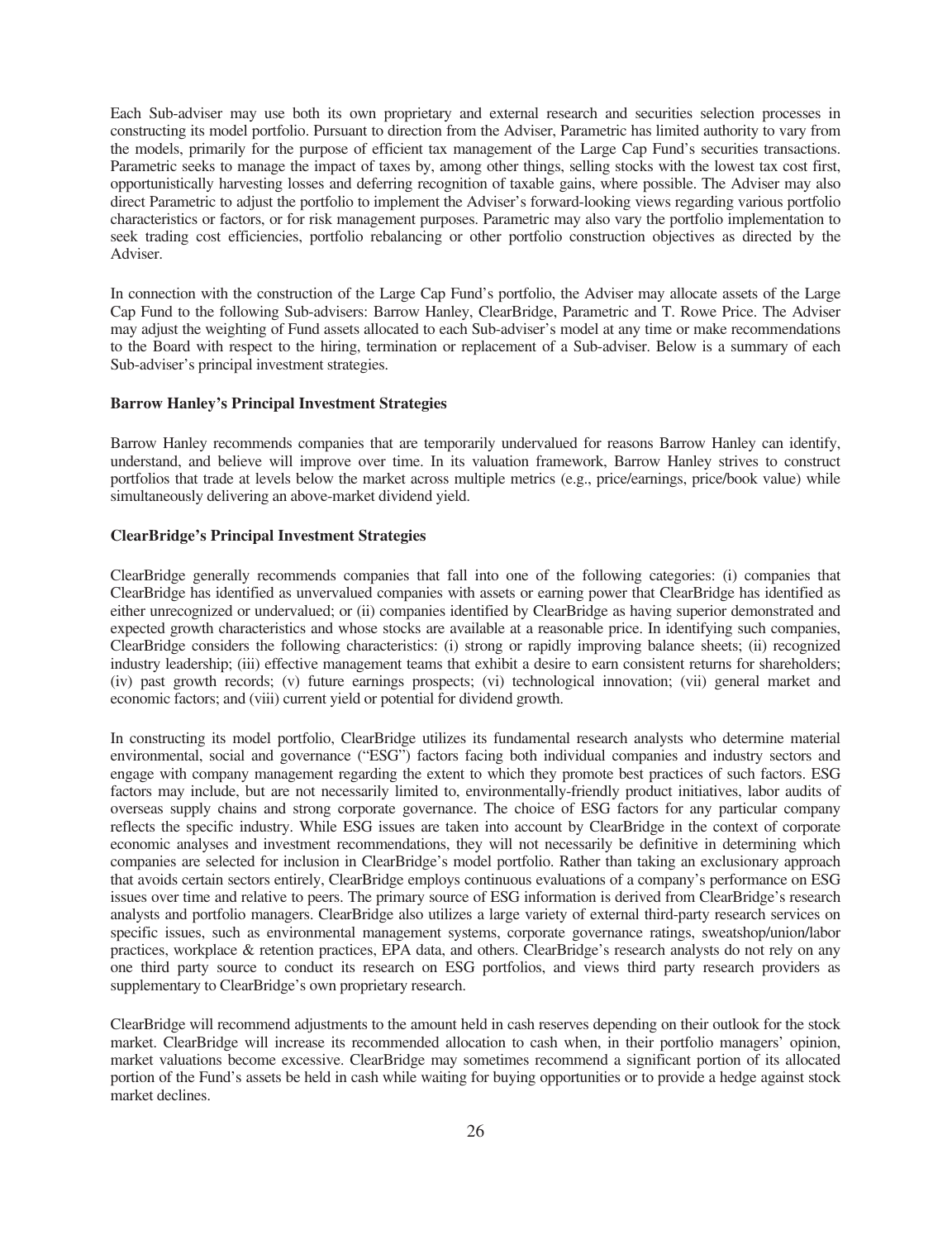# **Parametric's Principal Investment Strategies**

In addition to acting as overlay manager, Parametric also serves as the direct indexing manager for the Large Cap Fund. This strategy is designed to provide the Fund with similar exposure to the S&P 500® Growth Index and S&P 500® Value Index while maximizing after-tax returns through a variety of tax management techniques. The strategy seeks to exceed its benchmark on an after-tax basis. The chosen benchmark is typically replicated using a sampling approach where all the names in the benchmark are not purchased. The criterion for the selection of investments is inclusion in the S&P 500® Growth Index or S&P 500® Value Index.

# **T. Rowe Price's Principal Investment Strategies**

T. Rowe Price seeks to provide long-term capital appreciation through investments in common stocks of growth companies. T. Rowe Price normally recommends that at least 80% of its allocated portion of the Fund's net assets (including any borrowings for investment purposes) be invested in the common stocks of large-cap companies. T. Rowe Price defines a large-cap company as one whose market capitalization is larger than the median market capitalization of companies in the Russell 1000® Growth Index, a widely used benchmark of the largest U.S. growth stocks. As of December 31, 2020, the median market capitalization of companies in the Russell 1000<sup>®</sup> Growth Index was approximately \$16.7 billion. The market capitalizations of the companies in T. Rowe Price's model portfolio and the Russell 1000® Growth Index change over time; T. Rowe Price will not automatically recommend to sell or recommend to cease to purchase stock of a company already owned just because the company's market capitalization falls below the median market capitalization of companies in the Russell 1000® Growth Index. T. Rowe Price may at times recommend investments significantly in certain sectors, such as the information technology sector. T. Rowe Price generally looks for companies with an above-average rate of earnings and cash flow growth and a lucrative niche in the economy that gives them the ability to sustain earnings momentum even during times of slow economic growth. As growth investors, T. Rowe Price believes that when a company increases its earnings faster than both inflation and the overall economy, the market will eventually reward it with a higher stock price. While most recommendations by T. Rowe Price will typically be in U.S. common stocks, T. Rowe Price may recommend investments in foreign stocks in keeping with its objective(s).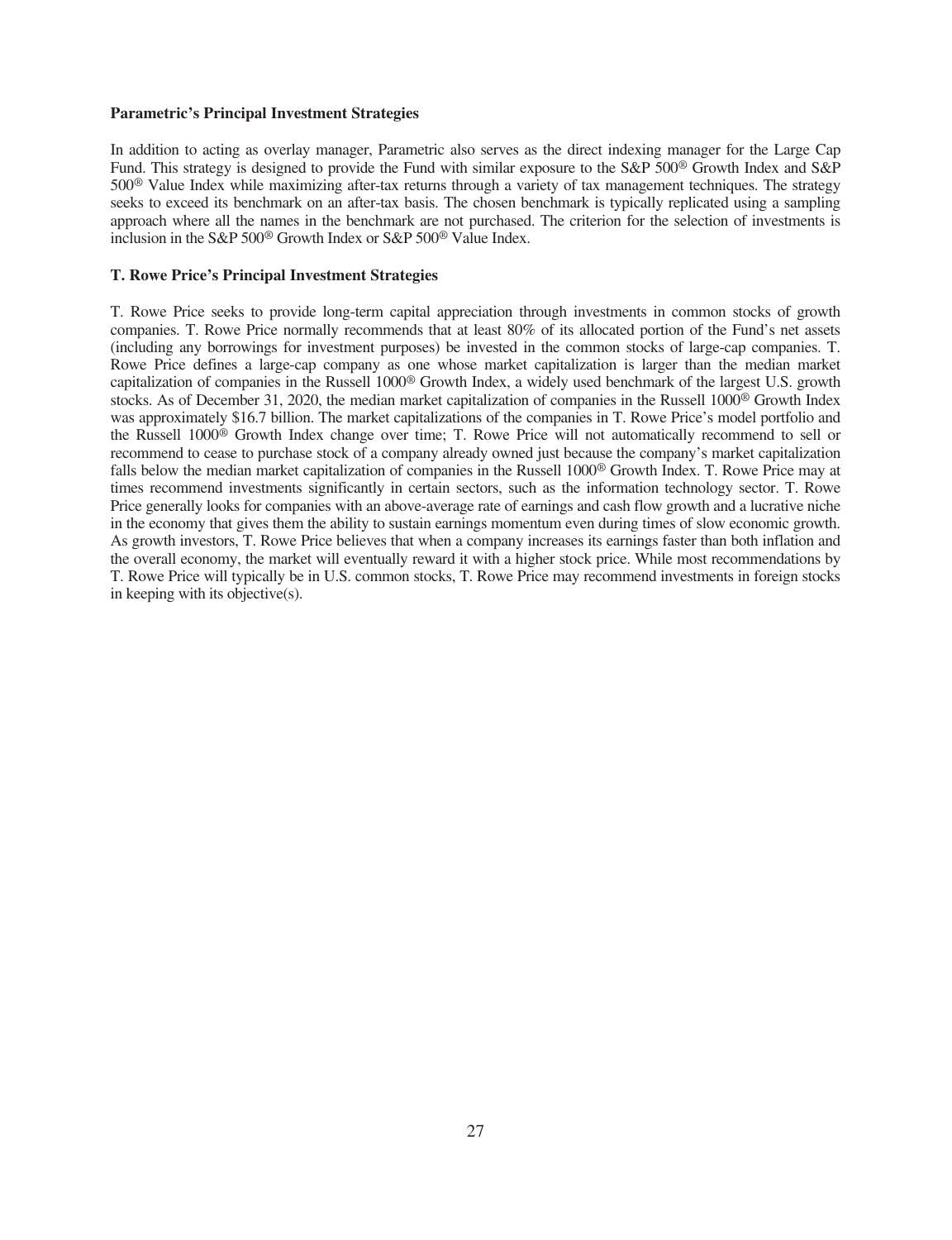# **BRIDGE BUILDER TAX MANAGED SMALL/MID CAP FUND**

# <span id="page-29-0"></span>**Investment Objective**

The Small/Mid Cap Fund's investment objective is to seek to provide a tax-efficient investment return consisting of capital appreciation. The Small/Mid Cap Fund's investment objective is non-fundamental; that is, it can be changed by a vote of the Board alone and without a shareholder vote upon at least 60 days' prior written notice to shareholders.

# **Principal Investment Strategies**

The Small/Mid Cap Fund invests, under normal market conditions, at least 80% of its net assets (plus the amount of borrowings for investment purposes) in the securities of small- and mid-capitalization companies and other instruments, such as certain investment companies (see below), with economic characteristics that seek to track the performance of securities of small- and mid-capitalization companies. The investment policy may be changed by the Board without shareholder approval, but shareholders would be given at least 60 days' prior notice of such change.

The Small/Mid Cap Fund defines small- and mid-capitalization companies as companies whose market capitalizations at the time of purchase typically fall within the range of the Russell Midcap® Index and the Russell 2000® Index (as of July 1, 2021, companies with capitalizations less than approximately \$46.4 billion). The market capitalization of the companies included in the Russell Midcap® Index and the Russell 2000® Index will change with market conditions. The Small/Mid Cap Fund primarily invests in equity securities of small- and mid-capitalization companies, but may also invest in securities of large capitalization companies. The Small/Mid Cap Fund may invest in securities issued by U.S. and foreign entities. The Small/Mid Cap Fund may also invest in ADRs or GDRs. The Fund does not intend to hedge the currency exposure that may be created by its investments in securities denominated in foreign currencies, although a Sub-adviser (defined below) may consider currency risks as part of its investment process.

The Small/Mid Cap Fund may also invest in other investment companies, including other open-end or closed-end investment companies and ETFs that have characteristics that are consistent with the Fund's investment objective. The Small/Mid Cap Fund may also invest a portion of its assets in securities of REITs, which are companies that own and/ or manage real estate properties. From time to time, the Small/Mid Cap Fund may also focus its investments in a particular sector, such as the information technology sector.

The Small/Mid Cap Fund may take temporary defensive positions that are inconsistent with its principal investment strategies in attempting to respond to unusual and adverse market, economic, political, or other conditions. For example, during such a period, up to 100% of the Small/Mid Cap Fund's assets may be invested in money market instruments, cash, or cash equivalents. Temporary defensive positions may be initiated by the individual Sub-advisers or by the Adviser when a Sub-adviser or the Adviser judges that market conditions make pursuing the Small/Mid Cap Fund's investment strategies inconsistent with the best interests of shareholders. A Sub-adviser or the Adviser may then temporarily use these alternative strategies that are mainly designed to limit the Small/Mid Cap Fund's losses or to create liquidity in anticipation of redemptions. When the Small/Mid Cap Fund takes temporary defensive positions, it may not achieve its investment objective.

The Small/Mid Cap Fund's portfolio is constructed by combining the investment styles and strategies of multiple Sub-advisers retained by the Adviser. The Small/Mid Cap Fund implements the investment recommendations of the Sub-advisers through the use of Parametric as overlay manager appointed by the Adviser. In addition to acting as overlay manager, Parametric also serves as the direct indexing manager for the Small/Mid Cap Fund. In this role, Parametric manages one or more allocated portions of the Small/Mid Cap Fund pursuant to a strategy that is designed to provide similar exposure to certain designated indices, as described in additional detail below.

Each Sub-adviser (other than Parametric in its role as overlay manager) manages its portion of the Fund's portfolio by providing a model portfolio to Parametric on an ongoing basis that represents that Sub-adviser's recommendation as to the securities to be purchased, sold or retained by the Small/Mid Cap Fund. Parametric, as the overlay manager, then constructs a portfolio for the Small/Mid Cap Fund that represents the aggregation of the model portfolios of the Sub-advisers, including with respect to each direct indexing portion of the Small/Mid Cap Fund, with the weighting of each Sub-adviser's model in the total portfolio determined by the Adviser.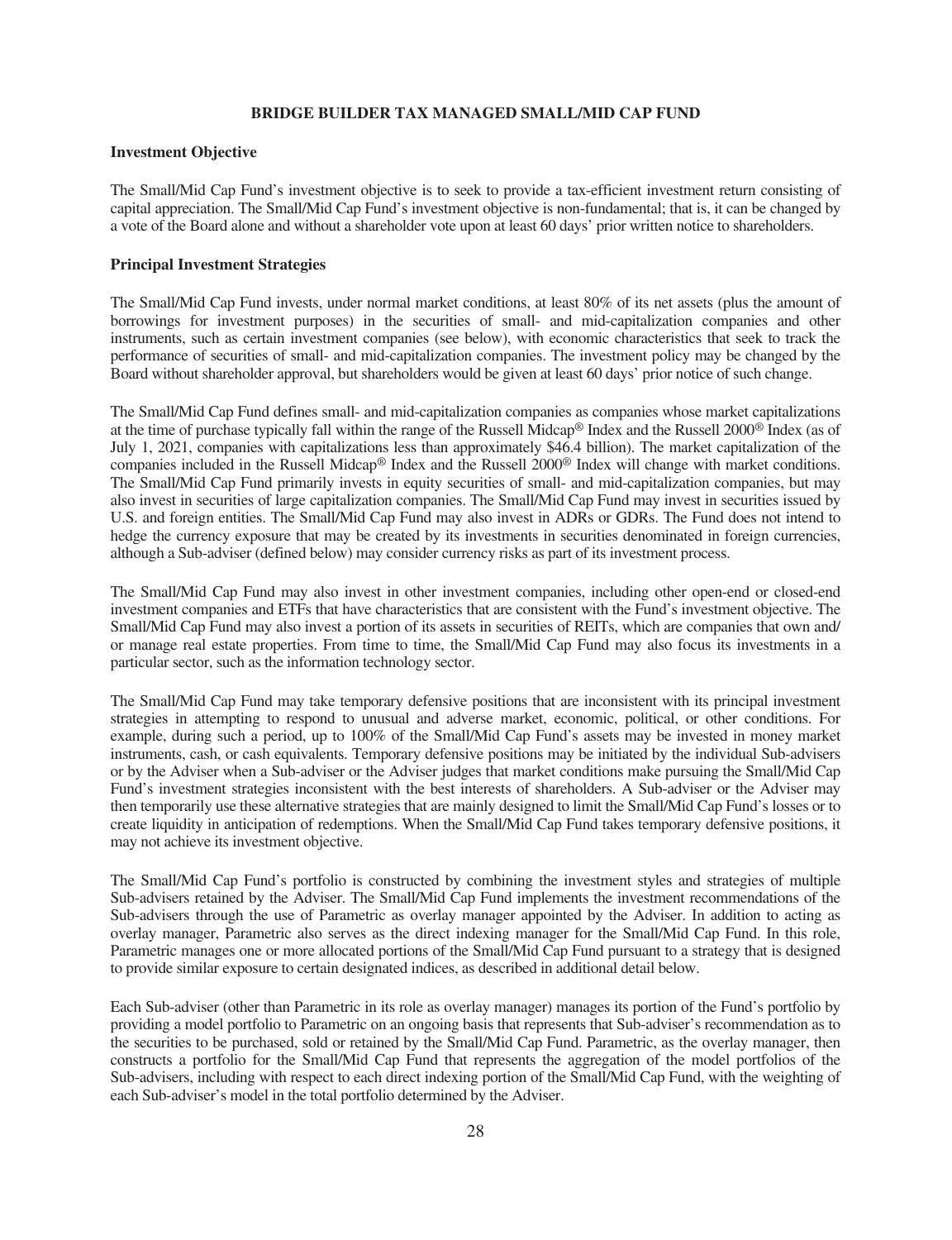Each Sub-adviser may use both its own proprietary and external research and securities selection processes in constructing its model portfolio. Pursuant to direction from the Adviser, the overlay manager has limited authority to vary from the models, primarily for the purpose of efficient tax management of the Small/Mid Cap Fund's securities transactions. The overlay manager seeks to manage the impact of taxes by, among other things, selling stocks with the lowest tax cost first, opportunistically harvesting losses and deferring recognition of taxable gains, where possible. The Adviser may also direct the overlay manager to adjust the portfolio to implement the Adviser's forward-looking views regarding various portfolio characteristics or factors, or for risk management purposes. The overlay manager may also vary the portfolio implementation to seek trading cost efficiencies, portfolio rebalancing or other portfolio construction objectives as directed by the Adviser.

In connection with the construction of the Small/Mid Cap Fund's portfolio, the Adviser may allocate Fund assets for each investment strategy to the following Sub-advisers: AllianceBernstein, GSAM, J.P. Morgan, Neuberger Berman, Parametric, T. Rowe Price, and Allspring. The Adviser may adjust the weighting of Fund assets allocated to each Sub-adviser's model at any time or make recommendations to the Board with respect to the hiring, termination or replacement of a Sub-adviser. Below is a summary of each Sub-adviser's principal investment strategies.

# **AllianceBernstein's Principal Investment Strategies**

AllianceBernstein primarily recommends a diversified portfolio of equity securities of small- to mid-capitalization U.S. companies. Under normal circumstances, AllianceBernstein recommends that at least 80% of its allocated portion of the Fund's net assets be invested in securities of small- to mid-capitalization companies. For purposes of this policy, small- to mid-capitalization companies are those that, at the time of investment, fall within the capitalization range between the smallest company in the Russell 2500® Value Index and the greater of \$5 billion or the market capitalization of the largest company in the Russell 2500® Value Index.

AllianceBernstein recommends investments in companies that are determined by AllianceBernstein to be undervalued, using AllianceBernstein's fundamental value approach. In recommending securities for AllianceBernstein's allocated portion of the Fund's assets, AllianceBernstein uses its fundamental and quantitative research to identify companies whose long-term earnings power is not reflected in the current market price of their securities. In recommending securities for the Fund's portfolio, AllianceBernstein looks for companies with attractive valuation (for example, with low price to book ratios) and compelling success factors (for example, momentum and return on equity). AllianceBernstein also integrates ESG considerations into its research and investments analysis and where an ESG factor is determined as having a material impact on a company's sustainable cash flow or the risk profile of that cash flow, AllianceBernstein will include these perspectives in its research and portfolio management processes. AllianceBernstein uses a variety of proprietary and third party tools to identify, analyze and quantify material ESG risk and return factors, including a proprietary ESG rating system. ESG considerations may include but are not limited to environmental impact, corporate governance and ethical business practices. ESG considerations may not be applicable to all types of instruments or investments considered by AllianceBernstein when constructing its model portfolio.

Following the fundamental and quantitative research describe above, AllianceBernstein then uses this information to calculate an expected return. Returns and rankings are updated on a daily basis. The rankings are used to determine prospective candidates for further fundamental research and, subsequently, possible addition to the portfolio. Typically, AllianceBernstein's fundamental research analysts focus their research on the most attractive 20% of the investment universe.

# **GSAM's Principal Investment Strategies**

GSAM recommends, under normal circumstances, that at least 80% of its net allocated assets plus any borrowings for investment purposes (measured at the time of purchase) be invested in a diversified portfolio of equity investments in small- and mid-capitalization companies. GSAM considers small or mid-capitalization companies to be companies with public stock market capitalizations (based upon shares available for trading on an unrestricted basis) within the outside range of the market capitalizations of companies constituting the Russell 2000® Growth Index and the Russell Midcap® Growth Index, as last reported by the indexes prior to the time of investment. If the market capitalization of a company held by GSAM's allocated portion moves outside this range, GSAM may, but is not required to, recommend the sale of the company's securities. As of December 31, 2021 the outside capitalization range of the companies in these indexes was between \$32 million and \$65 billion. GSAM seeks to achieve its investment strategies by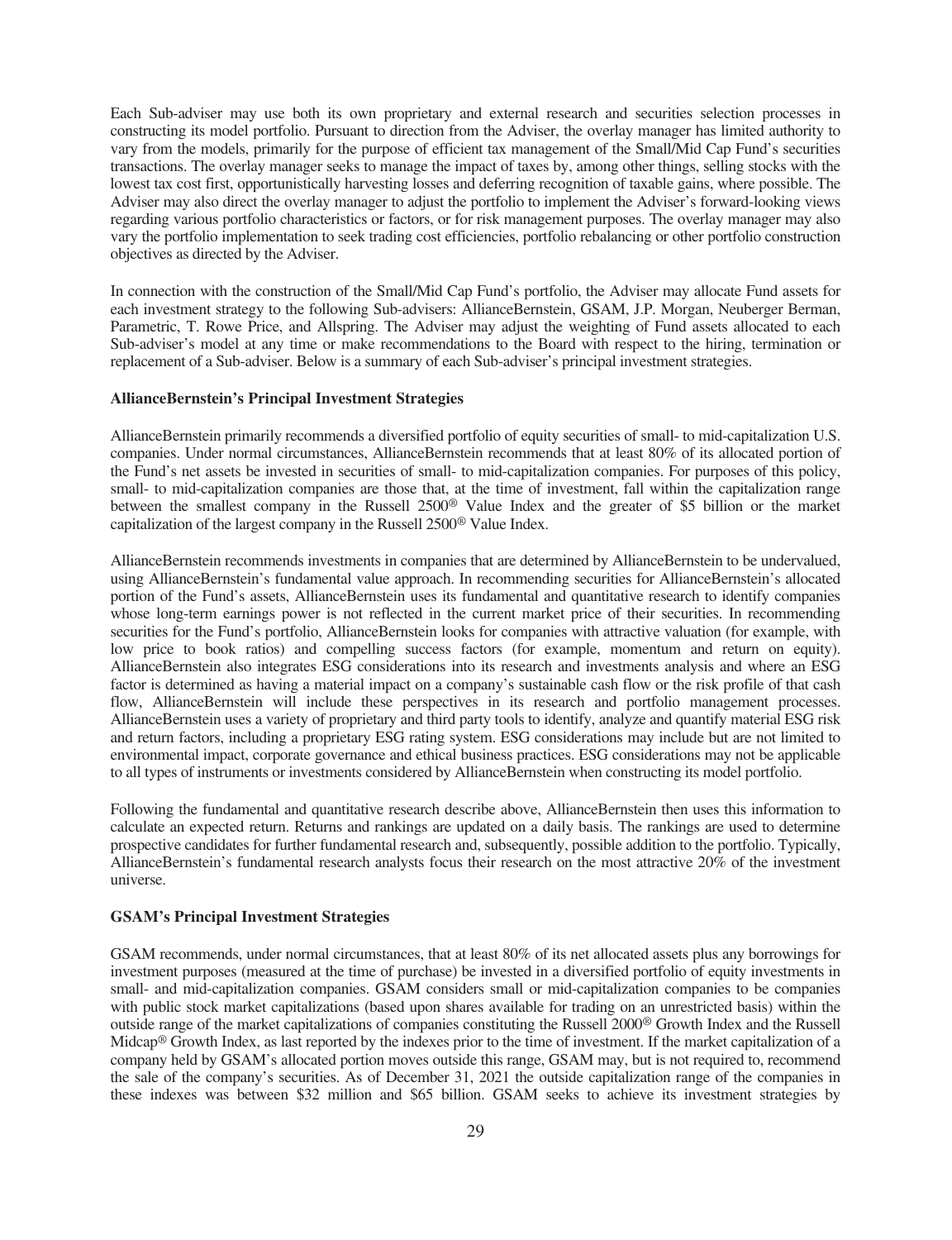recommending, under normal circumstances, investments in companies that are considered by GSAM to be positioned for long-term growth. Although GSAM recommends investments primarily in publicly traded U.S. securities, it may recommend investments up to 25% of its net allocated assets in foreign securities, including securities of emerging market countries and securities quoted in foreign currencies. GSAM may also recommend investments in privately held companies and companies that only recently began to trade publicly.

GSAM's fundamental equity growth investment process involves evaluating potential investments based on specific characteristics believed to indicate a high-quality business with sustainable growth, including strong business franchises, favorable long-term prospects, and excellent management. GSAM will also consider valuation of companies when determining whether to recommend the purchase and/or sale of securities. GSAM may integrate ESG factors with traditional fundamental factors as part of its fundamental research process. The identification of a risk related to an ESG factor will not necessarily exclude a particular security or sector that, in the GSAM fundamental equity team's view, is otherwise suitable and attractively priced for investment. The relevance of specific traditional fundamental factors and ESG factors to the fundamental investment process varies across asset classes, sectors and strategies. GSAM's fundamental equity team may utilize data sources provided by third-party vendors and/or engage directly with companies when assessing the above factors. No one factor or consideration is determinative in the stock selection process. GSAM may decide to recommend the sale of a position for various reasons, including when a company's fundamental outlook deteriorates, because of valuation and price considerations, for risk management purposes, or when a company is deemed to be misallocating capital or a company no longer fits within GSAM's definition of a small/mid capitalization company. GSAM's benchmark index is the Russell 2500<sup>®</sup> Growth Index.

# **J.P. Morgan's Principal Investment Strategies**

J.P. Morgan, under normal circumstances, recommends the investment of at least 80% of its allocated portion of the Fund's net assets in equity securities of mid-cap companies . In implementing its main strategies, J.P. Morgan recommends investments primarily in common stocks of mid-cap companies which it believes are capable of achieving sustained growth. J.P. Morgan defines mid-cap companies as companies with market capitalizations similar to those within the universe of the Russell Midcap® Growth Index at the time of purchase. As of December 31, 2021, the market capitalizations of the companies in the Russell Midcap® Growth Index ranged from \$0.44 billion to \$58.7 billion.

J.P. Morgan employs a process that combines research, valuation and stock selection to identify companies that have a history of above-average growth or which it believes will achieve above-average growth in the future. Growth companies recommended by J.P. Morgan include those with leading competitive positions that can achieve sustainable growth. As a part of its investment process, J.P. Morgan seeks to assess the impact of environmental, social and governance factors (including accounting and tax policies, disclosure and investor communication, shareholder rights and remuneration policies) on the cash flows of many companies in which it may invest to identify companies that J.P. Morgan believes will be negatively impacted by such factors relative to other companies. These determinations may not be conclusive and in certain instances the purchase of securities of companies that may be negatively impacted by such factors may still be recommended. J.P. Morgan may recommend the sale of a security for several reasons. J.P. Morgan may recommend the sale of a security due to a change in the company's fundamentals or if J.P. Morgan believes the security is no longer attractively valued. J.P. Morgan may also recommend the sale of a security if J.P. Morgan identifies a stock that it believes offers a better investment opportunity.

#### **Neuberger Berman's Principal Investment Strategies**

Neuberger Berman mainly recommends investments in common stocks of small-mid capitalization companies, which Neuberger Berman defines as those with a total market capitalization within the market capitalization range of companies in the Russell 2500® Index at the time of initial purchase. The market capitalization of the companies in the allocated portion and the Russell 2500® Index changes over time and Neuberger Berman may recommend that its allocated portion continue to hold or add to a position in a company after its market capitalization has moved outside the range of the Russell 2500® Index.

Neuberger Berman seeks to reduce risk by diversifying among many companies and industries. At times, Neuberger Berman's portfolio managers may emphasize certain sectors that they believe will benefit from market or economic trends. Although Neuberger Berman recommends investments primarily in domestic stocks, it may also recommend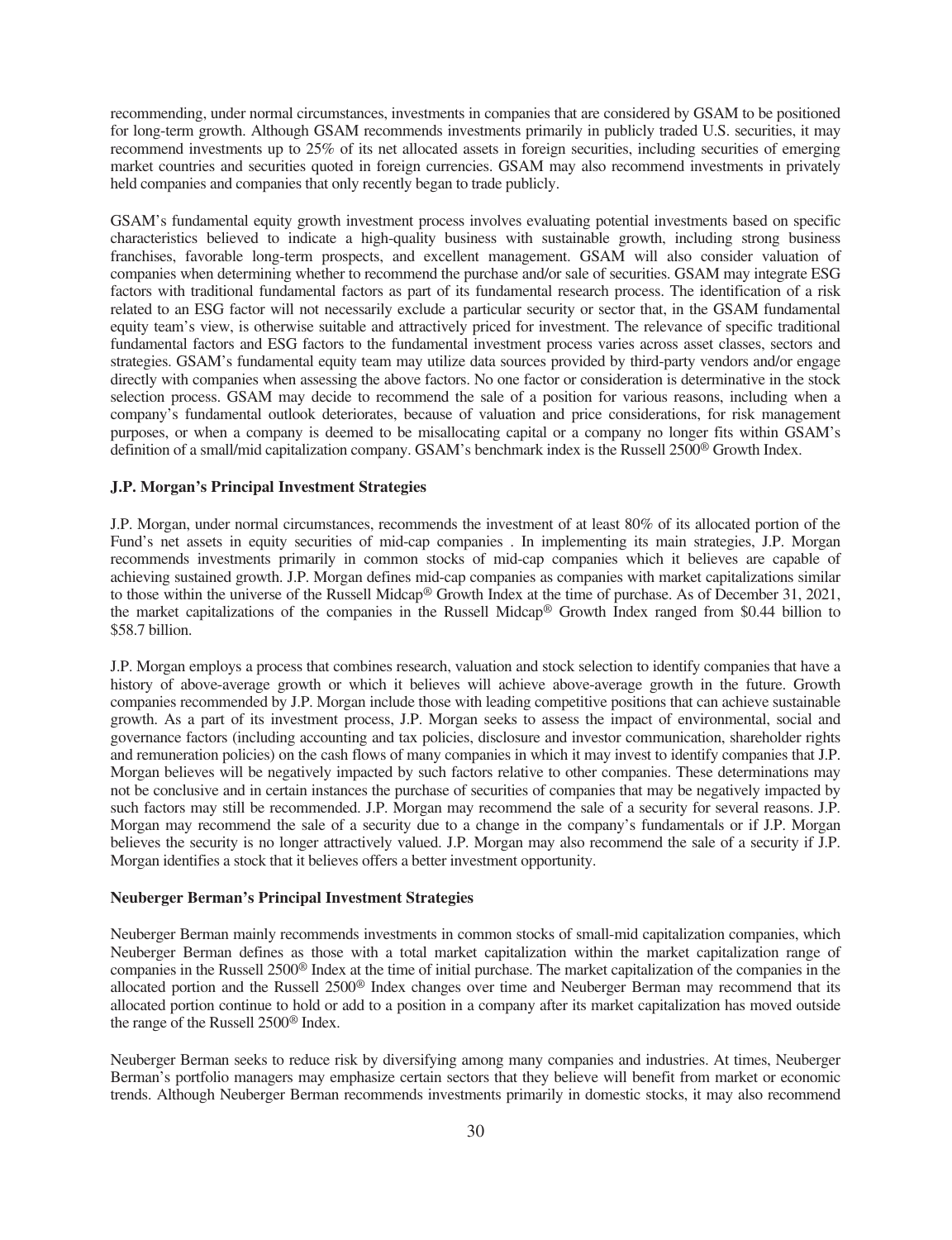investments in stocks of foreign companies. Neuberger Berman's portfolio managers generally look for what they believe to be high-quality companies whose current market shares and balance sheets are strong. In addition, Neuberger Berman's portfolio managers tend to focus on companies whose financial strength is largely based on existing business lines rather than on projected growth. Factors in identifying these firms may include: a history of above- average returns; an established market niche; circumstances that would make it difficult for new competitors to enter the market; the ability to finance their own growth; and a belief that the company has sound future business prospects. This approach is designed to seek to benefit from potential increases in stock prices, while endeavoring to limit the risks typically associated with small-mid capitalization stocks. Neuberger Berman's portfolio managers follow a disciplined selling strategy and may recommend the sale of a stock when it reaches a target price, if a company's business fails to perform as expected, or when other opportunities appear more attractive.

# **Parametric's Principal Investment Strategies**

In addition to acting as overlay manager, Parametric also serves as the direct indexing manager for the Small/Mid Cap Fund. This strategy is designed to provide the Fund with similar exposure to the Russell Midcap<sup>®</sup> Growth Index, Russell Midcap® Value Index, Russell 2000® Growth Index and Russell 2000® Value Index while maximizing after-tax returns through a variety of tax management techniques. The strategy seeks to exceed its benchmark on an after-tax basis. The chosen benchmark is typically replicated using a sampling approach where all the names in the benchmark are not purchased. The criterion for the selection of investments is inclusion within the Russell Midcap® Growth Index, Russell Midcap® Value Index, Russell 2000® Growth Index or Russell 2000® Value Index.

# **Allspring's Principal Investment Strategies**

Under normal circumstances, Allspring recommends investments of at least 80% of its allocated portion of the Fund's net assets in equity securities of medium-capitalization companies. Allspring recommends investments principally in equity securities of medium-capitalization companies, which Allspring defines as securities of companies with market capitalizations within the range of the Russell Midcap® Index at the time of purchase. The market capitalization range of the Russell Midcap® Index was approximately \$434.76 million to \$73.63 billion, as of December 31, 2021, and is expected to change frequently.

Allspring looks for undervalued companies that Allspring believes have the potential for above average capital appreciation with below average risk. Rigorous fundamental research drives Allspring's search for companies with favorable reward-to-risk ratios and that possess, a long-term competitive advantage provided by a durable asset base, strong balance sheets, and sustainable and superior cash flows. Typical investments include stocks of companies that are generally out of favor in the marketplace, or are undergoing reorganization or other corporate action that may create above-average price appreciation. Allspring regularly reviews the investments of the portfolio and may recommend the sale of a portfolio holding when a stock nears its price target, downside risks increase considerably, the company's fundamentals have deteriorated, or AllSpring identifies a more attractive investment opportunity. Allspring may recommend that portfolio securities be actively traded, which may lead to higher transaction costs that may affect the performance of Allspring's allocated portion of the Fund's assets.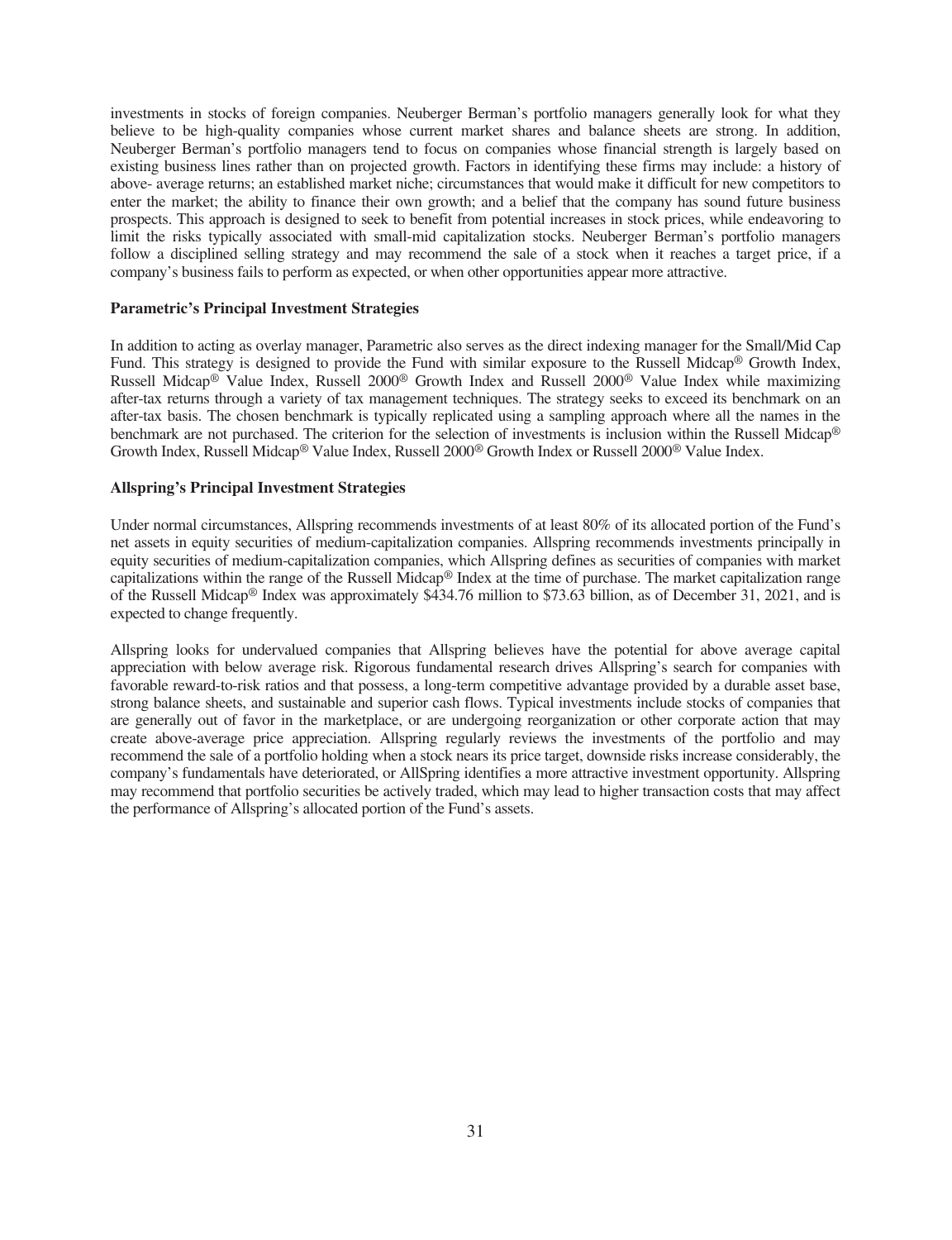# **BRIDGE BUILDER TAX MANAGED INTERNATIONAL EQUITY FUND**

# <span id="page-33-0"></span>**Investment Objective**

The International Equity Fund's investment objective is to seek to provide a tax-efficient investment return consisting of capital appreciation. The International Equity Fund's investment objective is non-fundamental; that is, it can be changed by a vote of the Board alone and without a shareholder vote upon at least 60 days' prior written notice to shareholders.

# **Principal Investment Strategies**

The International Equity Fund invests, under normal market conditions, at least 80% of its net assets (plus the amount of borrowings for investment purposes) in equity securities and other instruments, such as certain investment companies (see below), with economic characteristics that seek to track the performance of equity securities. This investment policy may be changed by the Board without shareholder approval, but shareholders would be given at least 60 days' prior notice of such change.

The International Equity Fund will primarily invest in non-U.S.-dollar denominated securities of large capitalization companies that derive a majority of their revenues or profits from a country or countries other than the United States. The International Equity Fund may also invest in securities of small- and mid-capitalization companies. The International Equity Fund invests principally in equity securities issued by companies in developed countries, but may also invest in emerging markets or developing countries. The International Equity Fund may also invest in U.S. dollardenominated securities issued by foreign entities, ADRs, or GDRs. The Fund does not intend to hedge the currency exposure that may be created by its investments in securities denominated in foreign currencies, although a Sub-adviser (defined below) may consider currency risks as part of its investment process.

The International Equity Fund may also invest in other investment companies, including other open-end or closed-end investment companies and ETFs, that have characteristics that are consistent with the International Equity Fund's investment objective. The International Equity Fund may also invest a portion of its assets in securities REITs that own and/or manage properties. From time to time, the International Equity Fund may also focus its investments in a particular country or geographic region, such as the United Kingdom or Japan

The International Equity Fund may take temporary defensive positions that are inconsistent with its principal investment strategies in attempting to respond to unusual and adverse market, economic, liquidity, political, or other conditions. For example, during such a period, up to 100% of the International Equity Fund's assets may be invested in money market instruments, cash or cash equivalents. Temporary defensive positions may be initiated by the individual Sub-advisers or by the Adviser when a Sub-adviser or the Adviser judges that market conditions make pursuing the International Equity Fund's investment strategies inconsistent with the best interests of its shareholders. A Sub-adviser or the Adviser then may temporarily use these alternative strategies that are mainly designed to limit the Fund's losses or to create liquidity in anticipation of redemptions. When the International Equity Fund takes temporary defensive positions, it may not achieve its investment objective.

The International Equity Fund's portfolio is constructed by combining the investment styles and strategies of multiple Sub-advisers retained by the Adviser. The International Equity Fund implements the investment recommendations of the Sub-advisers through the use of Parametric as overlay manager appointed by the Adviser. In addition to acting as overlay manager, Parametric also serves as the direct indexing manager for the International Equity Fund. In this role, Parametric manages one or more allocated portions of the International Equity Fund pursuant to a strategy that is designed to provide similar exposure to certain designated indices, as described in additional detail below.

Each Sub-adviser (other than Parametric in its role as overlay manager) manages its allocated portion of the Fund's portfolio by providing model portfolio to Parametric on an ongoing basis that represents that Sub-adviser's recommendation as to the securities to be purchased, sold or retained by the International Equity Fund. Parametric, as the overlay manager, then constructs a portfolio for the International Equity Fund that represents the aggregation of the model portfolios of the Sub-advisers, including with respect to each direct indexing portion of the International Equity Fund, with the weighting of each Sub-adviser's model in the total portfolio determined by the Adviser.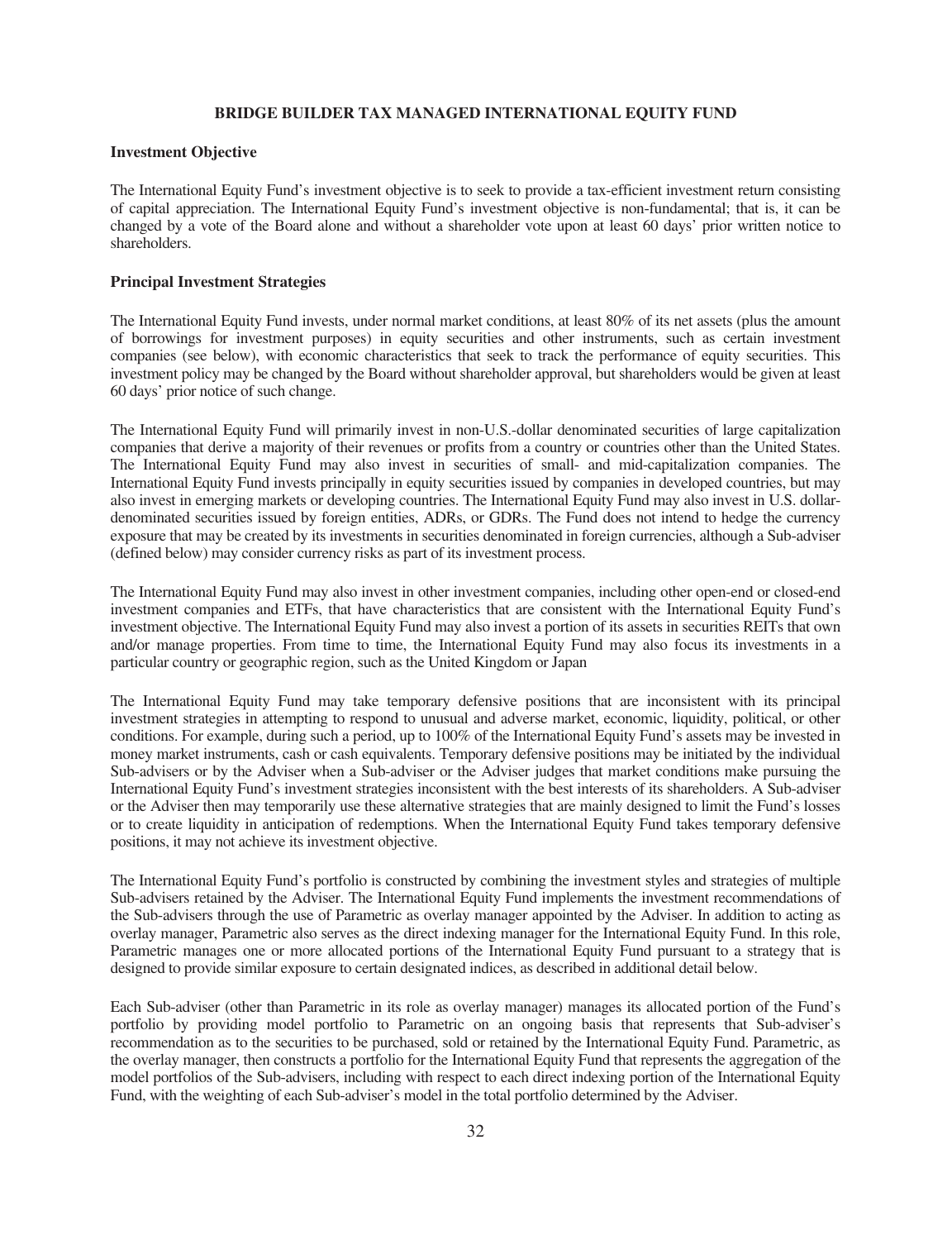Each Sub-adviser may use both its own proprietary and external research and securities selection processes in constructing its model portfolio. Pursuant to direction from the Adviser, the overlay manager has limited authority to vary from the models, primarily for the purpose of efficient tax management of the International Equity Fund's securities transactions. The overlay manager seeks to manage the impact of taxes by, among other things, selling stocks with the lowest tax cost first, opportunistically harvesting losses and deferring recognition of taxable gains, where possible. The Adviser may also direct the overlay manager to adjust the portfolio to implement the Adviser's forwardlooking views regarding various portfolio characteristics or factors, or for risk management purposes. The overlay manager may also vary the portfolio implementation to seek trading cost efficiencies, portfolio rebalancing or other portfolio construction objectives as directed by the Adviser.

In connection with the construction of the International Equity Fund's portfolio, the Adviser may allocate assets of the International Equity Fund to the following Sub-advisers: Parametric, Pzena, T. Rowe Price, and Walter Scott. The Adviser may adjust the weighting of Fund assets allocated to each Sub-adviser's model at any time or make recommendations to the Board with respect to the hiring, termination or replacement of a Sub-adviser.

Below is a summary of each Sub-adviser's principal investment strategies.

# **Parametric's Principal Investment Strategies**

In addition to acting as overlay manager, Parametric also serves as the direct indexing manager for the International Equity Fund. This strategy is designed to provide the Fund with similar exposure to the MSCI EAFE Growth Index and the MSCI EAFE Value Index while maximizing after-tax returns through a variety of tax management techniques. The strategy seeks to exceed its benchmark on an after-tax basis. The chosen benchmark is typically replicated using a sampling approach where all the names in the benchmark are not purchased. The criterion for the selection of investments is inclusion within the MSCI EAFE Growth Index or the MSCI EAFE Value Index.

## **Pzena's Principal Investment Strategies**

Pzena employs a deep value investment approach, emphasizing larger capitalization equity securities in international developed markets. Pzena may also recommend investments in emerging markets when valuations are perceived as sufficiently discounting additional risks. Pzena does intensive fundamental research utilizing a bottom-up security selection process prior to recommending a security. Pzena recommends stocks that trade at a significant discount to the issuers' normalized long-term earnings power. This research process looks for businesses with tangible downside protection where management has a sound plan for earnings recovery.

## **T. Rowe Price's Principal Investment Strategies**

T. Rowe Price seeks long-term growth of capital through investments in the common stocks of non-U.S. companies. T. Rowe Price recommends investments significantly outside the U.S. and to diversify broadly among developed markets and, to a lesser extent, emerging market countries throughout the world. T. Rowe Price normally recommends investments of at least 80% of its allocated portion of the Fund's net assets (including any borrowings for investment purposes) in non-U.S. stocks and at least 65% of its net assets in stocks of large-cap companies. For purposes of determining whether T. Rowe Price will recommend at least 80% of net assets in non-U.S. stocks, T. Rowe Price relies on the country assigned to a security by MSCI Inc. or another unaffiliated data provider. T. Rowe Price takes a core approach to investing, which provides some exposure to both growth and value styles of investing. T. Rowe Price relies on a global research team to search for particularly promising stocks. T. Rowe Price will recommend securities that T. Rowe Price believes have the most favorable combination of company fundamentals and valuation. In recommending investments, T. Rowe Price generally favors companies with one or more of the following characteristics: attractive business niche with potential for earnings growth; attractive valuation relative to the company's peers or its own historical norm; barriers to entry in its business; seasoned management; healthy balance sheet; and potential to grow dividends or conduct share repurchases. T. Rowe Price may recommend the sale of a securities for a variety of reasons, including to realize gains, limit losses, or redeploy assets into more promising opportunities.

#### **Walter Scott's Principal Investment Strategies**

Walter Scott's investment approach is bottom-up, meaning companies are selected on the basis of their long-term fundamentals rather than any thematic, geographical or sector view. Walter Scott only recommends an investment in a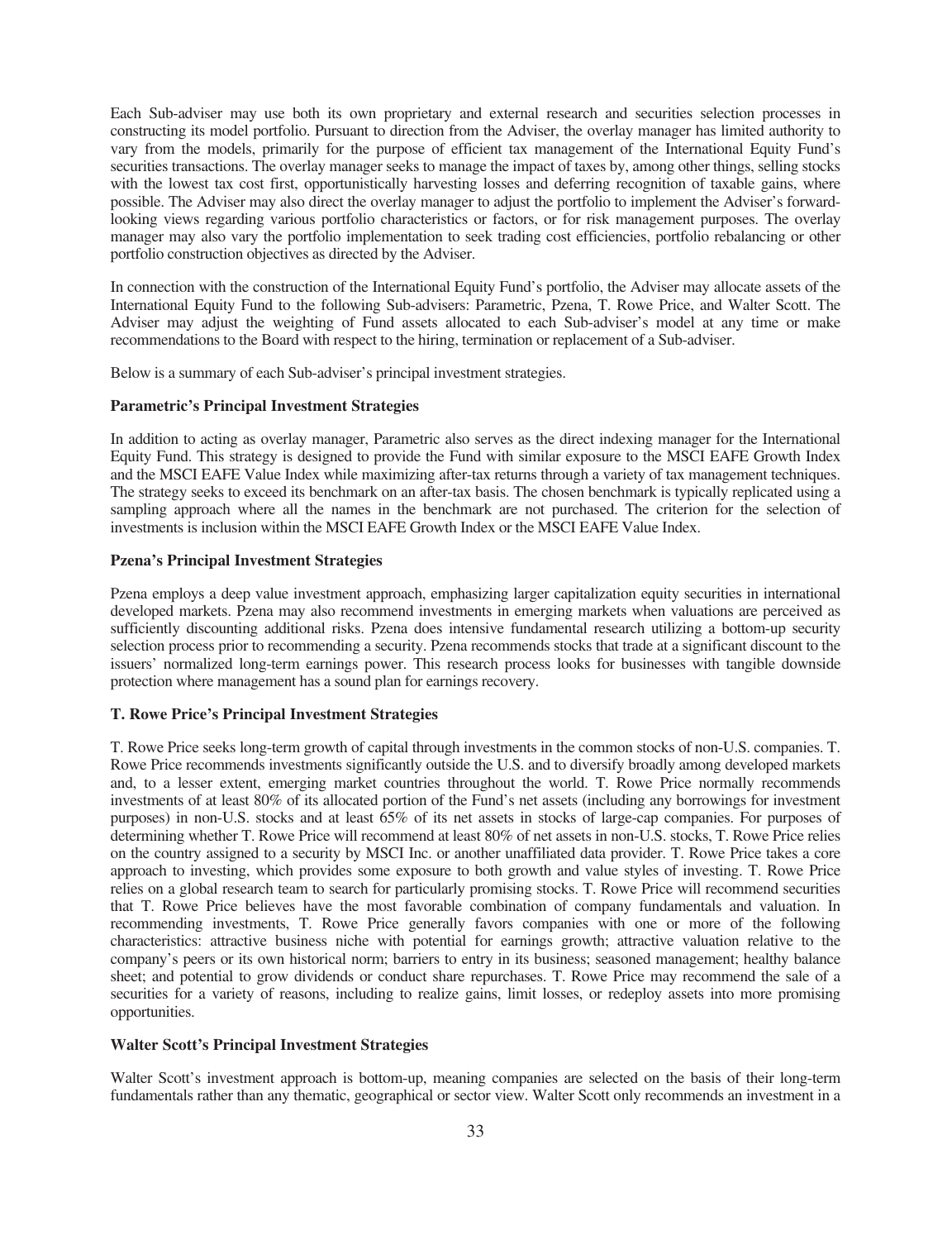company if it believes it will perform for its clients over a long-term investment horizon. Stocks that perform relatively well will grow to a higher weight in Walter Scott's model portfolio. Walter Scott imposes no maximum or minimum sector weightings.

Walter Scott's investment process encompasses idea generation, quantitative and qualitative analysis, debate and discussion, unanimous decision-making, and finally, ratification by the Fund's portfolio managers. Walter Scott's research team investigates, agrees upon and makes investment recommendations to Walter Scott's portfolio managers. Walter Scott's portfolio managers ratify all new purchase recommendations and determines portfolio allocations. A sale recommendation can be triggered by a single individual with a well-researched dissenting argument. However, it is more common for Walter Scott's research team to collectively recognise that the investment rationale for a stock has materially deteriorated or its valuation has appreciated to a level that can no longer be justified by the company's fundamentals.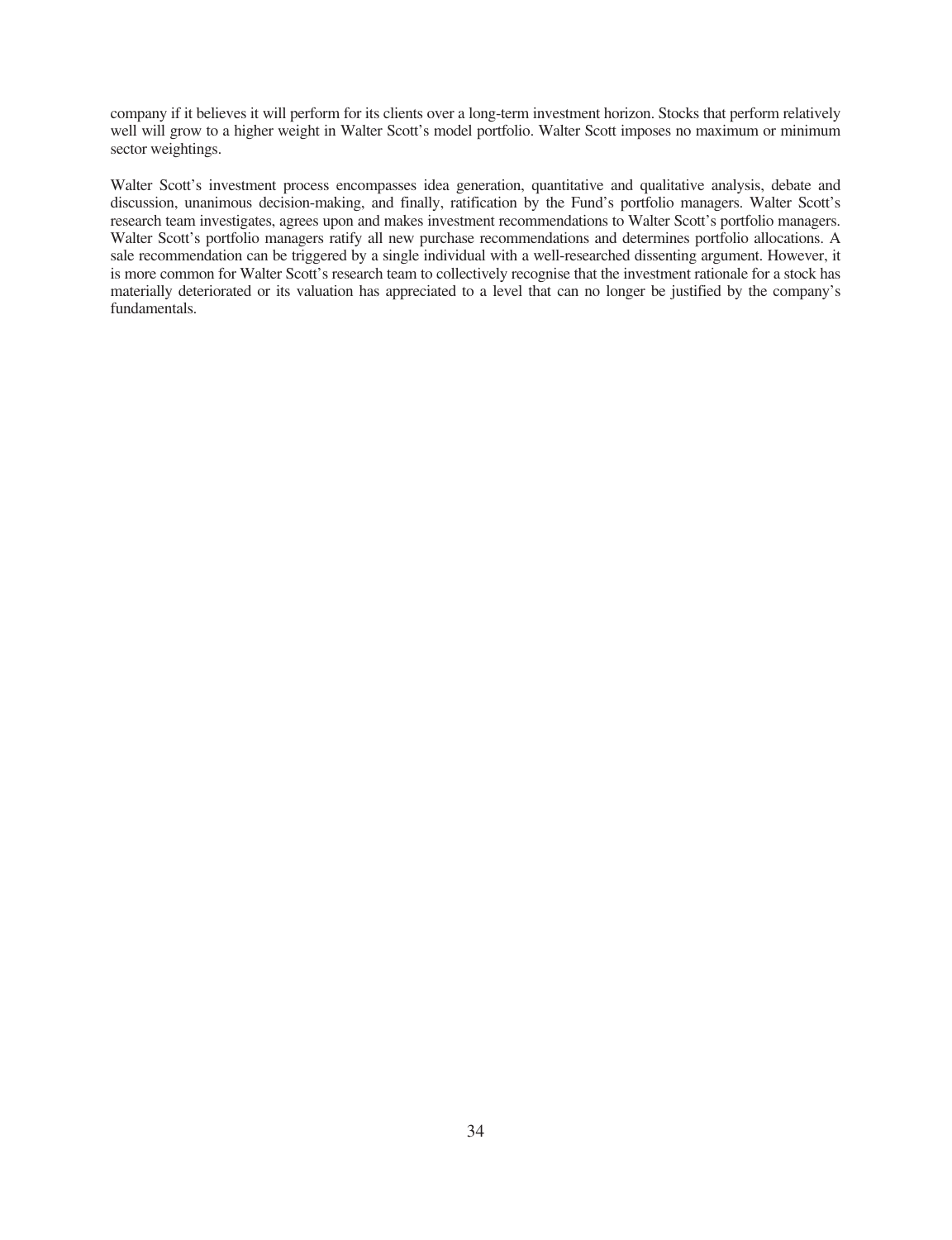# **ADDITIONAL INFORMATION REGARDING PRINCIPAL RISKS OF INVESTING IN THE FUNDS**

# <span id="page-36-0"></span>**Principal Risks of Investing in the Funds**

The Funds are subject to the principal investment risks listed in the table below.

|                                                                 | Large Cap Fund | Small/Mid Cap<br>Fund | <b>International</b><br>Equity Fund |
|-----------------------------------------------------------------|----------------|-----------------------|-------------------------------------|
| <b>Active Management Risk</b>                                   | ✓              | $\checkmark$          | $\checkmark$                        |
| American Depositary Receipts or Global Depositary Receipts Risk | ✓              | $\checkmark$          | $\checkmark$                        |
| <b>Counterparty Risk</b>                                        | ✓              | $\checkmark$          | $\checkmark$                        |
| <b>Currency Risk</b>                                            | ✓              | ✓                     | $\checkmark$                        |
| <b>Direct Indexing Risk</b>                                     | ✓              | ✓                     | $\checkmark$                        |
| <b>Emerging Markets Securities Risk</b>                         |                |                       | $\checkmark$                        |
| <b>Equity Risk</b>                                              | $\checkmark$   | $\checkmark$          | ✓                                   |
| <b>ESG Criteria Risk</b>                                        | ✓              | $\checkmark$          |                                     |
| Foreign Securities Risk                                         | $\checkmark$   | $\checkmark$          | $\checkmark$                        |
| Geographic Focus Risk                                           |                |                       | ✓                                   |
| <b>Growth Style Risk</b>                                        | $\checkmark$   | $\checkmark$          | $\checkmark$                        |
| <b>Information Technology Sector Risk</b>                       | $\checkmark$   | $\checkmark$          |                                     |
| <b>Investment Company and Exchange Traded Fund Risk</b>         | ✓              | ✓                     | $\checkmark$                        |
| <b>Investment Strategy Risk</b>                                 | ✓              | ✓                     | $\checkmark$                        |
| <b>Issuer-Specific Risk</b>                                     | $\checkmark$   | $\checkmark$          | $\checkmark$                        |
| Larger Company Risk                                             | $\checkmark$   | ✓                     | ✓                                   |
| <b>Liquidity Risk</b>                                           | $\checkmark$   | $\checkmark$          | $\checkmark$                        |
| <b>Market Risk</b>                                              | ✓              | ✓                     | $\checkmark$                        |
| Multi-Manager and Multi-Style Management Risk                   | ✓              | ✓                     | $\checkmark$                        |
| <b>Overlay Manager Risk</b>                                     | ✓              | $\checkmark$          | $\checkmark$                        |
| <b>Real Estate Investment Trusts Risk</b>                       | $\checkmark$   | $\checkmark$          | $\checkmark$                        |
| <b>Redemption Risk</b>                                          | ✓              | ✓                     | ✓                                   |
| <b>Regulatory and Judicial Risk</b>                             | $\checkmark$   | $\checkmark$          | ✓                                   |
| <b>Sector Focus Risk</b>                                        | $\checkmark$   | $\checkmark$          |                                     |
| <b>Smaller Company Risk</b>                                     | ✓              | $\checkmark$          | $\checkmark$                        |
| <b>Taxation Risk</b>                                            | ✓              | ✓                     | ✓                                   |
| Value Style Risk                                                | $\checkmark$   | $\checkmark$          | $\checkmark$                        |

The principal risks of investing in each Fund that may adversely affect such Fund's net asset value ("NAV") or total return have previously been summarized in the "Summary Section." These risks are discussed in more detail below. An investment in the Fund is not insured or guaranteed by the Federal Deposit Insurance Corporation or any other government agency.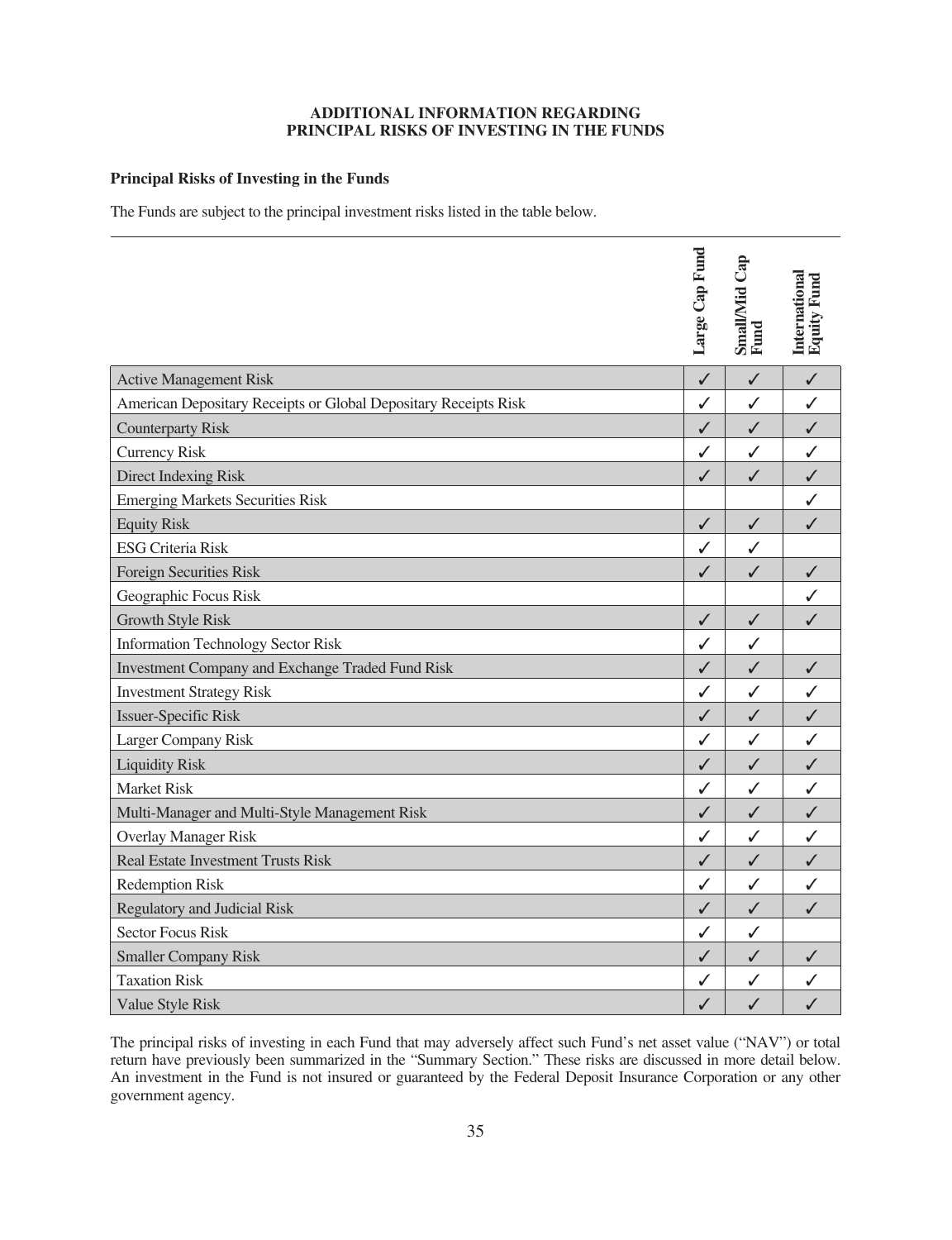**Active Management Risk.** Significant portions of the Funds are actively managed and their performance therefore will reflect in part the ability of the Sub-advisers to select securities and to make investment decisions that are suited to achieving each Fund's investment objective. Due to their active management, the Funds could underperform other mutual funds with similar investment objectives. In addition, to the extent that a Sub-adviser's investment strategy uses a quantitative investment model to evaluate and recommend investment decisions for a Fund, the Fund can perform differently from the market as a whole based on the factors used in the model, the weight placed on each factor and changes from the factors' historical trends. Due to the significant role technology plays in a quantitative model, use of a quantitative model carries the risk of potential issues with the design, coding, implementation or maintenance of the computer programs, data and/or other technology used in the quantitative model.

**American Depositary Receipts or Global Depositary Receipts Risk.** ADRs are U.S. dollar-denominated depositary receipts typically issued by a U.S. financial institution that evidence an ownership interest in a security or pool of securities issued by a foreign issuer. ADRs are listed and traded in the United States. GDRs are similar to ADRs but represent shares of foreign-based corporations generally issued by international banks in one or more markets around the world. ADRs and GDRs are subject to the risks associated with investing directly in foreign securities, which are described below. In addition, investments in ADRs and GDRs may be less liquid than the underlying shares in their primary trading markets, and GDRs, many of which represent shares issued by companies in emerging markets, may be more volatile. Depositary receipts may be sponsored or unsponsored. Holders of unsponsored depositary receipts generally bear all the costs associated with establishing unsponsored depositary receipts. In addition, the issuers of the securities underlying unsponsored depositary receipts are not obligated to disclose material information in the United States, and, therefore, there may be less information available regarding such issuers, and there may not be a correlation between such information and the market value of the depositary receipts.

**Counterparty Risk.** When a Fund enters into an investment contract, the Fund is exposed to the risk that the other party will not fulfill its contractual obligations. Substantial losses can be incurred if a counterparty fails to deliver on its contractual obligations.

**Currency Risk.** While the Funds' net assets are valued in U.S. dollars, the securities of foreign companies are frequently denominated in foreign currencies. Thus, a change in the value of a foreign currency against the U.S. dollar will result in a corresponding change in value of securities denominated in that currency. Some of the factors that may impair the investments denominated in a foreign currency are: (1) it may be expensive to convert foreign currencies into U.S. dollars and vice versa; (2) complex political and economic factors may significantly affect the values of various currencies, including U.S. dollars, and their exchange rates; (3) there may be no systematic reporting of last sale information for foreign currencies or no regulatory requirement that quotations available through dealers or other market sources be firm or revised on a timely basis; (4) available quotation information is generally representative of very large round-lot transactions in the inter-bank market and thus may not reflect exchange rates for smaller odd-lot transactions (less than \$1 million) where rates may be less favorable; and (5) the inter-bank market in foreign currencies is a global, around-the-clock market. To the extent that a market is closed while the markets for the underlying currencies remain open, certain markets may not always reflect significant price and rate movements.

The Fund does not seek to hedge its currency risk. Accordingly, the Fund may experience losses (or gains) that would not have been experienced had the risk been hedged, due to declines (or increases) in the value of foreign currencies in relation to the U.S. dollar. In addition, although a Sub-adviser may consider currency risks as part of its investment process, its judgments in this regard may not always be correct.

**Direct Indexing Risk.** Because the portions of certain Funds allocated to Parametric are managed so that their total return closely corresponds with the total return of certain designated indices, these Funds face a risk of poor performance if the index being tracked declines generally or performs poorly relative to other indexes or individual stocks, the stocks of companies which comprise the index fall out of favor with investors, or an adverse company specific event, such as an unfavorable earnings report, negatively affects the stock price of one of the larger companies in the index.

**Emerging Markets Securities Risk.** A Fund that invests a significant portion of its assets in the securities of issuers based in countries with "emerging market" economies is subject to greater levels of foreign investment risk than a fund investing primarily in more-developed foreign markets, since emerging market securities may present market, credit, currency, liquidity, legal, political, and other risks greater than, or in addition to, the risks of investing in developed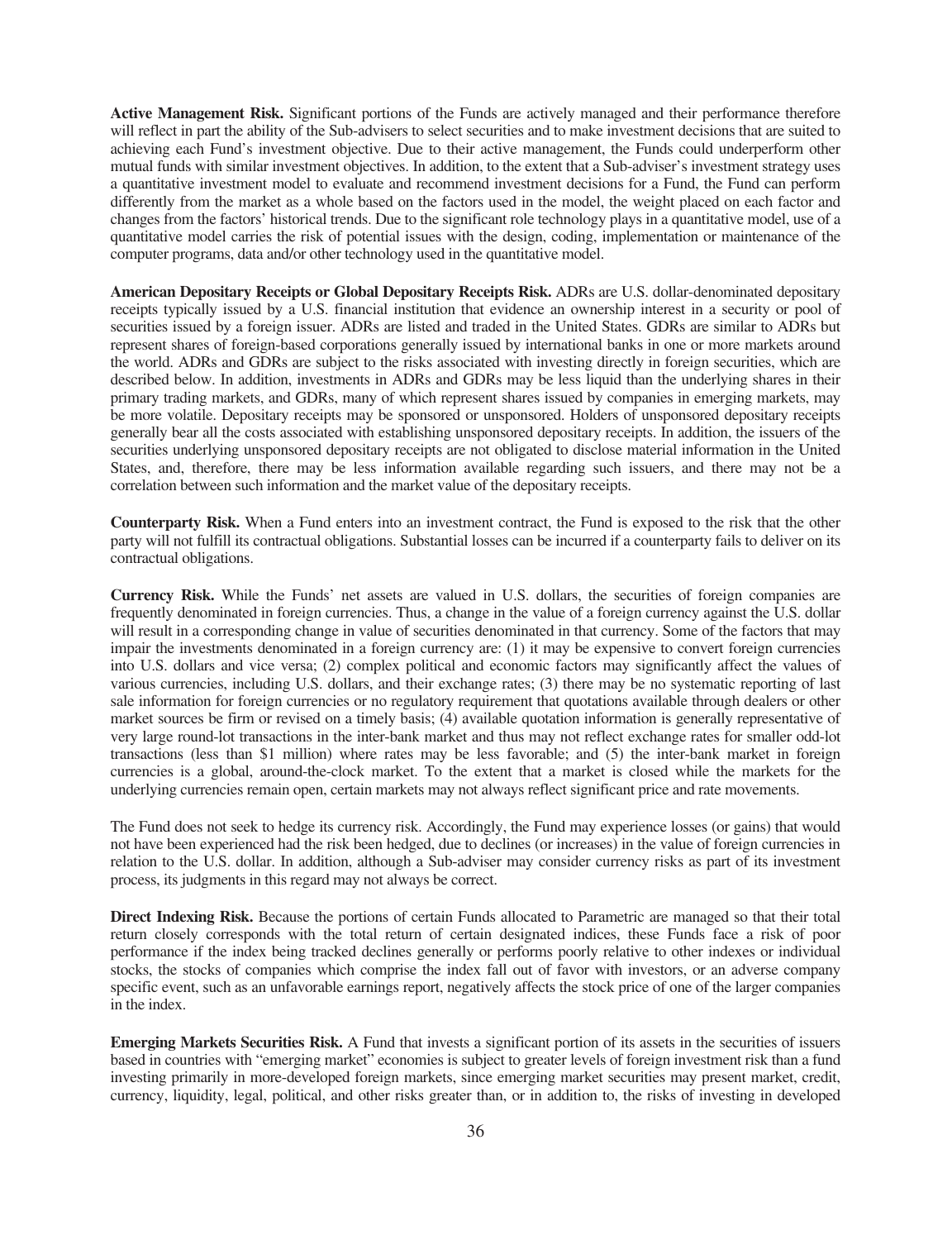foreign countries. These risks include high currency exchange-rate fluctuations; increased risk of default (including both government and private issuers); greater social, economic, and political uncertainty and instability (including the risk of war); more substantial governmental involvement in the economy; less governmental supervision and regulation of the securities markets and participants in those markets; controls on foreign investment and limitations on repatriation of invested capital and on a fund's ability to exchange local currencies for U.S. dollars; unavailability of currency hedging techniques in certain emerging market countries; the fact that companies in emerging market countries may be newly organized, smaller and less seasoned; the difference in, or lack of, auditing and financial reporting standards, which may result in the unavailability of material information about issuers; different clearance and settlement procedures, which may be unable to keep pace with the volume of securities transactions or otherwise make it difficult to engage in such transactions; difficulties in obtaining and/or enforcing legal judgments in foreign jurisdictions; and significantly smaller market capitalizations of emerging market issuers.

**Equity Risk.** Since certain Funds purchase equity securities, those Funds are subject to equity risk. This is the risk that stock prices will fall over short or extended periods of time. Although the stock market has historically outperformed other asset classes over the long term, the stock market tends to move in cycles. Individual stock prices may fluctuate drastically from day-to-day and may underperform other asset classes over an extended period of time. Individual companies may report poor results or be negatively affected by industry and/or economic trends and developments. The prices of securities issued by such companies may suffer a decline in response. These price movements may result from factors affecting individual companies, industries or the securities market as a whole.

**ESG Criteria Risk –** To the extent a Sub-adviser considers ESG factors as part of its purchase and sale recommendations for its model portfolio, the applicable Fund may forgo some market opportunities available to funds that do not use these criteria. Securities of companies with ESG practices may shift into and out of favor depending on market and economic conditions, and the Fund's performance may at times be better or worse than the performance of funds that do not use ESG criteria.

**Foreign Securities Risk.** The securities of foreign issuers, including ADRs and GDRs, may be less liquid and more volatile than securities of comparable U.S. issuers. The costs associated with securities transactions are often higher in foreign countries than the United States. Additionally, investments in securities of foreign issuers, even those publicly traded in the United States, may involve additional risks to those inherent in domestic investments. Foreign companies may not be subject to the same regulatory requirements of U.S. companies, and as a consequence, there may be less publicly available information about such companies. Also, foreign companies may not be subject to uniform accounting, auditing, and financial reporting standards and requirements comparable to those applicable to U.S. companies. Foreign governments and foreign economies, particularly in emerging markets, may be less stable than the U.S. Government and the U.S. economy. In addition, periodic U.S. Government prohibitions on investments in issuers from certain foreign countries may require a Fund to sell such investments at inopportune times, which could result in losses to the Fund.

**Geographic Focus Risk.** To the extent that a significant portion of a Fund's portfolio is invested in the securities of companies in a particular country or region, a Fund may be more susceptible to economic, political, regulatory or other events or conditions affecting issuers within that country or region. As a result, a Fund may be subject to greater price volatility and risk of loss than a fund holding more geographically diverse investments. For example, on January 31, 2020, the United Kingdom (the "UK") formally withdrew from the European Union (the "EU") (commonly referred to as "Brexit") and, after a transition period, left the EU single market and customs union under the terms of a new trade agreement, effective January 1, 2021. The agreement governs the new relationship between the UK and EU with respect to trading goods and services, but critical aspects of the relationship remain unresolved and subject to further negotiation and agreement. The political, regulatory, and economic consequences of Brexit are uncertain, and the ultimate ramifications may not be known for some time. In addition, to the extent a Fund is invested significantly in Japan, the Fund may be subject to greater price volatility than a fund holding more geographically diverse investments because the Japanese economy is heavily dependent upon international trade and is particularly exposed to the risks of currency fluctuation, foreign trade policy and regional and global economic disruption.

**Growth Style Risk.** Certain Funds follow an investing style that favors growth investments. Such Funds may invest in equity securities of companies that a Fund believes will increase their earnings at a certain rate that is generally higher than the rate expected for non-growth companies. If a growth company does not meet these expectations, the price of its stock may decline significantly, even if it has increased earnings. Many growth companies do not pay dividends.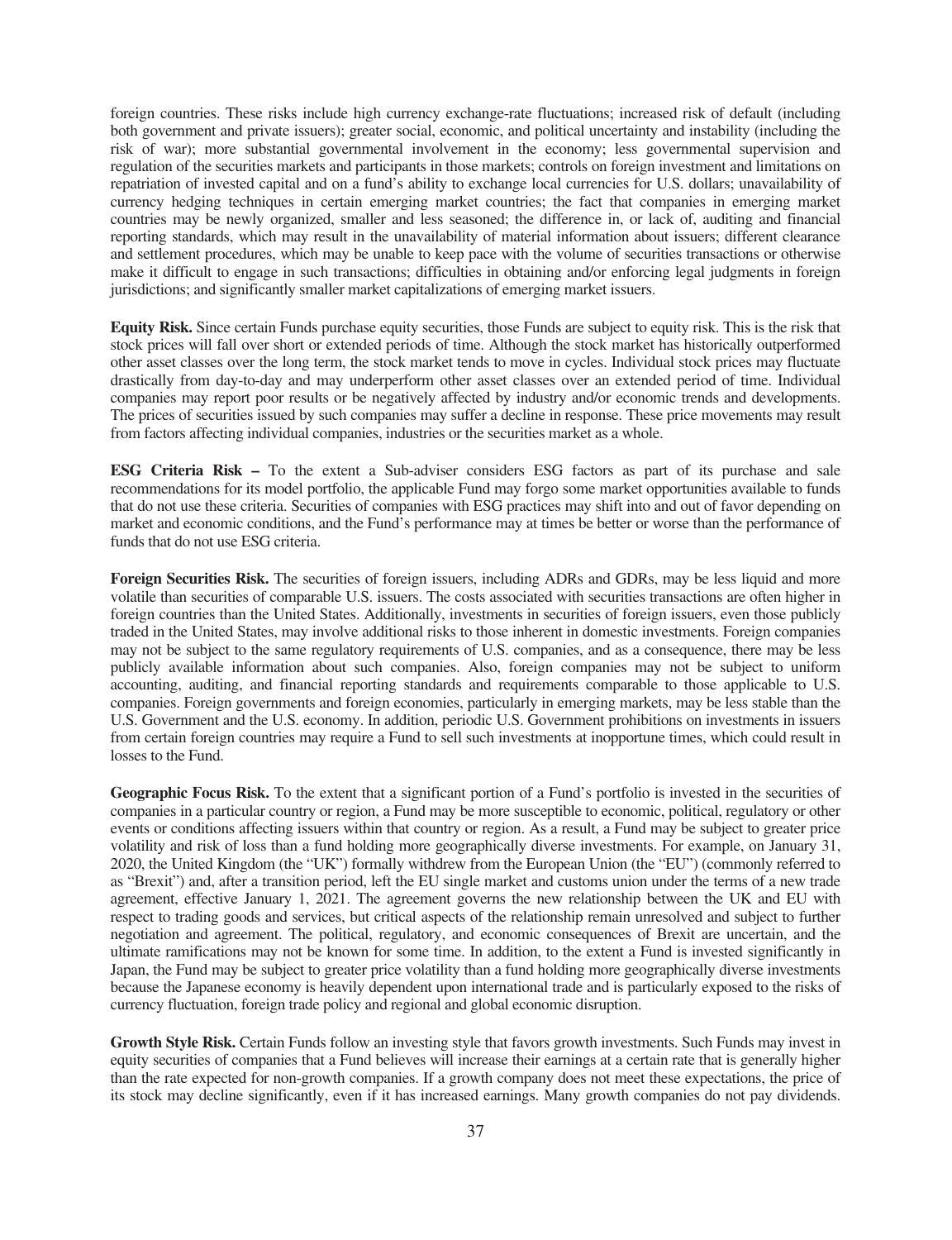Companies that pay dividends often have lower stock price declines during market downturns. Over time, a growth investing style may go in and out of favor, causing a Fund to sometimes underperform other equity funds that use differing investing styles.

**Information Technology Sector Risk.** A Fund that focuses in the information technology sector may be subject to greater risks than a portfolio without such a focus. Information technology companies face intense competition, both domestically and internationally, which may have an adverse effect on profit margins. Like other technology companies, information technology companies may have limited product lines, markets, financial resources or personnel. The products of information technology companies may face obsolescence due to rapid technological developments and frequent new product introduction, unpredictable changes in growth rates and competition for the services of qualified personnel. Information technology companies may be subject to extensive regulatory requirements causing considerable expense and delay. Information technology companies are heavily dependent on patent and intellectual property rights. The loss or impairment of these rights may adversely affect the profitability of these companies.

**Investment Company and Exchange Traded Fund Risk.** Investments in open-end and closed-end investment companies, including any ETFs, involve substantially the same risks as investing directly in the instruments held by these entities. However, the total return from such investments will be reduced by the operating expenses and fees of the investment company or ETF. The Funds must also pay their pro rata portion of an investment company's fees and expenses. An investment company or ETF may not achieve its investment objective or execute its investment strategy effectively, which may adversely affect each Fund's performance. Shares of a closed-end investment company or ETF may expose the Funds to risks associated with leverage and may trade at a premium or discount to the NAV of the closed-end funds or the ETF's portfolio securities depending on a variety of factors, including market supply and demand. Additionally, large purchase or redemption activity by shareholders of an investment company might negatively affect the value of the investment company's shares.

**Investment Strategy Risk.** Each Fund's portfolio is constructed by combining the investment styles and strategies of multiple Sub-advisers; there is no assurance each Fund's investment objective will be achieved. Investment decisions may not produce the expected results. The value of the Funds may decline, and, the Funds may underperform other funds with similar objectives and strategies.

**Issuer-Specific Risk.** Changes in the financial condition of an issuer or counterparty, changes in specific economic or political conditions that affect a particular type of security or issuer, and changes in general economic or political conditions can increase the risk of default by an issuer or counterparty, which can affect a security's or instrument's value.

**Larger Company Risk.** Certain Funds may invest in securities of large capitalization companies. While large cap companies have certain competitive advantages, they may be unable to respond quickly to new competitive challenges such as changes in technology or consumer preferences. They may also not be able to attain the high growth rate of successful smaller companies, especially during extended periods of economic expansion.

**Liquidity Risk.** Low trading volume, a lack of a market maker, or contractual or legal restrictions may limit or prevent a Fund from selling securities at desirable times or prices. During times of significant market or economic turmoil, usually liquid markets for certain of a Fund's investments may experience extreme reductions in buy-side demand, which may result in values of a Fund's portfolio securities declining significantly over short or extended periods of time. These reductions in value may occur regardless of whether there has been a change in interest rates or a change in the credit rating of the issuer of the security. Under certain adverse market or economic conditions, Fund investments previously determined to be liquid may be deemed to be illiquid, and, because of regulatory limitations on investments in illiquid securities, a Fund may not be able to make or gain the desired level of exposure to certain investments that it otherwise would.

**Market Risk.** Various market risks can affect the price or liquidity of an issuer's securities in which a Fund may invest. Returns from the securities in which a Fund invests may underperform returns from the various general securities markets or different asset classes. Different types of securities tend to go through cycles of outperformance and underperformance in comparison to the general securities markets. Adverse events occurring with respect to an issuer's performance or financial position can depress the value of the issuer's securities. The liquidity in a market for a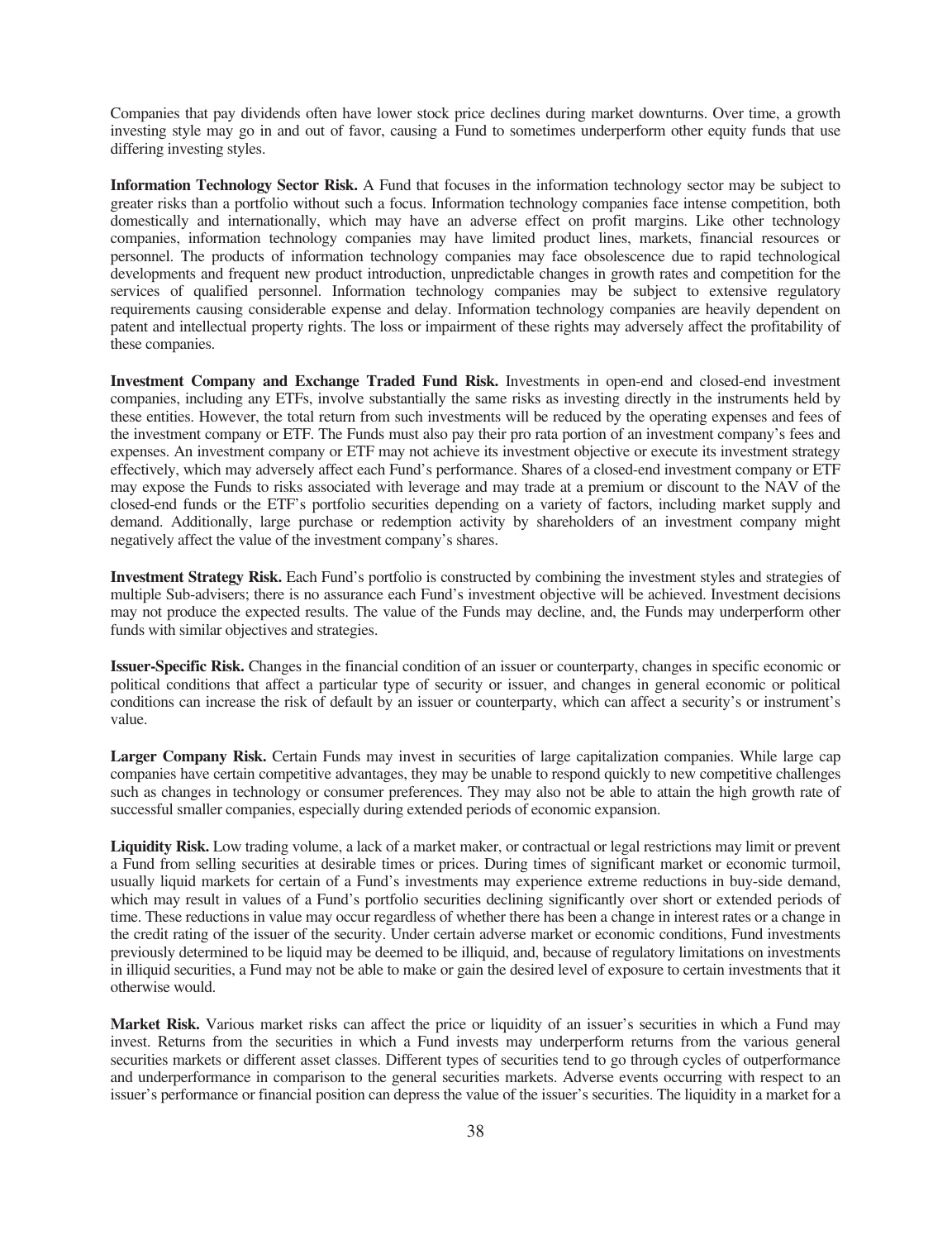particular security will affect its value and may be affected by factors relating to the issuer, as well as the depth of the market for that security. As a result, a Fund's value may fluctuate and/or a Fund may experience increased redemptions from shareholders, which may impact the Fund's liquidity or force the Fund to sell securities into a declining or illiquid market.

The interconnection of international markets means that events in one country or region may affect the markets in other countries and regions, increasing the likelihood that inflation, interest rates, government defaults, government shutdowns, wars, regional conflicts, acts of terrorism, or social unrest, could affect the securities market. Other market risks that can affect value include a market's current attitudes about types of securities, market reactions to political or economic events, including litigation, and tax and regulatory effects (including lack of adequate regulations for a market or particular type of instrument). Similarly, the impact of any epidemic, pandemic, natural disaster, spread of infectious illness or other public health issue, or widespread fear that such events may occur, could negatively affect the global economy, as well as the economies of individual countries, the financial performance of individual companies and sectors, and the markets in general in significant and unforeseen ways. Any such impact could adversely affect the prices and liquidity of the securities and other instruments in which a Fund invests, which in turn could negatively impact the Fund's performance and cause losses on your investment in the Fund. Recent examples include pandemic risks related to a recent outbreak of an infectious respiratory illness caused by a novel strain of coronavirus (known as COVID-19) and aggressive measures taken worldwide in response by governments, including closing borders, restricting international and domestic travel, and the imposition of prolonged quarantines of large populations, and by businesses, including changes to operations and reducing staff. The duration of the outbreak and its effects cannot be determined with certainty. The impact of the COVID-19 pandemic may be short term or may last for an extended period of time, and in either case could result in a substantial economic downturn or recession. Governmental and quasi-governmental authorities and regulators throughout the world have in the past often responded to major economic disruptions with a variety of significant fiscal and monetary policy changes, including but not limited to, direct capital infusions into companies, new monetary programs and lower interest rates. An unexpected or sudden reversal of these policies, or the ineffectiveness of these policies, could increase volatility in securities markets, which could adversely affect a Fund's investments.

**Multi-Manager and Multi-Style Management Risk.** Fund performance is dependent upon the success of the Adviser and the Sub-advisers in implementing a Fund's investment strategies in pursuit of its objective. To a significant extent, a Fund's performance will depend on the success of the Adviser's methodology in allocating the Fund's assets to Sub-advisers and its selection and oversight of the Sub-advisers and on a Sub-adviser's skill in evaluating the relevant strategy and recommending investments for the Fund to the Fund's overlay manager. There can be no assurance that the Adviser or Sub-advisers will be successful in this regard.

In addition, a Sub-adviser may implement its model portfolio for its other accounts prior to submitting its model to the overlay manager appointed by the Adviser for each Fund, or after submitting its model portfolio to the overlay manager but before the overlay manager has had an opportunity to place some or all of the trades necessary for the Fund to implement the model portfolio. In these circumstances, trades placed by the overlay manager pursuant to a model portfolio may be subject to price movements that result in the Fund receiving prices that are different from the prices obtained by the Sub-adviser for its other accounts, including less favorable prices. The risk of such price deviations may increase for large orders or where securities are thinly traded.

**Overlay Manager Risk.** Each Fund implements the investment recommendations of the Sub-advisers through the use of an overlay manager appointed by the Adviser. Pursuant to direction from the Adviser, the overlay manager has limited authority to vary from the models. The Fund is subject to the risk that the performance of a portion of the Fund allocated to a particular Sub-adviser may deviate from the performance of that Sub-adviser's model portfolio or the performance of other proprietary or client accounts over which that Sub-adviser retains trading authority. The overlay manager's variation from a Sub-adviser's model portfolio may contribute to performance deviations, including under performance.

**Real Estate Investment Trusts Risk.** REITs are trusts that invest primarily in commercial real estate or real estaterelated loans. By investing in REITs indirectly through the Funds, shareholders will not only bear the proportionate share of the expenses of the Funds, but will also indirectly bear similar expenses of underlying REITs. The Funds may be subject to certain risks associated with the direct investments of the REITs, such as including losses from casualty or condemnation, changes in local and general economic conditions, supply and demand, interest rates, zoning laws,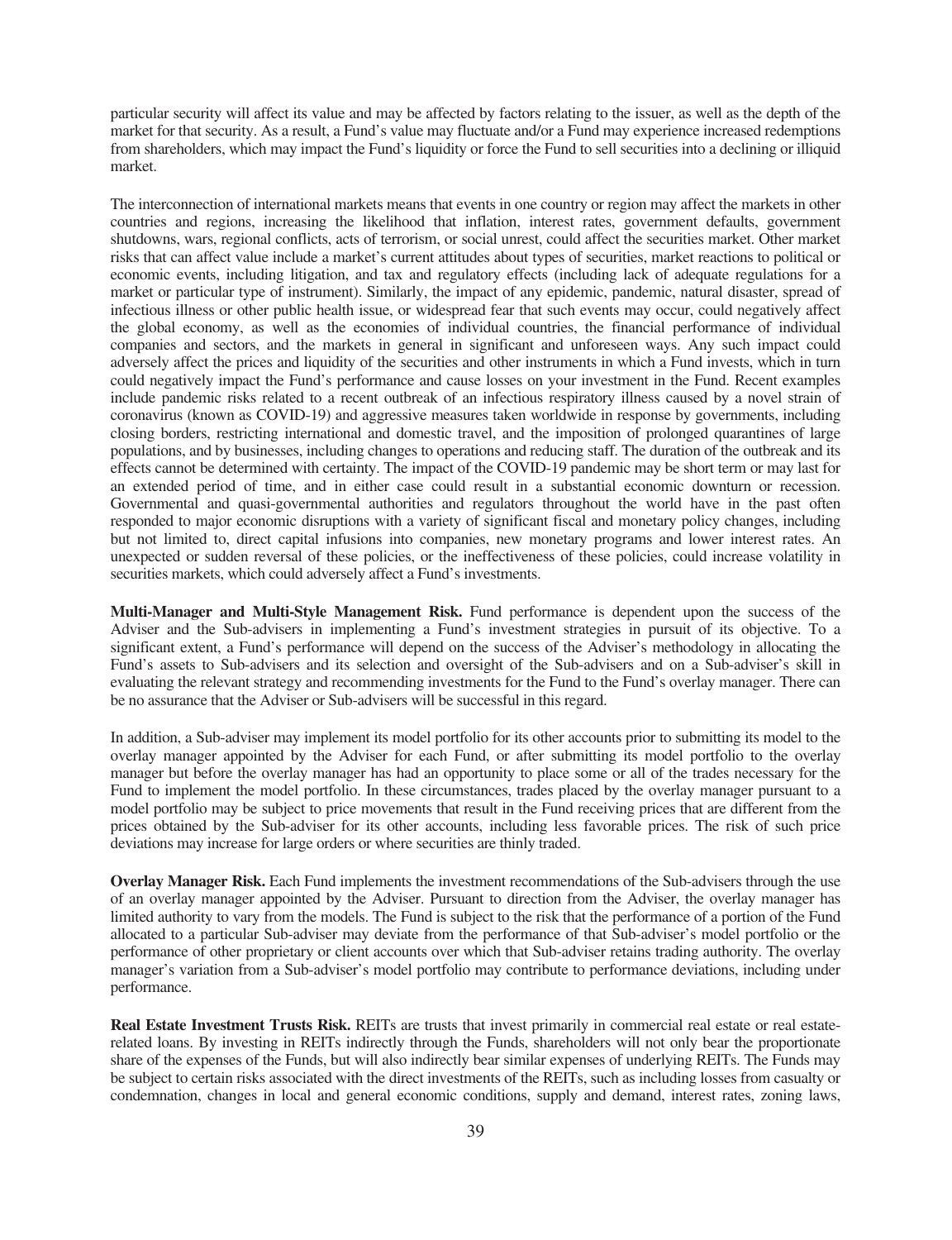regulatory limitations on rents, property taxes, and operating expenses in addition to terrorist attacks, war, or other acts that destroy real property. REITs may be affected by changes in the value of their underlying properties and by defaults by borrowers or tenants. Some REITs may have limited diversification and may be subject to risks inherent in financing a limited number of properties. REITs generally depend on their ability to generate cash flow to make distributions to shareholders or unit holders and may be subject to defaults by borrowers and to self-liquidations. In addition, a REIT may be affected by its failure to qualify for tax-free pass-through of income under the Internal Revenue Code of 1986, as amended (the "Code"), or its failure to maintain exemption from registration under the 1940 Act.

**Redemption Risk.** A Fund may experience losses when selling securities to meet redemption requests. This risk is greater for larger redemption requests or redemption requests during adverse market conditions. Because the Funds currently are available only to participants in a single asset allocation program, a reduction in the allocation of program assets to the Funds could result in one or more large redemption requests. Moreover, as a result of the requirement that a Fund satisfy redemption requests even during times of significant market or economic turmoil, a Fund may be forced to sell portfolio securities during periods of reduced liquidity when prices are rapidly declining. This may require a Fund to realize investment losses at times that a Sub-adviser believes that it would have been advisable to hold a particular investment until a more orderly sale could occur or the market recovers.

**Regulatory and Judicial Risk.** The regulation of security transactions in the United States is a rapidly changing area of law and is subject to ongoing modification by legislation, regulation, and judicial action. The effect of any future regulatory or judicial action on a Fund is impossible to predict but could be substantial and adverse to a Fund. Judicial actions may impact specific issuing entities such as in relation to bankruptcy rulings. Legislative or regulatory changes may have a broader impact to a range of municipal issuers, such as a change in tax status**.**

A Fund could be affected not just by regulation in the United States but also by the regulation of foreign governments. Foreign governments could impose capital or currency controls, nationalize a company or industry of which a Fund owns securities, or impose punitive taxes that could have an adverse effect on security prices. Some foreign governments impose less governmental supervision and regulation of the securities markets and participants in those markets, which could make some markets more volatile or increase the difficulty of valuing certain securities.

**Sector Focus Risk.** To the extent a Fund invests a relatively high percentage of its assets in the securities of companies in the same or related businesses (market sectors), the Fund will have greater exposure to the risks associated with those sectors, including the risk that the securities of companies within the sectors will underperform due to adverse economic conditions, regulatory or legislative changes, or increased competition affecting the sectors. To the extent a Fund is underweight other sectors, the Fund may be unable to take advantage of progress or advances in those sectors. A fund that is more diversified across numerous sectors may perform better than a Fund if the sectors in which the Fund is overweight perform poorly or the sectors in which the Fund is underweight perform well.

**Smaller Company Risk.** Certain Funds may invest in securities of small-capitalization and mid-capitalization companies. While these investments may provide potential for appreciation, these securities can present higher risks than investments in securities of larger companies. This increased risk may be due to the greater business risks of smaller size companies, limited markets and financial resources, narrow product lines, and the frequent lack of depth of management. Additionally, the securities of smaller companies may be less liquid, may have limited market stability and may be subject to more severe, abrupt or erratic market movements than securities of larger, more established companies or the market averages in general. Further, less publicly available information may be available for smaller companies and, when available, such information may be inaccurate or incomplete.

**Taxation Risk.** The Funds are managed to seek to minimize tax consequences to shareholders, but there is no guarantee that a Fund will be able to operate without incurring taxable income and gains for shareholders. For example, under certain market conditions, a Fund could exhaust its tax loss carryforwards and be forced to recognize taxable income and gains in connection with the sale of portfolio securities. Because each Fund intends to annually distribute substantially all of its income and gains to shareholders in order to avoid incurring corporate and excise taxes, it may be required to make distributions to shareholders that subject shareholders to federal, state and local taxes. Failure to distribute such income and gains would have negative tax consequences to a Fund and its shareholders that likely would outweigh the tax consequences associated with the Fund's distribution of income and gains.

In addition, while a Fund may at times engage in tax loss harvesting whereby securities are sold in order to generate capital losses to offset current and future capital gains, there are certain risks inherent with tax loss harvesting,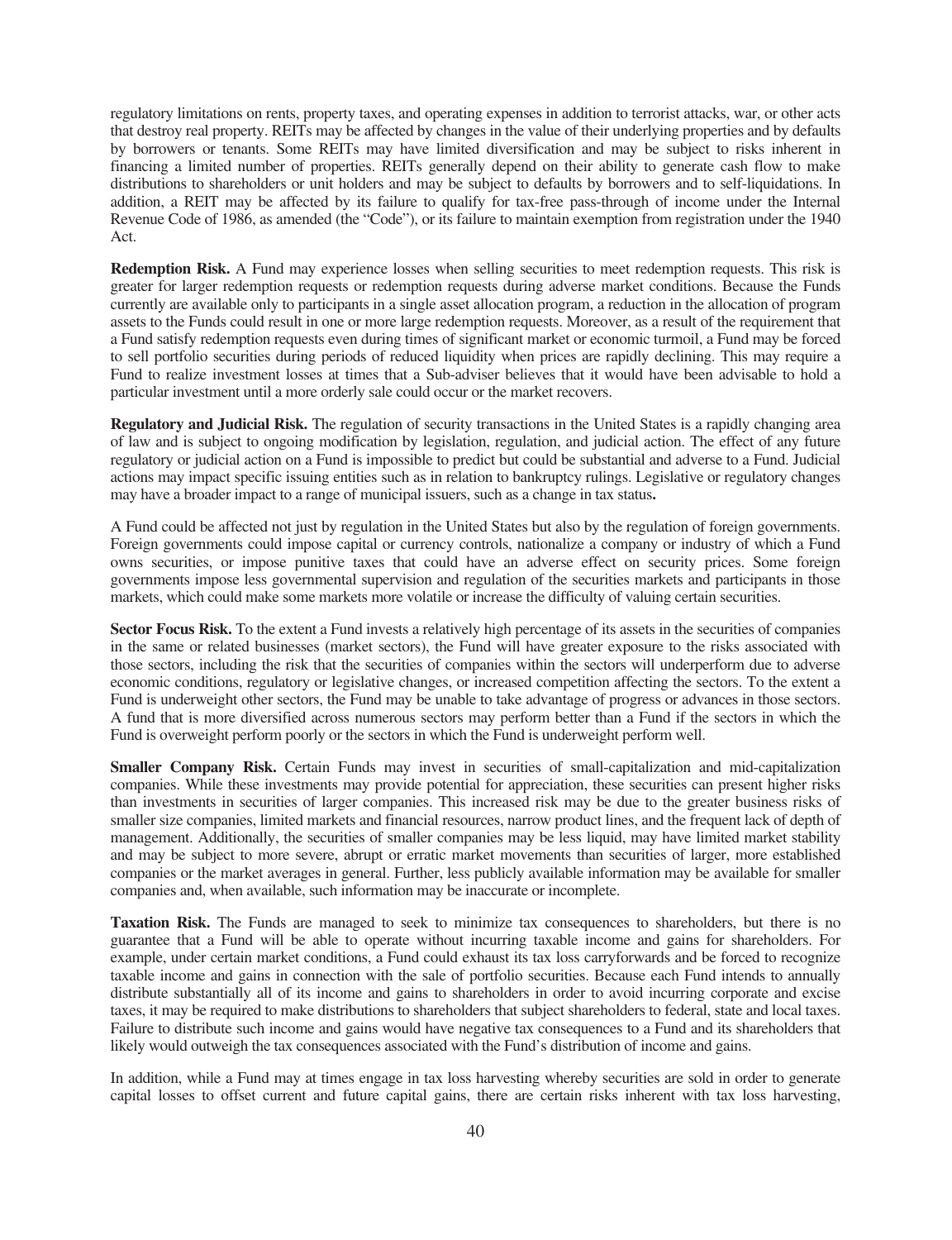including the possibility that such activity does not improve the Fund's after-tax returns. In some cases, a Fund may repurchase the securities sold at a higher price or the Fund may purchase substitute securities that do not perform as well as the securities that were sold. In other cases, a Fund may purchase additional shares of securities already held by the Fund at a lower cost than the shares held by the Fund with the intent to sell the Fund's higher cost shares, which is subject to the risk that the value of the securities may decrease prior to their sale. In addition, under certain market conditions, such as lower volatility periods and periods of strong economic growth, the Fund's ability to generate capital losses to offset capital gains may be limited, which would limit the Fund's ability to implement its tax loss harvesting strategy. Because loss harvesting continuously decreases the cost-basis of the Fund's portfolio, there is also a risk that opportunities to realize losses may decrease over time. Tax loss harvesting may also increase the Fund's portfolio turnover rates. In addition, the "wash sales" rule will limit the Fund's ability to currently recognize a loss from the tax loss harvesting strategy when selling and purchasing substantially identical assets within a 61-day window (*i.e.*, a period beginning 30 days before the date of such purchase or the sale and ending 30 days after such date). In such a case, the basis of the newly purchased securities will be adjusted to reflect the disallowed loss.

**Value Style Risk.** Certain Funds follow an investing style that favors value investments. The price of equity securities rises and falls in response to many factors, including the historical and prospective earnings of the issuer of the stock, the value of its assets, general economic conditions, interest rates, investor perceptions, and market liquidity. Favoring stocks with a value orientation means the Fund will invest in of companies whose securities are believed to be undervalued relative to their projected underlying profitability, but there can be no assurance that the shares of the companies selected for a Fund will appreciate in value. In addition, many of the stocks in a Fund with a value orientation are more volatile than the general market.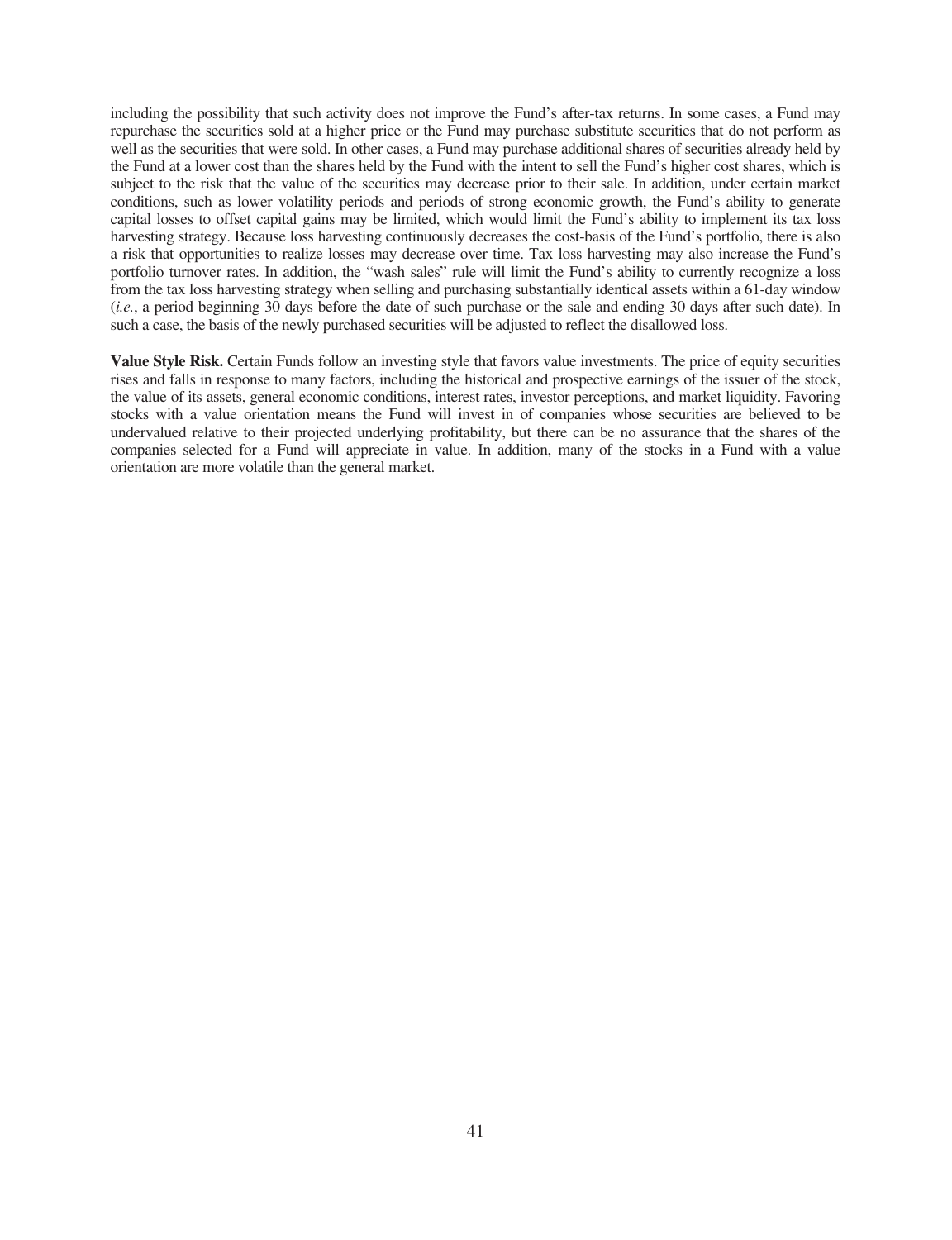# **PORTFOLIO HOLDINGS INFORMATION**

<span id="page-43-0"></span>A complete description of each Fund's policies and procedures with respect to the disclosure of the Funds' portfolio holdings is available in the Statement of Additional Information ("SAI").

#### **MANAGEMENT OF THE FUNDS**

#### <span id="page-43-2"></span><span id="page-43-1"></span>**Investment Adviser**

The Adviser, 12555 Manchester Road, St. Louis, Missouri 63131, serves as investment adviser to each Fund under an investment advisory agreement (the "Advisory Agreement") with the Trust, on behalf of the Funds. Olive Street is registered as an investment adviser with the U.S. Securities and Exchange Commission (the "SEC") and was formed in Missouri in 2012. As the Adviser, Olive Street has overall supervisory responsibility for the general management and investment of each Fund's securities portfolio, and subject to review and approval by the Board, sets each Fund's overall investment strategies. The Adviser is also responsible for the oversight and evaluation of each Fund's Sub-advisers.

#### **Advisory Fees**

For its investment services, the Adviser receives the annual management fees, set forth below, calculated daily and payable monthly as a percentage of the relevant Fund's average daily net assets.

| Fund                      | Management Fee |
|---------------------------|----------------|
| Large Cap Fund            | $0.44\%$       |
| Small/Mid Cap Fund        | $0.64\%$       |
| International Equity Fund | $0.60\%$       |

Pursuant to an operating expense limitation agreement between the Adviser and the Funds, the Adviser has contractually agreed to waive its fees and/or reimburse Fund expenses (excluding acquired fund fees and expenses, portfolio transaction expenses, interest expense in connection with investment activities, taxes and extraordinary or non-routine expenses) through at least October 28, 2023 to the extent necessary to limit total annual Fund operating expenses after fee waivers and/or expense reimbursement to the amount set below as a percentage of the relevant Fund's average daily net assets.

| Fund                      | Expense Cap |
|---------------------------|-------------|
| Large Cap Fund            | $0.51\%$    |
| Small/Mid Cap Fund        | $0.73\%$    |
| International Equity Fund | $0.67\%$    |

Any fee reductions or expense payments made by the Adviser pursuant to the operating expense limitation agreement are subject to reimbursement by a Fund, if requested by the Adviser, in the thirty six (36) month period following such fee waiver and/or expense payment, if the aggregate amount actually paid by a Fund toward operating expenses, as accrued each month (taking into account any reimbursements) does not exceed the Fund's expense cap accrued for such month (i) at the time of the fee waiver and/or expense payment and (ii) at the time of the reimbursement. A Fund must pay its current ordinary operating expenses before the Adviser is entitled to any reimbursement of expenses.

In addition to the operating expense limitation agreement, the Adviser has also contractually agreed to waive its management fees through at least October 28, 2023, to the extent management fees to be paid to the Adviser exceed the aggregate management fees payable by a Fund to the Fund's Sub-advisers. Such waivers are not subject to reimbursement by the Fund.

A discussion regarding the Board's considerations in connection with the approval of the Advisory Agreement for the Funds will be available in the Funds' first annual or semi-annual report to shareholders.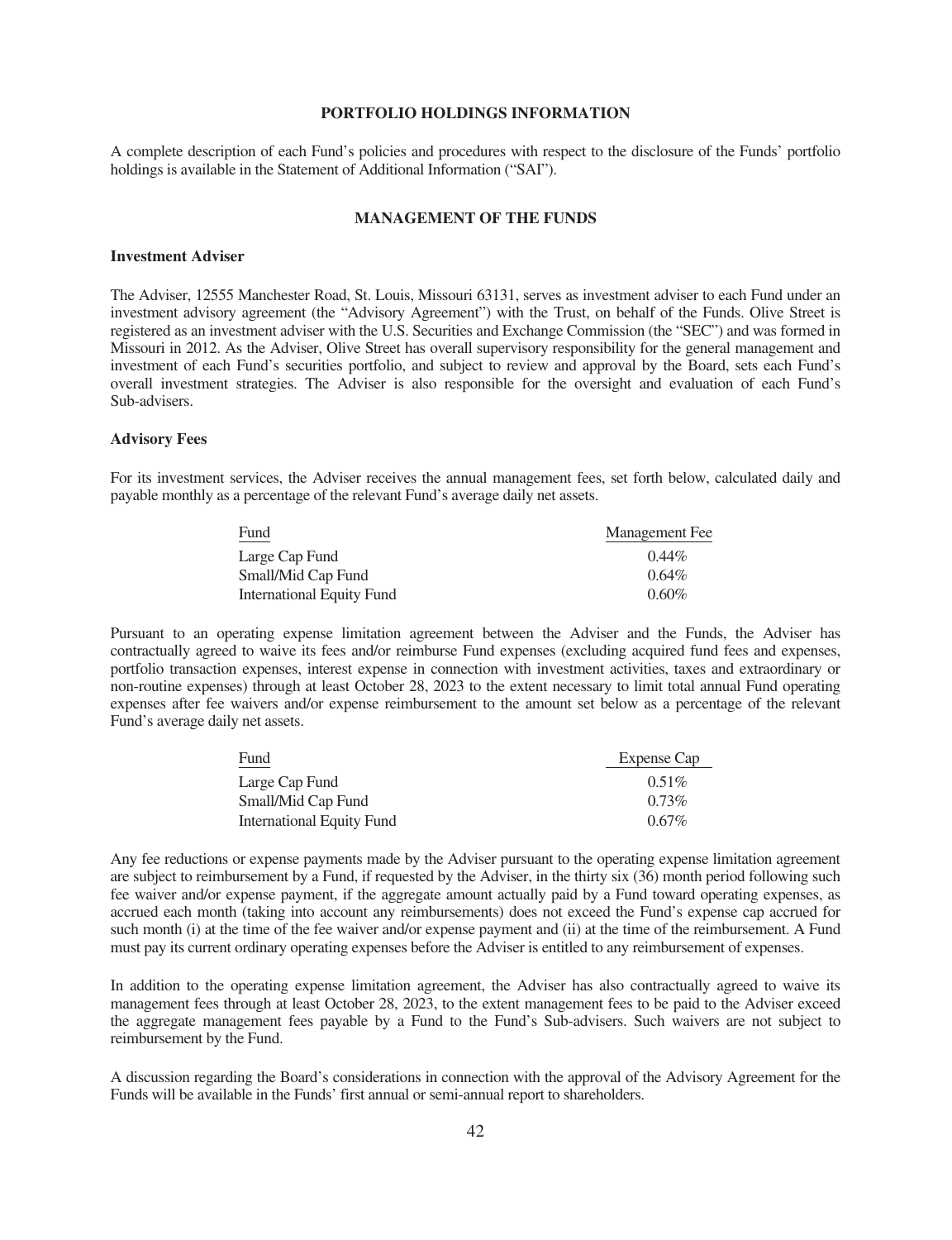# **Fund Expenses**

In addition to the management fees discussed above, each Fund incurs other expenses such as custodian, transfer agency, and interest.

#### **Sub-adviser Evaluation**

The Adviser is responsible for hiring, terminating, and replacing Sub-advisers, subject to the Board's oversight. Before hiring a Sub-adviser, Olive Street performs due diligence on the Sub-adviser, including (but not limited to), quantitative and qualitative analysis of the Sub-adviser's investment process, risk management, and historical performance. It is Olive Street's goal to hire Sub-advisers who it believes are skilled and can deliver appropriate riskadjusted returns over a full market cycle. Olive Street selects Sub-advisers who it believes will be able to add value through recommendations with respect to security selection or allocations to securities, markets, or strategies. Olive Street is responsible for the general overall supervision of the Sub-advisers along with allocating a Fund's assets among the Sub-advisers and rebalancing a Fund's portfolio as necessary from time to time. As further described in the "Principal Investment Strategies" section for each Fund, each Sub-adviser, except for Parametric, will manage its portion of the Fund's portfolio by making recommendations as to the purchase, sale and retention of assets, with those recommendations executed by Parametric as overlay manager subject to limited variation primarily for the purpose of efficient tax management.

*More on Multi-Style Management.* The investment methods used by the Sub-advisers in recommending securities and other investments for the Funds vary. The allocation of a Fund's portfolio managed by one Sub-adviser will, under normal circumstances, differ from the allocations managed by the other Sub-advisers of the Fund with respect to, among other things, portfolio composition, turnover, issuer capitalization, and issuer financials. Because recommendations are made independently by each Sub-adviser, it is possible that one or more Sub-advisers could recommend the same security or that several Sub-advisers may simultaneously favor the same industry or sector.

The Adviser is responsible for establishing the target allocation of each Fund's assets to each Sub-adviser and may adjust the target allocations at its discretion. Market performance may result in allocation drift among the Sub-advisers of a Fund. The Adviser is also responsible for periodically reallocating the portfolio among the Sub-advisers, the timing and degree of which will be determined by the Adviser at its discretion. Parametric as overlay manager selects the brokers and dealers to execute transactions for each Fund.

At times, allocation adjustments among Sub-advisers may be considered tactical with over- or under-allocations to certain Sub-advisers based on the Adviser's assessment of the risk and return potential of each Sub-adviser's strategy. Sub-adviser allocations are also influenced by each Sub-adviser's historical returns and volatility, which are assessed by examining the performance of strategies managed by the Sub-advisers in other accounts that the Adviser believes to be similar to those that will be used for a Fund.

In the event a Sub-adviser ceases to manage an allocation of a Fund's portfolio, the Adviser will select a replacement Sub-adviser or adjust the weighting of the remaining Sub-advisers' model portfolios at the Adviser's discretion. The securities that were recommended in the departing Sub-adviser's model portfolio and purchased by Parametric may be retained or will be liquidated, taking into account various factors, which may include but are not limited to the market for the security and the potential tax consequences. The Adviser may also add additional Sub-advisers in order to increase a Fund's diversification or capacity or as otherwise determined by the Adviser to be in the best interests of the Fund.

The Funds and the Adviser have obtained an exemptive order from the SEC that permits the Adviser to act as the manager of managers of the Funds and be responsible for the investment performance of the Funds, since it will allocate the Funds' assets to the Sub-advisers and recommend hiring or changing Sub-advisers to the Board. The "manager of managers" structure enables the Funds to operate with greater efficiency by not incurring the expense and delays associated with obtaining shareholder approval of sub-advisory agreements. The structure does not permit investment management fees paid by the Funds to be increased or to materially change the Adviser's obligations under the Advisory Agreement, including the Adviser's responsibility to monitor and oversee sub-advisory services furnished to the Funds, without shareholder approval. Furthermore, any sub-advisory agreements with affiliates of the Funds or the Adviser will require shareholder approval.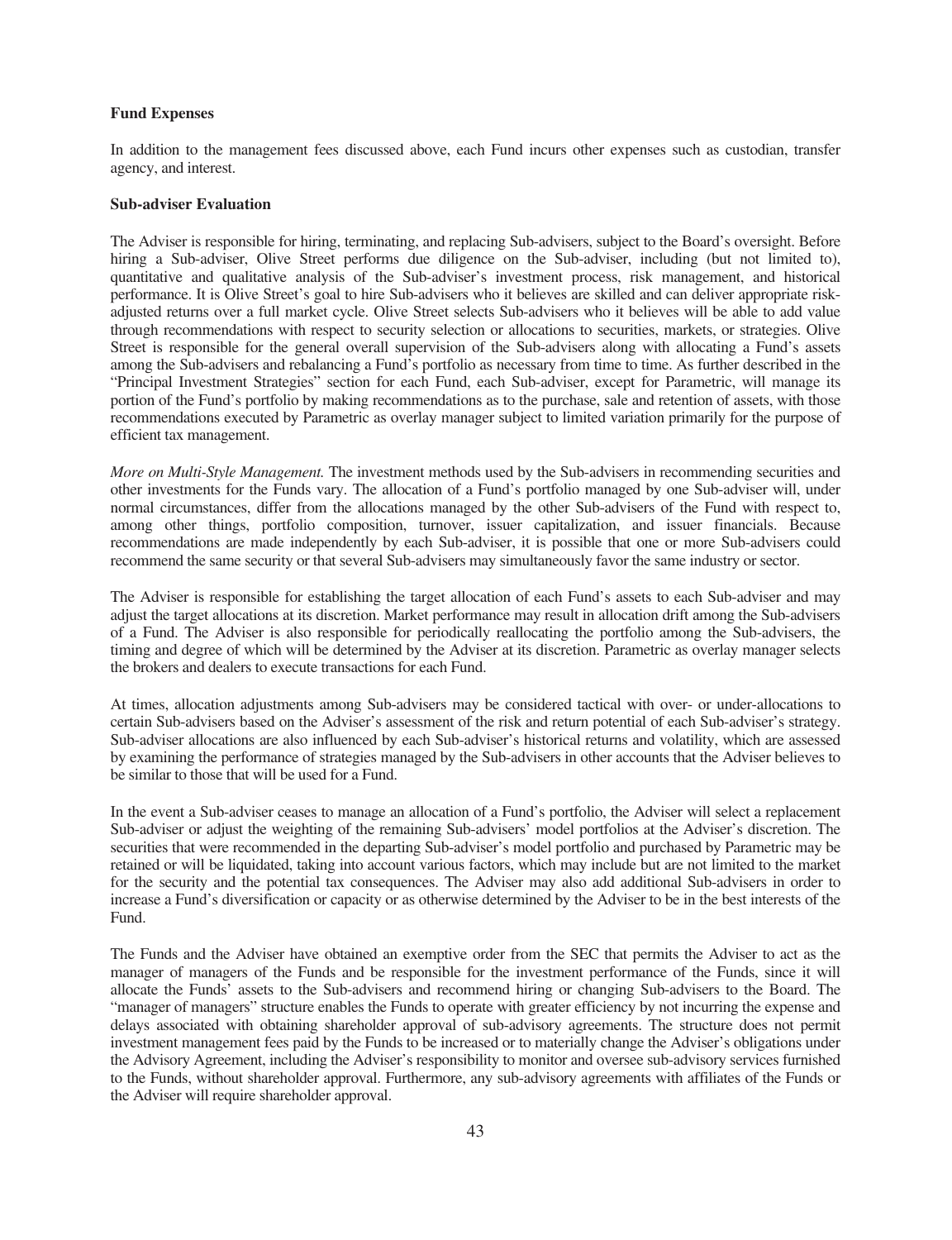*Multi-Manager Exemptive Orders.* As referenced above, the Trust and the Adviser have obtained an exemptive order from the SEC, which permits the Adviser, subject to certain conditions, to select new Sub-advisers with the approval of the Board but without obtaining shareholder approval. The order also permits the Adviser to change the terms of agreements with the Sub-advisers and to continue the employment of a Sub-adviser after an event that would otherwise cause the automatic termination of services. The order also permits the Funds to disclose Sub-advisers' fees only in the aggregate in the SAI. This arrangement has been approved by the Board and each Fund's initial shareholder. Within 90 days of retaining a new Sub-adviser, shareholders of the affected Fund(s) will receive notification of any such change. In accordance with a separate exemptive order that the Trust and the Adviser have obtained from the SEC, the Board may approve a new sub-advisory agreement or a material amendment to an existing sub-advisory agreement at a meeting that is not in person, subject to certain conditions, including that the Trustees are able to participate in the meeting using a means of communication that allows them to hear each other simultaneously during the meeting.

#### <span id="page-45-0"></span>**Sub-advisers and Portfolio Managers**

The Adviser and the Trust, on behalf of the Funds, have entered into a sub-advisory agreement with each Sub-adviser (each, a "Sub-advisory Agreement"). For the services provided pursuant to its Sub-advisory Agreement, each Sub-adviser receives an annual fee directly from each Fund it serves. For the purposes of determining compensation under the Advisory Agreement, each Fund will be deemed to have paid the Adviser, and the Adviser will be deemed to have received an amount equal to any payment made pursuant to the Sub-advisory Agreements. As stated above, the Adviser has contractually agreed to waive its management fees for each Fund to the extent management fees to be paid to the Adviser exceed the aggregate management fees payable to the Fund's Sub-advisers. As further described in the "Principal Investment Strategies" section for each Fund, each Sub-adviser, except for Parametric, will manage its portion of the Fund's portfolio by making recommendations as to the purchase, sale and retention of assets, with those recommendations executed by Parametric as overlay manager subject to limited variation primarily for the purpose of efficient tax management. The Adviser oversees the Sub-advisers for compliance with the Funds' investment objectives, policies, strategies, and restrictions, and monitors each Sub-adviser's adherence to its investment style. The Board oversees the Adviser and the Sub-advisers, establishes policies that they must follow in their management activities, and oversees the hiring, termination, and replacement of Sub-advisers recommended by the Adviser.

A discussion regarding the Board's considerations in connection with the approvals of the Sub-advisory Agreements for the Funds will be available in the Funds' first annual or semi-annual report to shareholders.

The following provides additional information about each Sub-adviser and the portfolio managers who are responsible for the day-to-day management of each Sub-adviser's allocated portion of a Fund. The SAI provides additional information about the portfolio managers' compensation, other accounts managed by the portfolio managers and their ownership of securities in the Funds.

# **Large Cap Fund**

#### **Barrow Hanley**

Barrow Hanley, 2200 Ross Avenue, 31<sup>st</sup> Floor, Dallas, Texas 75201, serves as a Sub-adviser to the Large Cap Fund under a sub-advisory agreement with the Adviser on behalf of the Large Cap Fund. Barrow Hanley is registered as an investment adviser with the SEC and was founded in 1979. As of December 31, 2021, Barrow Hanley had assets under management of approximately \$50.6 billion.

# *Portfolio Managers:*

**Mark Giambrone, Michael Nayfa, CFA,** and **Terry Pelzel, CFA** have been portfolio managers of the Large Cap Fund since its inception.

Mr. Giambrone has been a Portfolio Manager at Barrow Hanley since 2002. Before joining Barrow Hanley in 1999, he served as a portfolio consultant at HOLT Value Associates. Mr. Giambrone has 29 years of professional experience.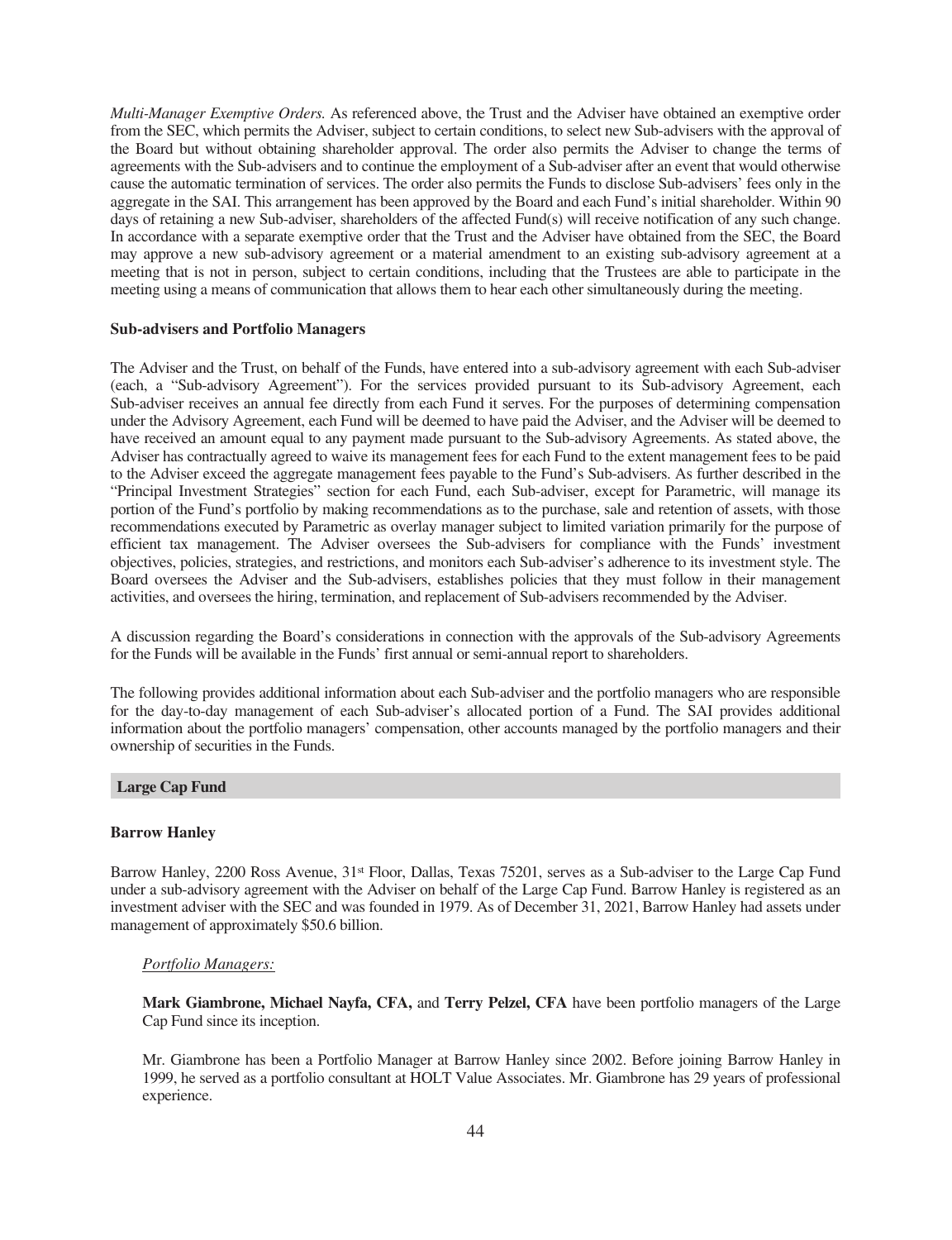Mr. Nayfa has been a Portfolio Manager for this strategy since 2014 and was an Equity Analyst from 2008 to 2014. He continues to serve as an Equity Analyst on other strategies. Before joining Barrow Hanley in 2008, he worked as an analyst at HBK and in the institutional equity sales group at Natexis Bleichroeder. Mr. Nayfa has 17 years of professional experience.

Mr. Pelzel has been a Portfolio Manager for this strategy since 2014 and was an Equity Analyst from 2010 to 2014. He continues to serve as an Equity Analyst on other strategies. Before joining Barrow Hanley in 2010, he served as a senior portfolio analyst for Highland Capital Management, LP. He has 16 years of professional experience.

# **ClearBridge**

ClearBridge, 620 Eighth Avenue, New York, N.Y. 10018, serves as a Sub-adviser to the Large Cap Fund under a sub-advisory agreement with the Adviser on behalf of the Large Cap Fund. ClearBridge is registered as an investment adviser with the SEC. As of December 31, 2021, ClearBridge had assets under management of approximately \$208.3 billion.

# *Portfolio Managers:*

**Scott Glasser** and **Michael Kagan** have been portfolio managers of the Large Cap Fund since its inception.

Mr. Glasser is Chief Investment Officer of ClearBridge and co-manages the ClearBridge Appreciation Strategy, which he has done since 1995. He has 30 years of investment industry experience and is a member of ClearBridge's Management, Valuation and Risk Management Committees. He previously served as co-director of research for ClearBridge. Prior to joining the firm, Mr. Glasser was a credit analyst specializing in fixed income investments for Bear Stearns. In 1993, he joined the research department of predecessor organization Shearson Lehman Brothers as a consumer analyst and transitioned into a role as a portfolio manager one year later. Mr. Glasser graduated from Middlebury College in Vermont where he received his BA in Political Science and Spanish. He earned his MBA in Finance from Pennsylvania State University.

Mr. Kagan co-manages the Appreciation Strategy, which he has done since 2009. He joined a predecessor organization in 1994 and has 36 years of investment industry experience. Mr. Kagan is a member of the ClearBridge Proxy and Brokerage Committees. Mr. Kagan previously was employed as an equity analyst for Zweig Advisors and was portfolio manager of the Fidelity Select Construction and Housing Fund at Fidelity Investments. He received his BA in Economics from Harvard College and attended the Massachusetts Institute of Technology Sloan School of Management.

# **T. Rowe Price**

T. Rowe Price, 100 East Pratt Street, Baltimore, Maryland 21202, serves as a Sub-adviser to the Large Cap Fund under a sub-advisory agreement with the Adviser on behalf of the Large Cap Fund. T. Rowe Price is registered as an investment adviser with the SEC and was founded in 1937. As of December 31, 2021, T. Rowe Price and its affiliates had assets under management of approximately \$1.69 trillion.

# *Portfolio Manager:*

**Taymour Tamaddon** has served as a portfolio manager of the Large Cap Fund since its inception.

Mr. Tamaddon is the portfolio manager of the US Large-Cap Growth Equity Strategy in the U.S. Equity Division. He is a vice president and a member of the Investment Advisory Committees for the Health Sciences Equity, Global Growth Equity, US Growth Stock Equity, and Global Focused Growth Equity Strategies. Mr. Tamaddon is an executive vice president of T. Rowe Price Equity Funds and a vice president of the T. Rowe Price International Funds, Inc., and T. Rowe Price Global Funds. He is a vice president of T. Rowe Price Group, Inc., and T. Rowe Price Trust Company. Mr. Tamaddon's investment experience began in 2003, and he has been with T. Rowe Price since 2004, beginning in the U.S. Equity Division, after serving as a summer intern in 2003. Prior to this, He was employed by Amazon.com in the areas of finance and merchandising. Before that, he was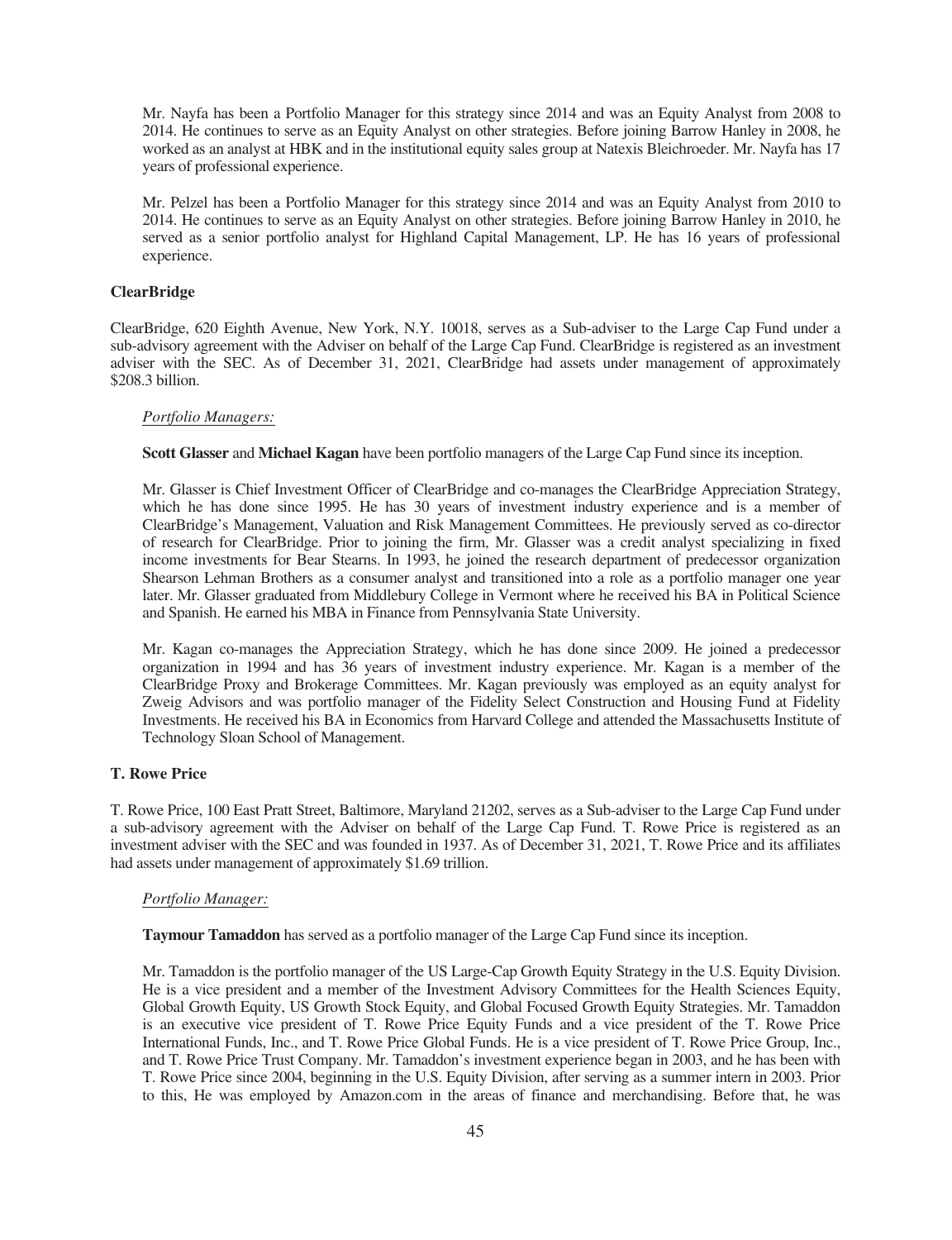employed by Booz Allen Hamilton as a consultant, specializing in the energy industry. Mr. Tamaddon earned a B.S., cum laude, in applied physics from Cornell University and an M.B.A. from Dartmouth College, Tuck School of Business, where he was an Edward Tuck Scholar with high distinction. Taymour also has earned the Chartered Financial Analyst® designation.

# **Small/Mid Cap Fund**

#### **AllianceBernstein**

AllianceBernstein, 501 Commerce Street, Nashville, TN 37203, serves as investment Sub-adviser to a portion of the assets of the Small/Mid Cap Fund. AllianceBernstein is registered as an investment adviser with the SEC. As of December 31, 2021, AllianceBernstein had approximately \$779 billion in assets under management.

# *Portfolio Managers:*

**James MacGregor, CFA** and **Erik Turenchalk, CFA** have been portfolio managers of the Small/Mid Cap Fund since its inception.

Mr. MacGregor was appointed Chief Investment Officer of US Small and Mid Cap Value Equities in 2009. In this role, he acts as the lead portfolio manager for AllianceBernstein's US Small and Mid Cap Value strategies. Mr. MacGregor was appointed Head of US Value Equities in 2019, responsible for all US Value portfolios in the areas of business management and talent development. From 2009 to 2012, he also served as CIO of Canadian Value Equities. From 2004 to 2009, Mr. MacGregor was director of research for Small and Mid Cap Value Equities, overseeing coverage of companies for the Small Cap and Small/Mid Cap Value services. He started as a research analyst covering a wide number of sectors for those same services. Prior to joining the firm in 1998, Mr. MacGregor was a sell-side research analyst at Morgan Stanley, where he covered US packaging and Canadian paper stocks. He also serves as a board member and volunteer for Xavier Mission, a charitable organization that provides basic services and opportunities for empowerment and self-sufficiency to New Yorkers in need. Mr. MacGregor holds a BA in economics from McGill University, an MSc in economics from the London School of Economics and an MBA from the University of Chicago. He is a CFA charterholder.

Mr. Turenchalk was appointed Portfolio Manager for US Small and Mid Cap Value Equities in January 2020. From 2012 to 2019, he was a senior research analyst on the Small and Mid Cap Value team, responsible for covering industrial companies. Mr. Turenchalk was also the global industrials sector leader from 2017 to 2019. He joined the firm in 1999, and was promoted to research analyst in 2005. From 1999 to 2007, Mr. Turenchalk worked on the Advanced Value hedge-fund team, primarily researching short-position ideas with an emphasis on the consumer-cyclicals sector. In 2007, he relocated to London to support the firm's international hedge-fund offerings. In 2010, Mr. Turenchalk returned to New York to oversee the research of short positions for the domestic hedge-fund portfolios. In 2012, he joined the Small and Mid Cap Value team. Prior to joining the firm, Mr. Turenchalk was a business analyst at Pratt & Whitney, a United Technologies company. He holds a BS in business administration with a concentration in finance from the University of Connecticut and is a CFA charterholder.

# **GSAM**

GSAM, 200 West Street, New York, New York 10282, serves as investment Sub-adviser to a portion of the assets of the Small/Mid Cap Fund. GSAM is registered as an investment adviser with the SEC. As of December 31, 2021, GSAM had approximately \$2.212 trillion in assets under supervision.

# *Portfolio Managers:*

**Greg Tuorto**, **Jessica Katz** and **Steven M. Barry** have been portfolio managers of the Small/Mid Cap Fund since its inception.

Mr. Tuorto is a portfolio manager on GSAM's Fundamental Equity Team focused on the US Small and Small/ Mid Cap Growth strategies. He joined GSAM in 2019. Prior to joining GSAM, Mr. Tuorto had worked at JPMorgan Asset Management since 2008.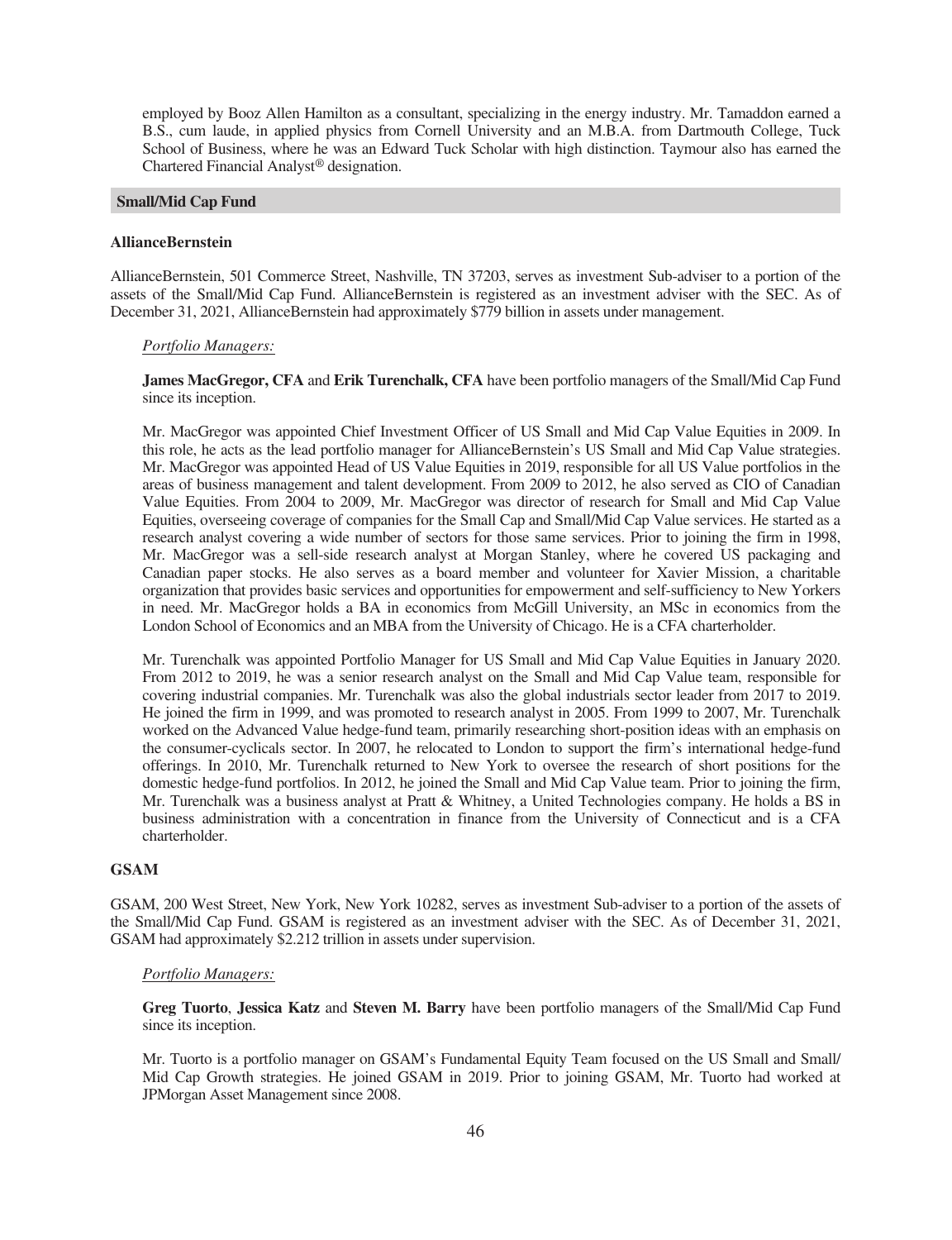Ms. Katz is a Portfolio Manager for GSAM's Fundamental Equity Team focused on the US Small and Small/Mid Cap Growth strategies. Prior to joining GSAM, she spent over seven years as a Research Analyst at Eaton Vance Management.

Mr. Barry joined GSAM in 1999. He is Managing Director and Co-Chief Investment Officer of GSAM's Fundamental Equity's US Equity Team, as well as Global Head and Chief Investment Officer of Fundamental Equity since 2009.

# **J.P. Morgan**

J.P. Morgan, 383 Madison Avenue, New York, NY 10179, serves as investment Sub-adviser to a portion of the assets of the Small/Mid Cap Fund. As of December 31, 2021, J.P. Morgan had approximately \$2.65 trillion in assets under management.

# *Portfolio Managers:*

**Timothy Parton, CFA** and **Felise L. Agranoff, CFA** have been portfolio managers of the Small/Mid Cap Fund since its inception.

Mr. Parton, managing director, is a portfolio manager within the U.S. Equity Group. An employee since 1986, Mr. Parton has managed a variety of Small and Mid-Cap portfolios over his tenure. Mr. Parton has been managing the J.P. Morgan Mid Cap Growth Strategy since November 2001 and the J.P. Morgan Growth Advantage Strategy since its inception in September 2005. In addition, he is a co-portfolio manager on the J.P. Morgan Equity Focus Strategy and J.P. Morgan Mid Cap Equity Strategy. Mr. Parton holds a B.Sc. in Economics and Accounting from the University of Bristol in England. He is a member of both the New York Society of Security Analysts and The CFA Institute, and a CFA charterholder.

Ms. Agranoff, managing director, is a portfolio manager within the U.S. Equity Group. An employee since 2004, Ms. Agranoff is a co-portfolio manager for the Mid Cap Growth, Growth Advantage and Small Cap Growth Strategies. Ms. Agranoff started on the J.P. Morgan U.S. Equity Large Cap fundamental research team before joining the growth team in 2006. As a research analyst for the growth team, Ms. Agranoff covered the small and mid cap industrials sector as well as mid cap financials and business services. Ms. Agranoff obtained a B.S. in Finance and Accounting from the McIntire School of Commerce at the University of Virginia. She is a member of the CFA Institute and a CFA charterholder.

# **Neuberger Berman**

Neuberger Berman, 1290 Avenue of the Americas New York, New York 10104, serves as a Sub-adviser to the Small/ Mid Cap Fund under a sub-advisory agreement with the Adviser on behalf of the Small/Mid Cap Fund. Neuberger Berman is registered as an investment adviser with the SEC. As of December 31, 2021, Neuberger Berman and its affiliates had approximately \$460 billion in assets under management.

# *Portfolio Managers:*

**Robert W. D'Alelio**, **Brett Reiner**, **Gregory G. Spiegel** and **Judith M. Vale, CFA** have been portfolio managers of the Small/Mid Cap Fund since its inception.

Mr. D'Alelio, Managing Director, joined the firm in 1996. Mr. D'Alelio is a Senior Portfolio Manager on the Small Cap Team. Previously, he spent 15 years at Putnam Investments as an equity analyst and, later, as a senior vice president and portfolio manager. Mr. D'Alelio began his investment career in 1979 as an analyst at the Bank of New England. He earned a BA from the University of Massachusetts and an MBA from Babson College.

Mr. Reiner, Managing Director, joined the firm in 2000. Brett is a Portfolio Manager on the Small Cap Team, where he has been a member since 2003. Mr. Reiner joined the firm as an Analyst in the Research department covering the Consumer Non-Durables sector. Prior to joining the firm, he spent 11 years as a project manager at Mars & Co. Consulting. Mr. Reiner graduated summa cum laude with a BSE from the University of Pennsylvania's Wharton School of Business.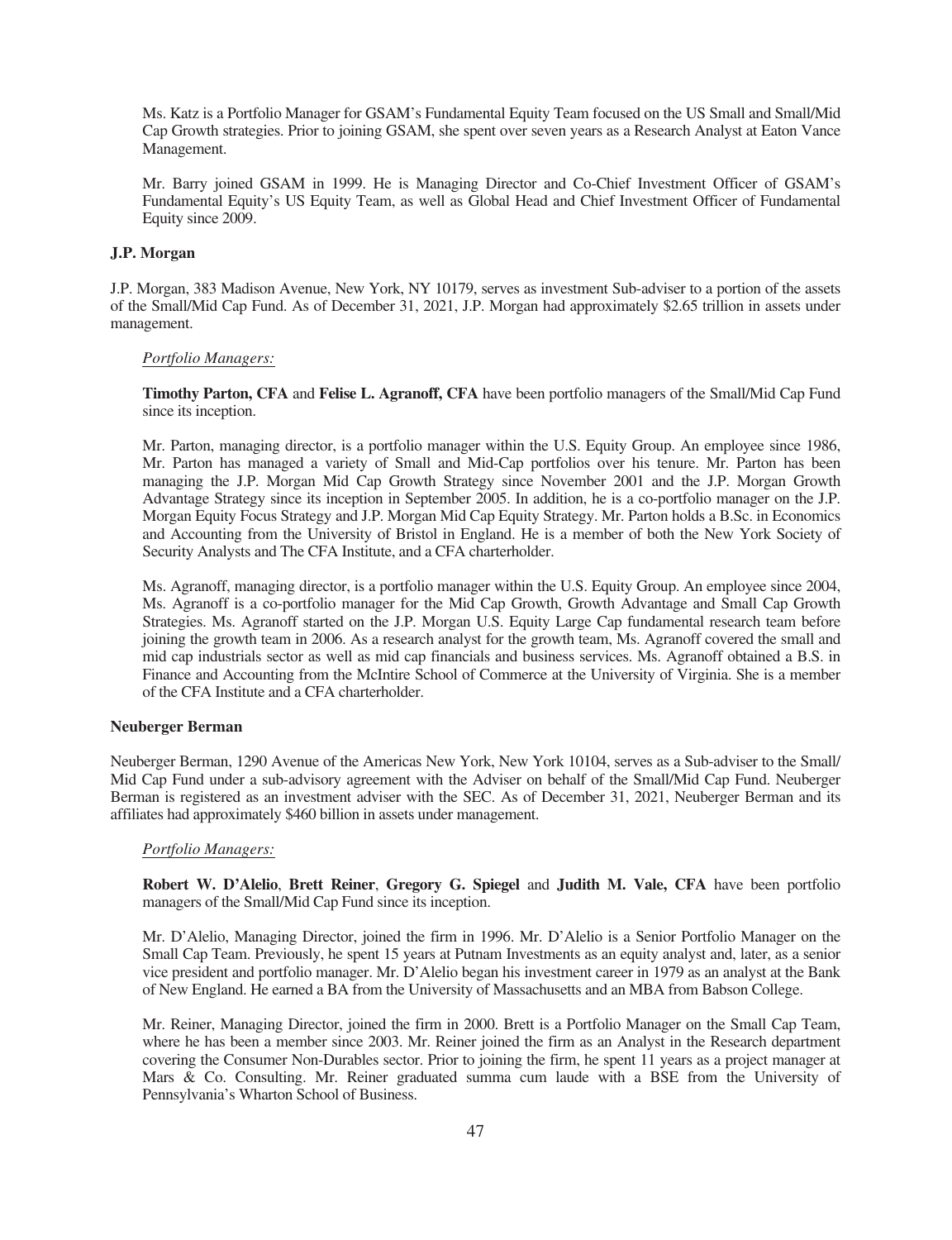Mr. Spiegel, Managing Director, joined the team and the firm in 2012. Mr. Spiegel is a Portfolio Manager on the Small Cap Team. Previously, he was Director of Research at Tourmalet Advisors, where he covered global equities and oversaw that firm's research analysts. His investment career has included a number of analyst and portfolio management positions with Pequot Capital Management, Inc., Pilot Advisors, L.P., Bear Stearns & Co., Inc., Glickenhaus & Co., and Herzog, Heine & Geduld. Mr. Spiegel earned an MBA from Columbia Business School and a BS from Boston University.

Ms. Vale, CFA, Managing Director, joined the firm in 1992. Ms. Vale is a Senior Portfolio Manager on the Small Cap Team. Previously, she was a portfolio manager at Quest Advisory and a senior fund analyst at Merrill Lynch Asset Management. Ms. Vale began her investment career in 1980 as an institutional analyst at Ingalls & Snyder. She earned a BA from Yale University, and has been awarded the Chartered Financial Analyst designation.

#### **Allspring**

Allspring, 525 Market Street, 12th Floor, San Francisco, California 94105, serves as investment sub-adviser to the Small/Mid Cap Fund under a sub-advisory agreement with the Adviser on behalf of the Small/Mid Cap Fund. Allspring is registered as an investment adviser with the SEC. As of December 31, 2021, Allspring had approximately \$476.8 billion in assets under management.

# *Portfolio Managers:*

**Jim Tringas, CFA**, **Bryant H. VanCronkhite, CFA, CPA** and **Shane Zweck, CFA** have been portfolio managers of the Small/Mid Cap Fund since its inception.

Mr. Tringas is a managing director, co-team leader, and senior portfolio manager for the Special Global Equity team at Allspring. He joined Allspring from its predecessor, Wells Fargo Asset Management (WFAM). Mr. Tringas joined WFAM from Evergreen Investments, where he began his investment industry career in 1994, which includes serving as a portfolio manager with Wachovia Asset Management Group. Prior to this, he served as a senior consultant in the Personal Financial Group of Ernst & Young. Mr. Tringas earned a bachelor's degree and a master's degree in accounting from the University of Florida. He has earned the right to use the Chartered Financial Analyst® designation and is a member of CFA Society Boston

Mr. VanCronkhite is a managing director, co-team leader, and senior portfolio manager for the Special Global Equity team at Allspring. He joined Allspring from its predecessor, Wells Fargo Asset Management. Prior to this, Mr. VanCronkhite was a senior research analyst on the team, which he joined in 2004 before the acquisition of Strong Capital Management. Earlier, VanCronkhite was a mutual fund accountant for Strong. He began his investment industry career in 2003. He earned a bachelor's degree and a master's degree in professional accountancy from the University of Wisconsin, Whitewater, and is a certified public accountant. Bryant has earned the right to use the Chartered Financial Analyst® designation and is a member of CFA Society Milwaukee and the AICPA.

Mr. Zweck is a portfolio manager for the Special Global Equity team at Allspring. He joined Allspring from its predecessor, Wells Fargo Asset Management (WFAM). Mr. Zweck joined WFAM in 2007 from Opportunity Capital Advisors, where he was an investment analyst. Before that, Mr. Zweck served as an investment intern for Citigroup. Mr. Zweck earned a bachelor's degree in business administration from the University of Wisconsin, Madison. He has earned the right to use the Chartered Financial Analyst® designation.

# **International Equity Fund**

# **Pzena**

Pzena, 320 Park Avenue, 8th Floor, New York, New York 10022, serves as a sub-adviser to the International Equity Fund under a sub-advisory agreement with the Adviser on behalf of the International Equity Fund. Pzena is registered as an investment adviser with the SEC. As of December 31, 2021, Pzena had approximately \$52.52 billion in assets under management.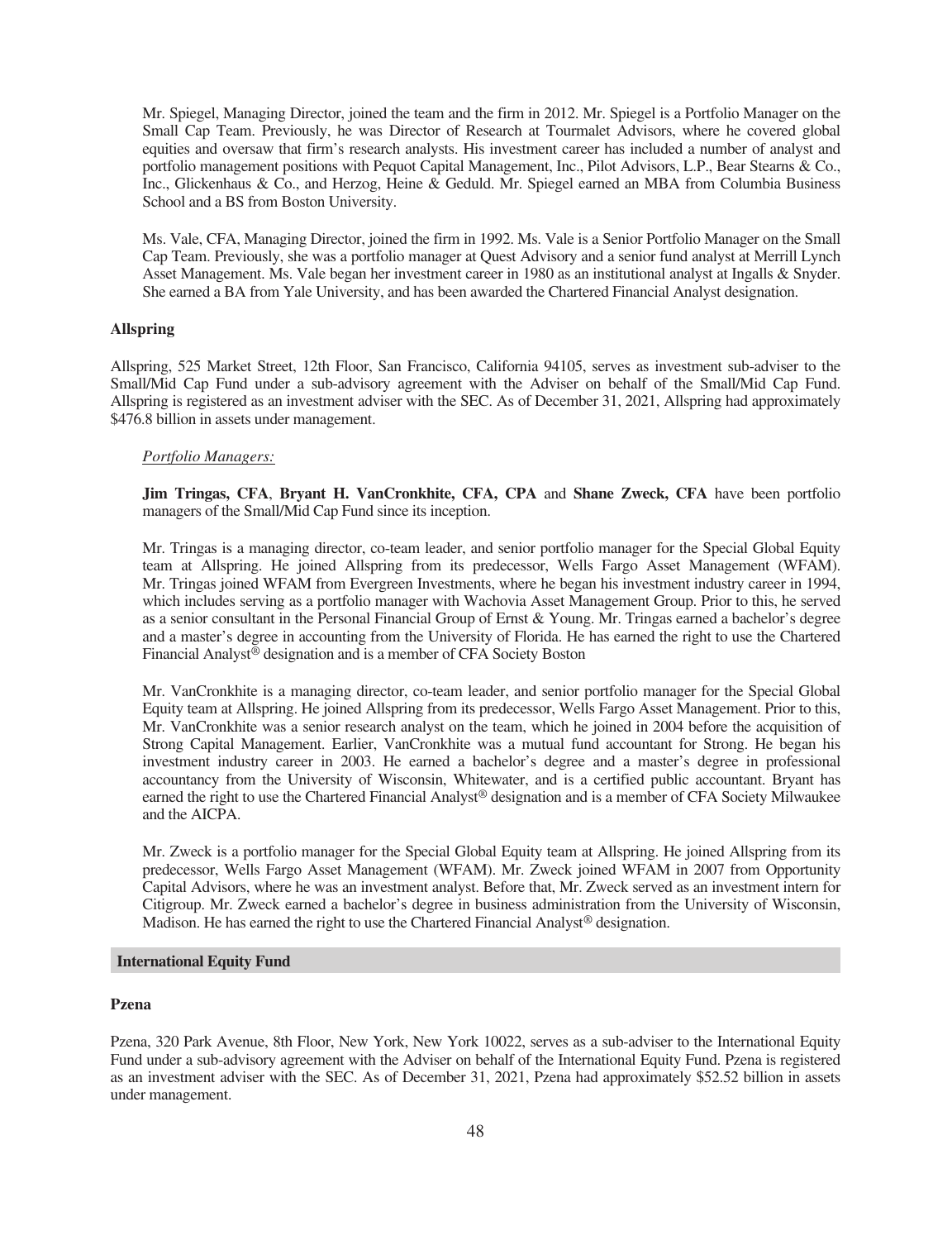# *Portfolio Managers:*

**Caroline Cai**, **Allison Fisch**, and **John Goetz** have been portfolio managers of the International Equity Fund since its inception.

Ms. Cai joined Pzena in 2004 and currently serves as a Managing Principal and Portfolio Manager for Pzena. Ms. Cai holds a B.A., summa cum laude, in Mathematics and Economics from Bryn Mawr College and is a Chartered Financial Analyst.

Ms. Fisch joined Pzena in 2001 and currently serves as a Portfolio Manager for Pzena. Ms. Fisch holds a B.A., summa cum laude, in Psychology and a minor in Drama from Dartmouth College.

Mr. Goetz joined Pzena in 1996 and currently serves as Co-Chief Investment Officer, Managing Principal and Portfolio Manager for Pzena. Mr. Goetz holds a B.A., summa cum laude, in Mathematics and Economics from Wheaton College and an M.B.A. from the Kellogg School of Management at Northwestern University.

# **T. Rowe Price**

T. Rowe Price, 100 East Pratt Street, Baltimore, Maryland 21202, serves as a Sub-adviser to the International Equity Fund under a sub-advisory agreement with the Adviser on behalf of the International Equity Fund. T. Rowe Price is registered as an investment adviser with the SEC and was founded in 1937. As of December 31, 2021, T. Rowe Price and its affiliates had assets under management of approximately \$1.69 trillion.

#### *Portfolio Managers:*

**Raymond A. Mills** has been a portfolio manager of the International Equity Fund since its inception.

Mr. Mills is the portfolio manager of T. Rowe Price's International Core Equity Strategy in the International Equity Division. Mr. Mills also serves on the Investment Advisory Committees of other international equity, asset allocation, and global real estate strategies. He is a member of the International Equity Steering Committee and the Equity Brokerage and Trading Control Committee. Ray also is a vice president of T. Rowe Price Group, Inc., T. Rowe Price Trust Company, and T. Rowe Price International Ltd. Mr. Mills has been with T. Rowe Price since 1997, beginning as an investment analyst in the U.S. Equity Division. Prior to this, Mr. Mills was employed by The Analytic Sciences Corporation as a principal systems engineer on large space systems. Mr. Mills earned a B.S., summa cum laude, from Virginia Tech; an S.M. from the Massachusetts Institute of Technology; and a Ph.D. in aeronautical and astronautical engineering from Stanford University. He also has earned the Chartered Financial Analyst® designation.

# **Walter Scott**

Walter Scott, One Charlotte Square, Edinburgh, EH2 4DR, UK, serves as a sub-adviser to the International Equity Fund under a sub-advisory agreement with the Adviser on behalf of the International Equity Fund. Walter Scott is registered as an investment adviser with the SEC. As of December 31, 2021, Walter Scott had approximately \$106.4 billion in assets under management.

#### *Portfolio Managers:*

**Jane Henderson**, **Charles Macquaker and Roy Leckie** have been portfolio managers of the International Equity Fund since its inception.

Ms. Henderson is Managing Director of Walter Scott. Having joined the firm in 1995 as an investment analyst, she has held a range of investment, management, client service and governance responsibilities and was instrumental in the development of the firm's US investment strategy. Ms. Henderson co-chaired Walter Scott's Investment Management Group before becoming Managing Director in 2010. She holds a BSc (Hons) in Marine and Environmental Biology from the University of St Andrews.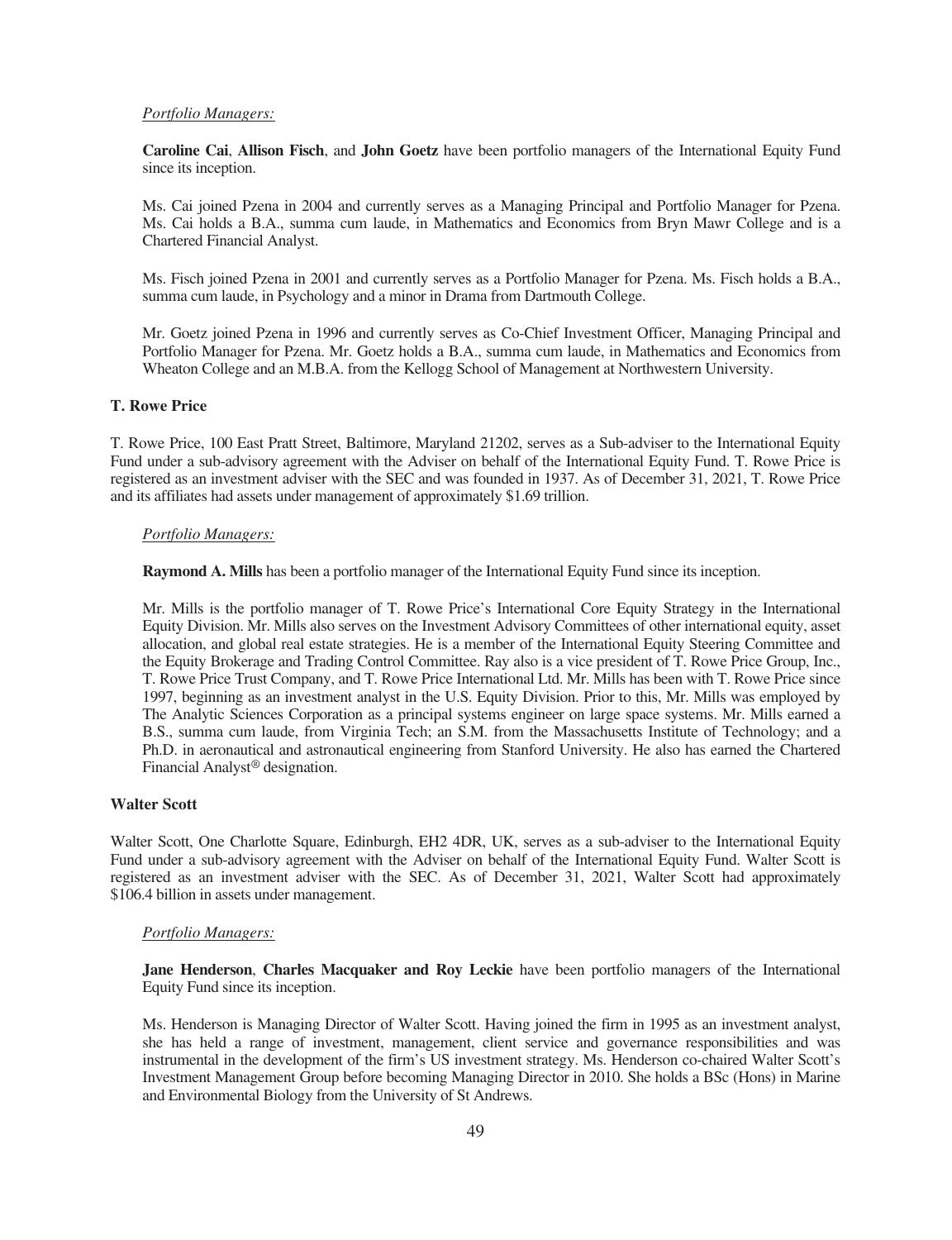Mr. Macquaker is Executive Director, Investment at Walter Scott. Having joined the firm in 1991, he has held a range of investment, management, client service and governance responsibilities and has had extensive experience of analysing companies around the world, particularly in Europe and Japan. Mr. Macquaker joined the firm's Board in 2009 and is Co-Chair of the Investment Management Committee. He holds a BSc (Econ) (Hons) in European Studies from the University of Buckingham.

Mr. Leckie is Executive Director, Investment & Client Service at Walter Scott. Since joining the firm in 1995, he has held a range of investment, management, client service and governance responsibilities. Mr. Leckie was integral to the development of the firm's emerging market capabilities, and he has played a central role in the stewardship of Walter Scott's global and international strategies since 2007. Mr. Leckie joined the firm's Board in 2008 and is Co-Chair of the Investment Management Committee. He holds a BSc (Hons) in Statistics from the University of Glasgow.

# **Large Cap Fund, Small/Mid Cap Fund and International Equity Fund**

#### **Parametric**

Parametric, 800 Fifth Avenue, Suite 2800, Seattle, Washington 98104, serves as investment sub-adviser to a portion of the assets of the Funds. Parametric is registered as an investment adviser with the SEC. As of December 31, 2021, Parametric had approximately \$428,918.17 million in assets under management.

#### *Portfolio Managers:*

**Thomas Seto, Paul Bouchey, CFA, James Reber and Jennifer Sireklove, CFA** have been portfolio managers of the Funds since their inception.

Thomas Seto, Head of Investment Management, has managed the portion of each Fund's assets allocated to Parametric since each Fund's inception. Mr. Seto is responsible for all portfolio management and trading related to the firm's equity strategies. Prior to joining Parametric in 1998, Mr. Seto served as the head of US Equity Index investments at Barclays Global Investors. He earned an MBA in finance from the University of Chicago Booth School of Business and a BS in electrical engineering from the University of Washington.

Paul Bouchey, CFA, Global Head of Research, has managed the portion of each Fund's assets allocated to Parametric since each Fund's inception. Mr. Bouchey joined Parametric in 2006 and leads Parametric's research and development activities across all strategies. Mr. Bouchey earned a BA in mathematics and physics from Whitman College and an MS in computational finance and risk management from the University of Washington. A CFA charterholder, he is a member of the CFA Society of Seattle.

James Reber, Managing Director, Portfolio Management, has managed the portion of each Fund's assets allocated to Parametric since each Fund's inception. He is responsible for portfolio management of Parametric's Private Client Direct Group, primarily serving Parametric's wealth management and family office client base. The Private Client Direct Group manages US, non-US, and global Custom Core® portfolios. Prior to joining Parametric in 2004, he was a senior associate with Standard and Poor's Corporate Value Consulting Group, providing financial valuation services to IT and technology industries. He earned an MBA from the University of Washington and a BS in chemical engineering from Michigan State University.

Jennifer Sireklove, CFA, Managing Director, Investment Strategy, has managed the portion of each Fund's assets allocated to Parametric since each Fund's inception. She leads the Investment Strategy Team at Parametric, which is responsible for all aspects of Parametric's equity-based investment strategies. In addition, she has direct investment responsibility for Parametric's Emerging Markets and International Equity Strategies and chairs Parametric's Stewardship Committee. Previously she helped build Parametric's active ownership and custom ESG portfolio construction practices. Prior to joining Parametric in 2013, she worked in equity research, primarily covering the energy, utility, and industrial sectors at firms including D.A. Davidson and McAdams Wright Ragen. She earned an MBA in finance and accounting from the University of Chicago and a BA in economics from Reed College. A CFA charterholder since 2006, she is a member of the CFA Society of Seattle.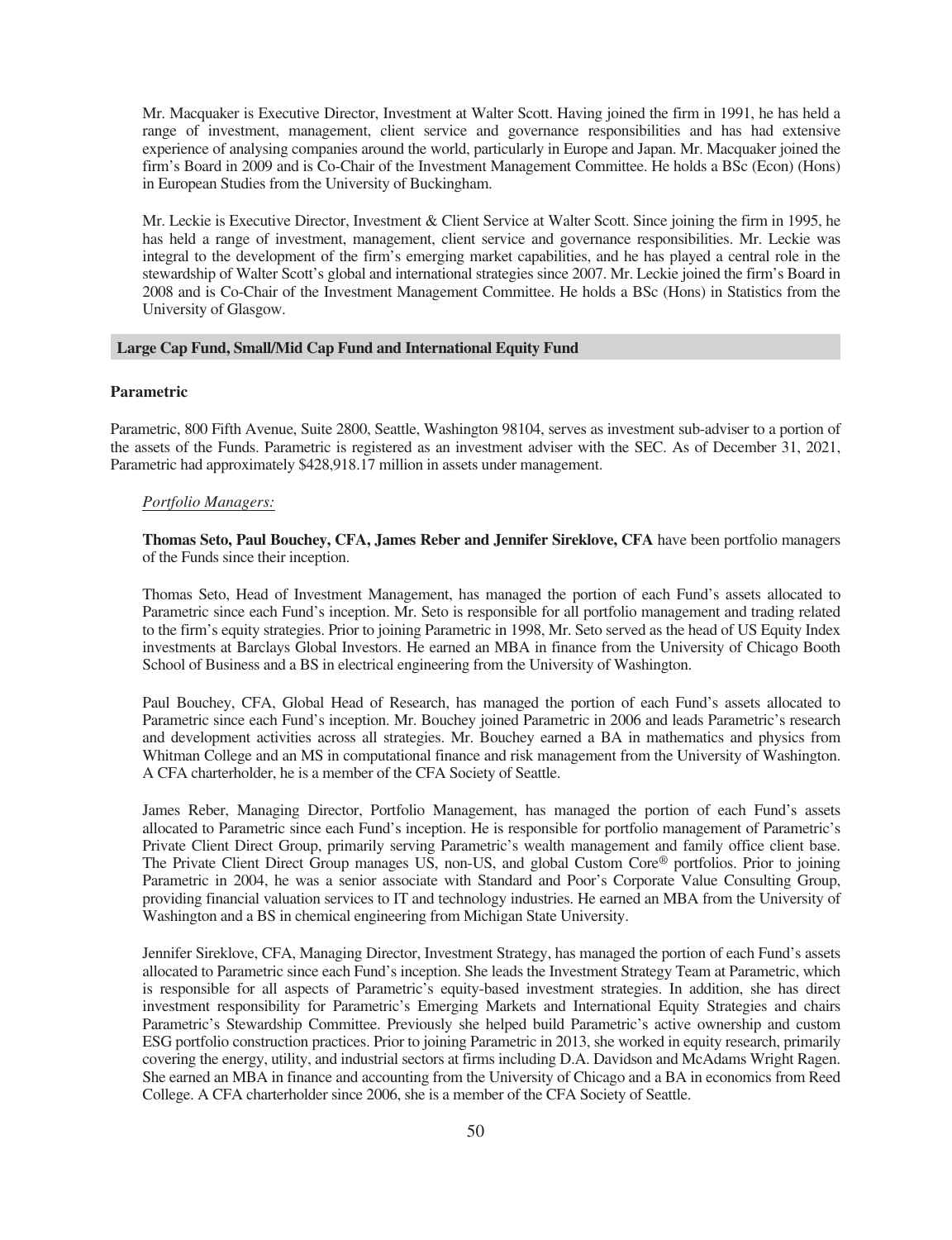# **SHAREHOLDER INFORMATION**

# <span id="page-52-0"></span>**Pricing of Fund Shares**

Each Fund sells its shares at NAV. NAV is determined by dividing the value of the Fund's securities, cash and other assets, minus all liabilities, by the number of shares outstanding (assets – liabilities / number of shares = NAV). NAV takes into account the expenses and fees of the Fund, including management, administration and other fees, which are accrued daily. Each Fund's share price is calculated as of the close of regular trading (generally, 4:00 p.m. Eastern Time) on each day that the NYSE is open for business.

In calculating NAV, each Fund generally values its investment portfolio at market price. When valuing portfolio securities, each Fund values securities listed on a securities exchange, market or automated quotation system for which quotations are readily available (other than securities traded on the National Association of Securities Dealers Automated Quotations ("NASDAQ")) at the last quoted sale price on the primary exchange or market (foreign or domestic) on which the securities are traded, or, if there is no such reported sale, at the mean between last bid and ask price on such day. Each Fund values securities traded on NASDAQ at the NASDAQ Official Closing Price. If a Fund invests in securities that are primarily listed on foreign exchanges that trade on weekends or other days when the Fund does not price its shares, the NAV of the Fund's shares may change on days when shareholders will not be able to purchase or redeem Fund shares.

#### **Fair Value Pricing**

If market or broker-dealer quotations are unavailable or deemed unreliable for a security or if a security's value may have been materially affected by events occurring after the close of a securities market on which the security principally trades but before a Fund calculates its NAV, such Fund may, in accordance with procedures adopted by the Board, employ "fair value" pricing of securities. Fair value determinations are made in good faith in accordance with Board-approved procedures. Generally, the fair value of a portfolio security or other asset shall be the amount that the owner of the security or asset might reasonably expect to receive upon its sale under current market conditions. Attempts to determine the fair value of securities introduce an element of subjectivity to the pricing of securities. This fair value may be higher or lower than any available market price or quotation for such security and, because this process necessarily depends upon judgment, this value also may vary from valuations determined by other funds using their own valuation procedures. While the Funds' use of fair value pricing is intended to result in calculation of an NAV that fairly reflects security values as of the time of pricing, the Funds cannot guarantee that any fair value price will, in fact, approximate the amount a Fund would realize upon the sale of the securities in question. If a reliable market quotation becomes available for a security formerly valued through fair valuation techniques, the Fund would compare the new market quotation to the fair value price to evaluate the effectiveness of its fair valuation procedures. If any significant discrepancies are found, the Funds may adjust their fair valuation procedures.

For foreign securities traded on foreign exchanges, the Trust has selected ICE Data Services ("ICE") to provide pricing and fair value adjustment data with respect to foreign security holdings held by the Funds. The use of this third-party pricing service is designed to capture events occurring after a foreign exchange closes that may affect the value of certain holdings of Fund securities traded on those foreign exchanges. In providing pricing data, ICE provides the Funds a confidence level for each security for which it provides a price. The confidence level is a measure of the historical relationship that each foreign exchange traded security has to movements in various indices and the price of the security's corresponding ADR, if one exists. The Funds use the ICE provided confidence level in determining whether to use the ICE provided prices. If the ICE provided confidence level is at or above a certain threshold, as determined by the Funds' Valuation Committee from time to time, the Funds will value the particular security at that price. If the ICE provided confidence level falls below the threshold, the particular security will be valued at the preceding closing price on its respective foreign exchange, or if there were no transactions on such day, at the mean between the bid and asked prices.

#### **How to Buy Shares**

Fund shares are currently available exclusively to investors participating in Advisory Solutions, an investment advisory program or asset-based fee program sponsored by Edward Jones, as well as current and former Trustees of the Trust. Orders by investors participating in Advisory Solutions to purchase shares must be placed directly with Edward Jones,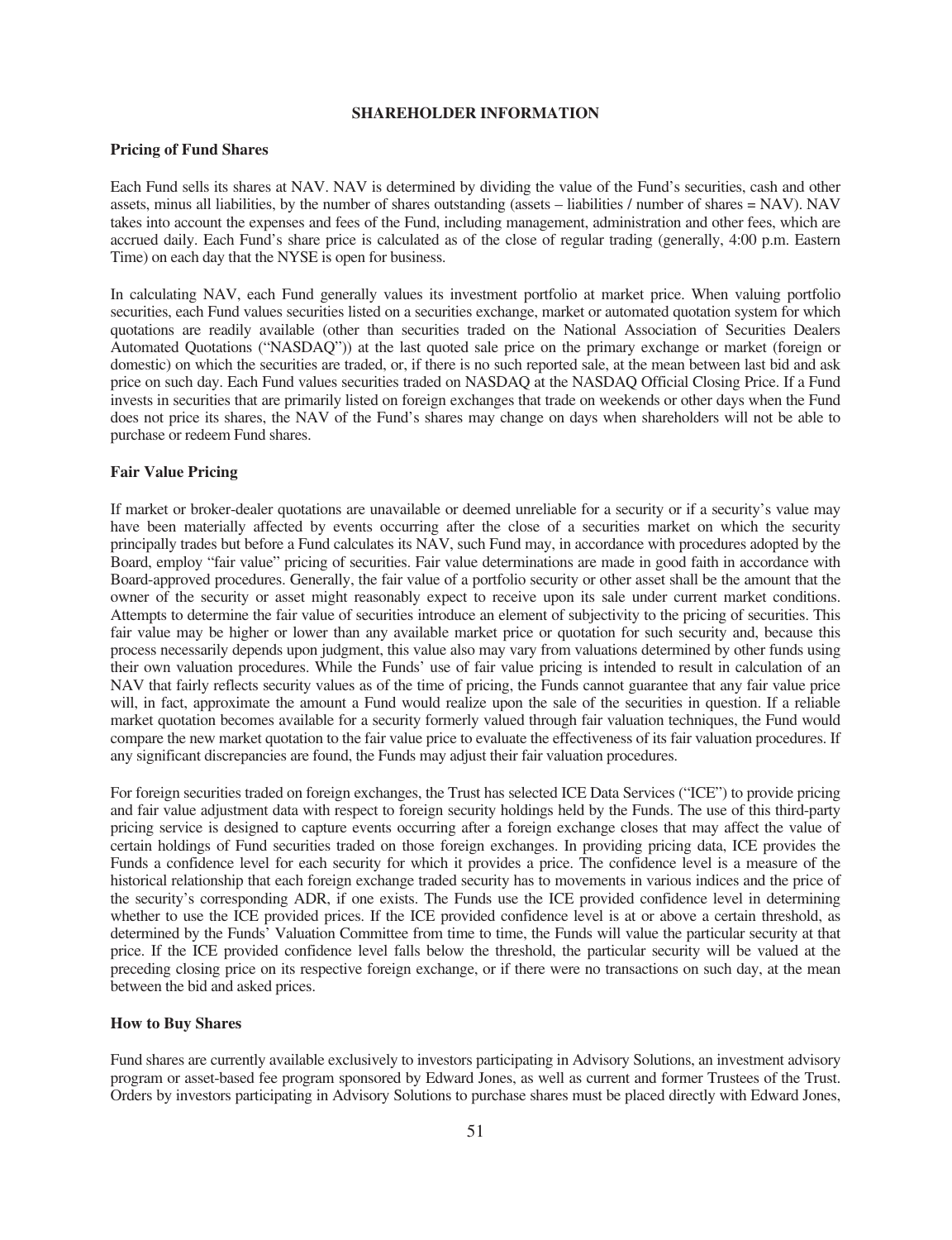which is registered with the SEC as a broker-dealer and investment adviser, or your local Edward Jones financial advisor. Current and former Trustees of the Trust may purchase shares directly. Payment for shares must be received by the transfer agent within three business days after the order is placed in good order. Each Fund reserves the right to reject purchase orders or to stop offering shares without notice. There are no minimum initial or subsequent investment amount requirements for the Funds. The Funds do not issue share certificates.

Shares of the Funds have not been registered for sale outside of the United States. The Funds generally do not sell shares to investors residing outside of the United States, even if they are United States citizens or lawful permanent residents, except to investors with United States military APO or FPO addresses.

#### *Purchases In-Kind*

In limited circumstances, Advisory Solutions' investors may acquire shares of a Fund with in-kind redemption proceeds they receive from a mutual fund that is not sponsored by Edward Jones (a "third party fund"). The Funds' Board has adopted procedures that require the relevant Fund and the Adviser to meet certain conditions prior to the Fund's acceptance of a contribution of securities in exchange for shares of the Fund. These procedures require, among other things, that (a) the Adviser, in consultation with the relevant Fund's Sub-advisers, determines that the securities to be contributed to the Fund are appropriate for investment by the Fund in light of its investment objective, strategies and policies; (b) the Fund's valuation procedures will be used when determining the value of the securities to be contributed to the Fund; and (c) the Adviser and the Board reasonably determine that the particular contribution in-kind transaction, when considered as a whole, is expected to be in the best interests of the Fund and its shareholders.

Although the contributed securities will be appropriate for investment by a Fund in light of its investment objective, strategies and policies, the Adviser, in consultation with the Sub-advisers, may nonetheless determine that it is consistent with the best interests of the Fund to liquidate a portion of the contributed securities. In the event of such determination, the Adviser, in its discretion and in consultation with the Sub-advisers, will determine which of the contributed securities will be liquidated and will allocate the resulting cash proceeds to one or more of the Fund's Sub-advisers. The Fund will pay both the explicit transaction costs and any implicit transaction costs, including market impact and any markup built into the price of instruments held by a Fund, incurred in the sale of the contributed securities. The Adviser will seek to minimize the transaction costs, including market impact, to the Fund, generally by engaging one or more third-party transition management service providers that specialize in executing portfolio transactions on a large scale. However, the Adviser's use of a transition manager does not guarantee that the Fund will experience better executions or reduced costs associated with the liquidation of the Fund's securities.

A contribution of in-kind securities to purchase shares of a Fund will be permitted only if the Adviser reasonably determines that the overall benefits to the relevant Fund and its shareholders of the in-kind transaction, when considered as a whole, are expected to materially outweigh the costs of liquidating the securities. In making such determination, the Adviser will review and document the specific facts and circumstances of the particular in-kind transaction taking into account all relevant factors, including, but not limited to: (a) the transaction costs, including market impact, expected to be incurred by the Fund in liquidating a portion of the contributed securities, versus the transaction costs, including market impact, expected to be saved by the Fund in connection with receiving and retaining contributed securities; (b) the benefit the Fund is expected to receive, if any, by allowing the Fund to acquire certain contributed securities that the Fund may not otherwise be able to obtain with cash due to the fact that such securities may not be available, or are of limited supply, in the open market; and (c) the benefit the Fund's shareholders are expected to receive, if any, as a result of the increase in the Fund's assets that is associated with the transaction (*e.g.*, a reduction in the Fund's total annual operating expenses).

The Funds' valuation procedures may differ from the valuation procedures utilized by the third party fund. In such instances, Advisory Solutions' investors who acquire Fund shares with in-kind redemption proceeds may receive fewer or more shares of the relevant Fund than they would have received if the Fund used the same valuation procedures as the applicable third party fund.

**USA PATRIOT Act.** The USA PATRIOT Act of 2001 requires financial institutions, including the Funds, the Adviser, and Edward Jones to adopt certain policies and programs to prevent money laundering activities, including procedures to verify the identity of customers opening new accounts. When setting up an Advisory Solutions account, you will be required to supply Edward Jones with your full name, date of birth, social security number and permanent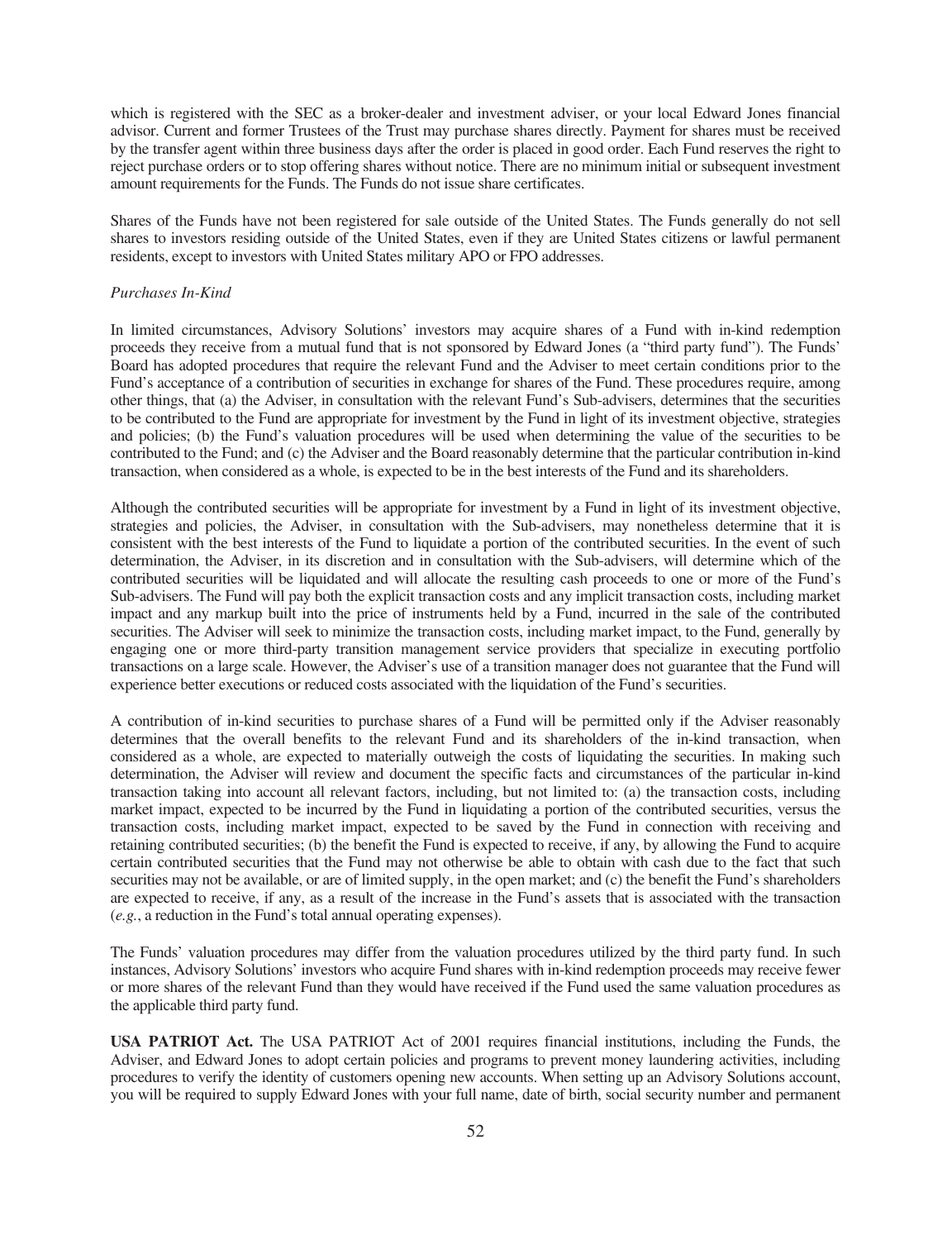street address. Mailing addresses containing only a P.O. Box will not be accepted. Until such verification is made, Edward Jones may temporarily limit any security purchases, including in the Funds. In addition, Edward Jones may close an account if it is unable to verify a shareholder's identity. As required by law, Edward Jones may employ various procedures, such as comparing the information to fraud databases or requesting additional information or documentation from you, to ensure that the information supplied by you is correct. Corporate, trust and other entity accounts require further documentation.

If Edward Jones does not have a reasonable belief of the identity of an account holder, the account will be rejected or the account holder will not be allowed to perform a transaction in the account until such information is received. The Funds also reserve the right to close the account within five business days if clarifying information/ documentation is not received. Accounts may only be opened by persons with a valid social security number or tax identification number and permanent U.S. street address. Any exceptions are reviewed on a case-by-case basis.

#### **How to Sell Shares**

Orders to sell or redeem shares must be placed directly with Edward Jones or your local Edward Jones financial advisor. All redemption requests accepted by the transfer agent before 4:00 p.m. Eastern time on any business day the NYSE is open will be executed at that day's share price. Orders accepted after 4:00 p.m. or on a day the NYSE is closed will be executed at the next day's price. If the NYSE closes early, the Funds may accelerate transaction deadlines accordingly. All redemption orders must be in good form, which may require a signature guarantee (available from most banks, dealers, brokers, credit unions and federal savings and loan associations, but not from a notary public) to assure the safety of your account. If you discontinue your participation in Advisory Solutions or for any other reason are no longer an eligible shareholder, your shares in any of the Funds may be subject to compulsory redemption by such Funds. A Fund has the right to suspend redemptions of shares and to postpone the transmission of redemption proceeds to a shareholder for up to seven days, as permitted by law. Redemption proceeds held in an investor's brokerage account generally will not earn any income, and Edward Jones may benefit from the use of temporarily uninvested funds.

# **ACCOUNT AND TRANSACTION POLICIES**

<span id="page-54-0"></span>**Payment of Redemption Proceeds.** Proceeds will generally be sent no later than seven calendar days after a Fund receives your redemption request. The Funds typically expect to pay sale proceeds to redeeming shareholders within 1 to 3 business days following receipt of a redemption order. A Fund may suspend your right to redeem your shares for (1) any period (a) during which the NYSE is closed other than customary weekend and holiday closings or (b) during which trading on the NYSE is restricted; (2) any period during which the SEC determines that an emergency exists as a result of which (a) disposal by a Fund of securities owned by it is not reasonably practicable or (b) it is not reasonably practicable for a Fund to determine the value of its net assets; or (3) such other periods as the SEC may by order permit. More information about redeeming shares and the circumstances under which redemptions may be suspended is in the SAI.

Your redemption proceeds will be deposited in your Advisory Solutions account unless you instruct otherwise. A Fund will not be responsible for interest lost on redemption amounts due to lost or misdirected mail. If the proceeds of redemption are requested to be sent to an address other than the address of record, or if the address of record has been changed within 15 days of the redemption request, the request must be in writing with your signature guaranteed.

The Funds generally pay sale (redemption) proceeds in cash. The Funds expect to meet redemption requests by using holdings of cash or cash equivalents and/or proceeds from the sale of portfolio holdings. Under unusual conditions, such as upon a particularly large redemption request in highly stressed marked conditions, a Fund may utilize any overdraft protection afforded by its custodian or rely upon an interfund loan to meet redemption requests. In a highly unusual situation that would make the payment of cash unwise, a Fund might pay all or part of your redemption proceeds in securities with a market value equal to the redemption price (redemption in kind) in order to protect the Fund's remaining shareholders. It is unlikely that your shares would ever be redeemed in kind, but if they were, you would have to pay transaction costs to sell the securities distributed to you, as well as taxes on any capital gains from the sale as with any redemption. In addition, you would continue to be subject to the risks of any market fluctuation in the value of the securities you receive in kind until they are sold. Under unusual conditions, a redemption in kind may include illiquid securities. Investors may not be able to sell such securities and may be required to hold such securities indefinitely.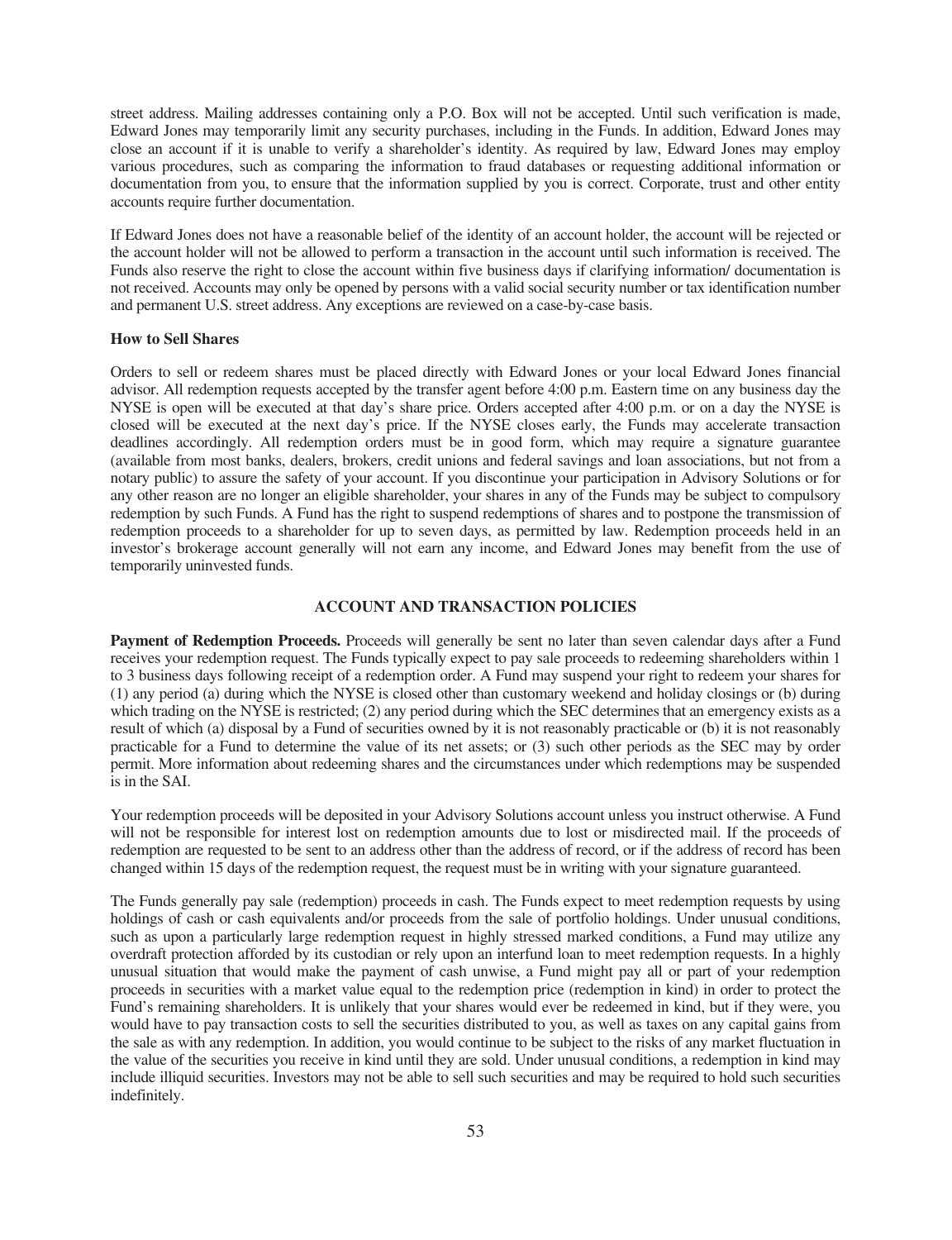**Electronic Delivery.** It is the Funds' policy to deliver documents electronically whenever possible. You may choose to receive Fund documents electronically rather than hard copy by signing up for e-delivery for your Advisory Solutions account with Edward Jones at www.edwardjones.com/accountaccess.

**Unclaimed Property.** Your mutual fund account may be transferred to your state of residence if no activity occurs within your account during the "inactivity period" specified in your state's abandoned property laws.

**Payments to Edward Jones.** Every Advisory Solutions account pays asset-based fees to Edward Jones for investment advisory services which varies based on the amount of money in the Advisory Solutions account. Please refer to your updated Advisory Solutions Brochure for more information about payments to Edward Jones for investment advisory services related to your Advisory Solutions account. These fees and payments are not reflected in the fees and expenses described elsewhere in this Prospectus.

# **TOOLS TO COMBAT FREQUENT TRANSACTIONS**

Frequent purchases and redemptions of Fund shares may interfere with the efficient management of a Fund's portfolio by its portfolio managers, increase portfolio transaction costs, and have a negative effect on a Fund's long-term shareholders. For example, in order to handle large flows of cash into and out of a Fund, the portfolio managers may need to allocate more assets to cash or other short-term investments or sell securities, rather than maintaining full investment in securities selected to achieve a Fund's investment objective. Frequent trading may cause a Fund to sell securities at less favorable prices. Transaction costs, such as brokerage commissions and market spreads, can detract from a Fund's performance. In addition, the return received by long-term shareholders may be reduced when trades by other shareholders are made in an effort to take advantage of certain pricing discrepancies, when, for example, it is believed that a Fund's share price, which is determined at the close of the NYSE on each trading day, does not accurately reflect the value of a Fund's portfolio securities.

Because of the potential harm to a Fund and its long-term shareholders, the Board has approved policies and procedures that are intended to discourage and prevent excessive trading and market timing abuses through the use of various surveillance and other techniques. Under these policies and procedures, a Fund may limit additional purchases of Fund shares by shareholders whom the Adviser reasonably believes to be engaged in these excessive trading activities. The intent of the policies and procedures is not to inhibit legitimate strategies, such as asset allocation, dollar cost averaging, or similar activities that may nonetheless result in frequent trading of Fund shares. For this reason, the Board has not adopted any specific restrictions on purchases and sales of Fund shares, but the Funds reserve the right to reject any purchase of Fund shares with or without prior notice to the account holder. In cases where surveillance of a particular account establishes what the Adviser reasonably believes to be actual market timing activity, a Fund will seek to block future purchases and exchanges of Fund shares by that account. Where surveillance of a particular account indicates activity that the Adviser reasonably believes could be either excessive or for illegitimate purposes, a Fund may seek to block future purchases and exchanges of Fund shares by that account or permit the account holder to justify the activity. Although these policies are designed to deter frequent trading, none of these measures alone nor all of them taken together eliminate the possibility that frequent trading in a Fund will occur.

The policies apply to any account, whether an individual account or accounts with financial intermediaries, such as investment advisers, introducing brokers and retirement plan administrators, commonly called omnibus accounts, where the intermediary holds Fund shares for a number of its customers in one account. The Funds and its service providers will use reasonable efforts to work with financial intermediaries to identify excessive short-term trading in omnibus accounts that may be detrimental to a Fund. However, there can be no assurance that the monitoring of omnibus account level trading will enable a Fund to identify or prevent all such trading by a financial intermediary's customers.

#### **DIVIDENDS AND DISTRIBUTIONS**

Each Fund will make distributions of dividends and capital gains, if any, at least annually. A Fund may make an additional payment of dividends or other distributions if it deems it to be desirable or necessary at other times during any year.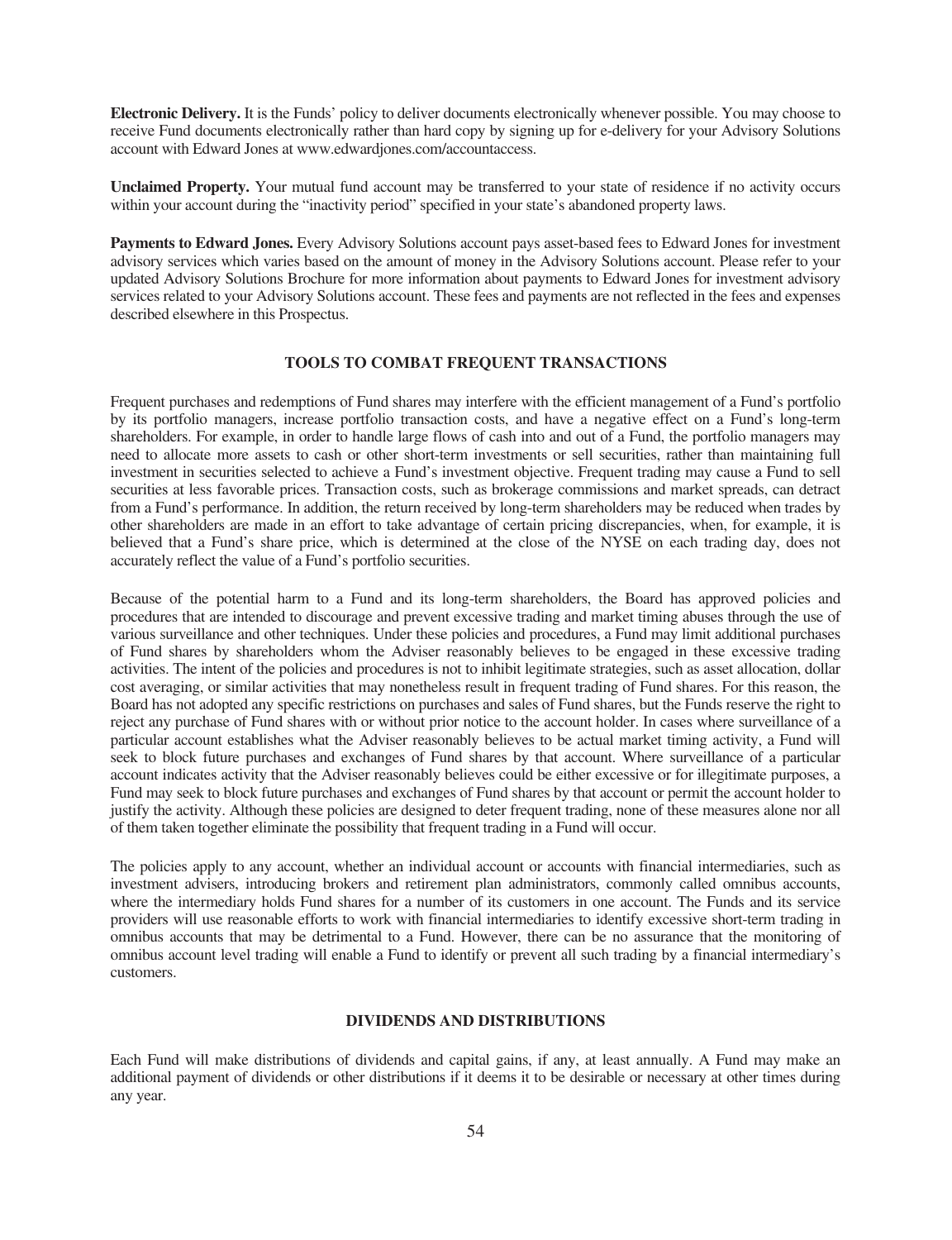All distributions will be reinvested in shares of the relevant Fund. Generally, distributions are taxable events for shareholders whether the distributions are received in cash or reinvested.

# **TAX CONSEQUENCES**

You should always consult your tax advisor for specific guidance regarding the federal, state and local tax effects of your investment in the Funds. The following is a summary of the U.S. federal income tax consequences of investing in the Funds. This summary does not apply to shares held in an individual retirement account or other tax-qualified plans, which are generally not subject to current tax. Transactions relating to shares held in such accounts may, however, be taxable at some time in the future. This summary is based on current tax laws, which may change.

You are urged to consult your own tax advisor regarding your investment in the Funds.

Each Fund intends to elect and to continue to qualify to be taxed as a regulated investment company (a "RIC") under Subchapter M of the Code. As a RIC, each Fund is generally not subject to U.S. federal income tax if it timely distributes its income as required by the tax law and satisfies certain other requirements that are described in the SAI.

Each Fund generally intends to operate in a manner such that it will not be liable for federal income or excise taxes.

The Funds use a tax management technique known as highest in, first out. Using this technique, the portfolio holdings that have experienced the smallest gain or largest loss are sold first in an effort to minimize capital gains and enhance after-tax returns.

The Funds intend to distribute substantially all of their net investment income and net realized capital gains, if any. You will generally be taxed on a Fund's distributions, regardless of whether you reinvest them or receive them in cash. Each Fund's distributions of net investment income (other than distributions of exempt-interest dividends) and shortterm capital gains are generally taxable to you at ordinary income tax rates or at the lower capital gains rates that apply to individuals receiving qualified dividend income. Distributions that are reported by a Fund as qualified dividend income are generally taxable at the rates applicable to long-term capital gains and currently set at a maximum tax rate for individuals at 20% (lower rates apply to individuals in lower tax brackets). Qualified dividend income is, in general, dividend income from taxable domestic corporations and certain foreign corporations (e.g., foreign corporations incorporated in a possession of the United States or in certain countries with a comprehensive tax treaty with the United States, or the stock of which is readily tradable on an established securities market in the United States). Certain of the Funds' investment strategies may limit their ability to make distributions eligible for the reduced rates applicable to qualified dividend income.

Corporate shareholders may be entitled to a dividends received deduction for the portion of dividends they receive that are attributable to dividends received by a Fund (directly or in some cases indirectly) from U.S. corporations, subject to certain limitations. In view of the investment policy of the International Equity Fund, it is generally not expected that dividends from domestic corporations will be part of the gross income of the Fund and, accordingly, the distributions by the Fund are unlikely to be eligible for the dividends received deduction for corporate shareholders. In addition, certain of the other Funds' investment strategies may limit their ability to make distributions eligible for the dividends received deduction.

Distributions that are reported by each Fund as long-term capital gain, if any, are taxable to you as long-term capital gain, regardless of how long you have held your shares. Distributions may also be subject to certain state and local taxes. Some Fund distributions may also include nontaxable returns of capital. Return of capital distributions reduce your tax basis in your Fund shares and are treated as gain from the sale of the shares to the extent your basis would be reduced below zero.

Distributions of capital gain and distributions of net investment income received shortly after the purchase of shares reduce the NAV of a Fund's shares by the amount of the distribution. If you purchase shares just prior to a distribution, the purchase price would reflect the amount of the upcoming distribution. In this case, you are taxed on the distribution even though, as an economic matter, the distribution represents a return of your investment. This is known as "buying a dividend" and should be avoided by taxable investors.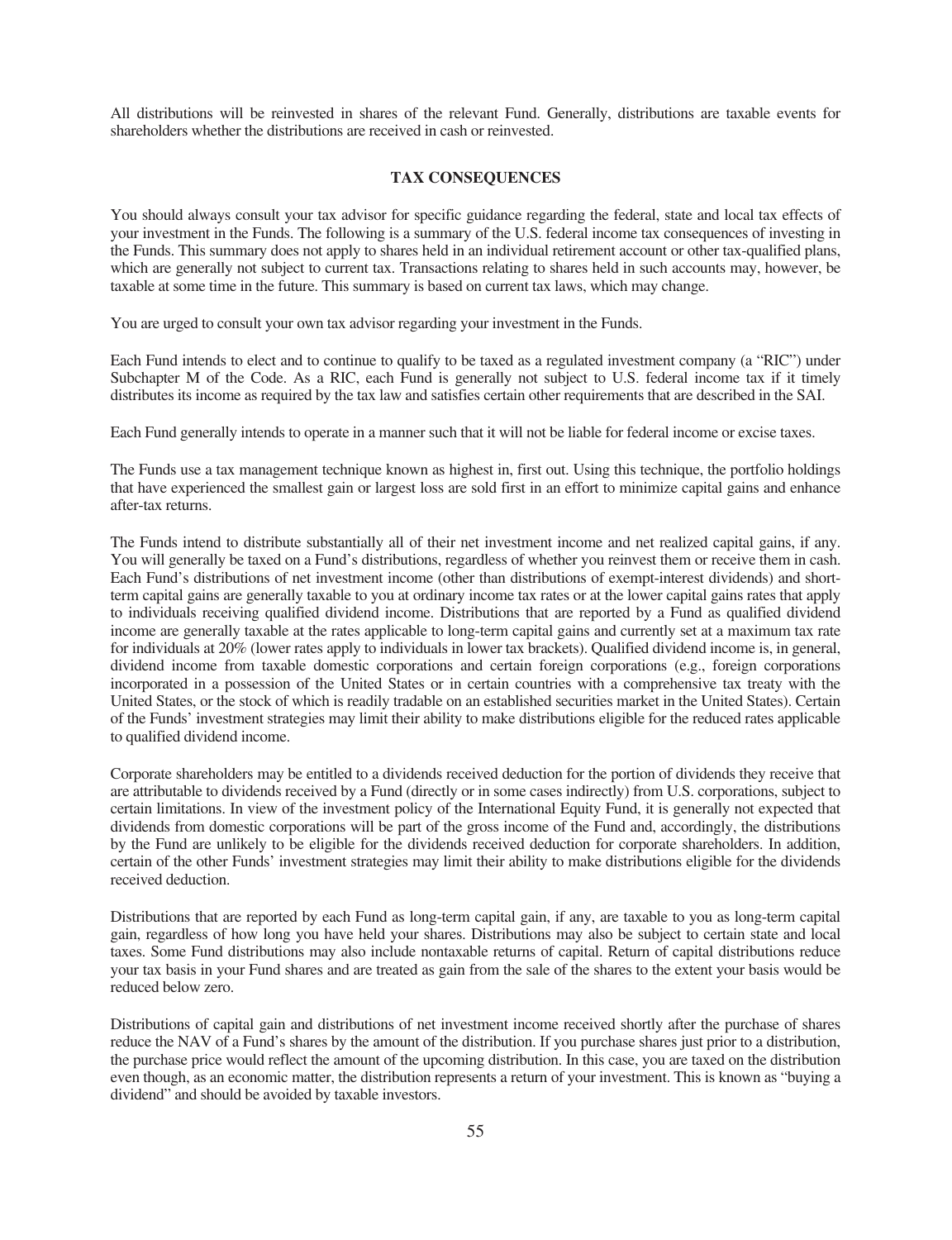The sale or exchange of a Fund's shares is a taxable transaction for federal income tax purposes. You will recognize a gain or loss on such transactions equal to the difference, if any, between the amount of your net sales proceeds and your tax basis in the Fund shares. Such gain or loss will be capital gain or loss if you held your Fund shares as capital assets. Any capital gain or loss will generally be treated as long-term capital gain or loss if you held the Fund shares for more than twelve months at the time of the sale or exchange, and otherwise as short-term capital gain or loss. Any capital loss arising from the sale or exchange of shares held for six months or less, however, will be treated as longterm capital loss to the extent of the amount of net long-term capital gain distributions with respect to those shares. In addition, any capital loss arising from the sale or exchange of shares held for six months or less will be disallowed to the extent of the amount of exempt-interest dividends received with respect to those shares. For tax purposes, an exchange of Fund shares for shares of a different fund is the same as a sale.

A Fund may be required to withhold federal income tax at the federal backup withholding rate of 24% on all taxable distributions and redemption proceeds otherwise payable to you if you fail to provide the Fund with your correct taxpayer identification number or to make required certifications, or if you have been notified by the IRS that you are subject to backup withholding. Backup withholding is not an additional tax. Rather, any amounts withheld may be credited against your federal income tax liability, so long as you provide the required information or certification.

After December 31 of each year, the Funds will mail you, or provide Edward Jones as sponsor of Advisory Solutions, reports containing information about the income tax classification of distributions paid during the year. Distributions declared in October, November or December to shareholders of record on a specified date in such a month, but paid in January, are taxable as if they were paid on December 31 of the calendar year in which declared. Under this rule, therefore, a shareholder may be taxed in one year on dividends or distributions actually received in January of the following year.

U.S. individuals with income exceeding \$200,000 (\$250,000 if married and filing jointly), are subject to a 3.8% tax that applies to "net investment income," including interest, dividends and capital gains received from the Fund (including capital gains realized on the sale or exchange of shares of the Fund). Exempt-interest dividends do not constitute "net investment income" for this purpose.

The Funds (or their administrative agent) must report to the IRS and furnish to Fund shareholders the cost basis information for purchases of Fund shares. In addition to reporting the gross proceeds from the sale of Fund shares, each Fund (or its administrative agent) is required to report the cost basis information for such shares and report whether these shares had a short-term or long-term holding period. For each sale of Fund shares, a Fund will permit its shareholders to elect from among several IRS-accepted cost basis methods, including the average cost basis method. In the absence of an election, a Fund will use the default cost basis method which, if applicable, will be provided to you by your financial adviser in a separate communication. The cost basis method elected by the Fund shareholder (or the cost basis method applied by default) for each sale of Fund shares may not be changed after the settlement date of each such sale of Fund shares. Fund shareholders should consult their tax advisors to determine the best IRS-accepted cost basis method for their tax situation and to obtain more information about how cost basis reporting applies to them. Shareholders also should carefully review the cost basis information provided to them by the Funds and make any additional basis, holding period, or other adjustments that are required when reporting these amounts on their federal income tax returns.

Each Fund may invest in foreign securities and therefore may be subject to foreign withholding taxes with respect to dividends or interest the Fund received from sources in foreign countries. If more than 50% of the total assets of a Fund consist of foreign securities, the Fund will be eligible to elect to treat some of those taxes as a distribution to shareholders, which would allow shareholders to offset some of their U.S. federal income tax. A Fund (or its administrative agent) will notify you if it makes such an election and provide you with the information necessary to reflect foreign taxes paid on your income tax return.

A Fund may invest in REITs. Investments in REIT equity securities may require the Fund to accrue and distribute income not yet received. To generate sufficient cash to make the requisite distributions, the Fund may be required to sell securities in its portfolio (including when it is not advantageous to do so) that it otherwise would have continued to hold. A Fund's investments in REIT equity securities may at other times result in the Fund's receipt of cash in excess of the REIT's earnings; if the Fund distributes these amounts, these distributions could constitute a return of capital to the Fund's shareholders for federal income tax purposes. Dividends paid by a REIT, other than capital gain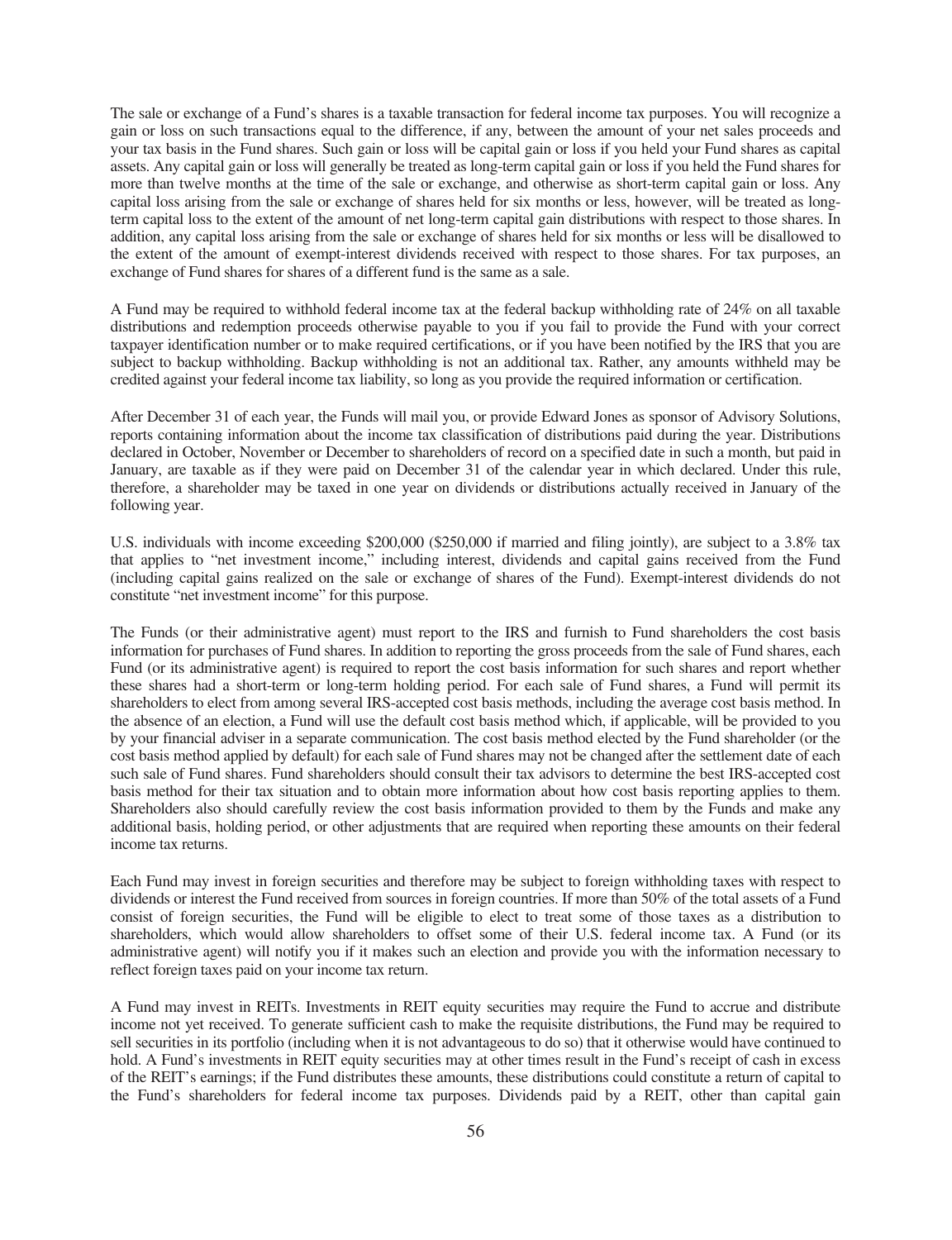distributions, will be taxable as ordinary income up to the amount of the REIT's current and accumulated earnings and profits. Capital gain dividends paid by a REIT to a Fund will be treated as long-term capital gains by the Fund and, in turn, may be distributed by the Fund to its shareholders as a capital gain distribution. Dividends received by a Fund from a REIT generally will not constitute qualified dividend income and will not qualify for the dividends received deduction. If a REIT is operated in a manner such that it fails to qualify as a REIT, an investment in the REIT would become subject to double taxation, meaning the taxable income of the REIT would be subject to federal income tax at the regular corporate rate without any deduction for dividends paid to shareholders and the dividends would be taxable to shareholders as ordinary income (or possibly as qualified dividend income) to the extent of the REIT's current and accumulated earnings and profits.

"Qualified REIT dividends" (i.e., ordinary REIT dividends other than capital gain dividends and portions of REIT dividends designated as qualified dividend income eligible for capital gain tax rates) are eligible for a 20% deduction by non-corporate taxpayers. This deduction, if allowed in full, equates to a maximum effective tax rate of 29.6% (37% top rate applied to income after 20% deduction). Distributions by a Fund to its shareholders that are attributable to qualified REIT dividends received by the Fund and which the Fund properly reports as "section 199A dividends," are treated as "qualified REIT dividends" in the hands of non-corporate shareholders. A section 199A dividend is treated as a qualified REIT dividend only if the shareholder receiving such dividend holds the dividend-paying RIC shares for at least 46 days of the 91-day period beginning 45 days before the shares become ex-dividend, and is not under an obligation to make related payments with respect to a position in substantially similar or related property. A Fund is permitted to report such part of its dividends as section 199A dividends as are eligible, but is not required to do so.

Because each shareholder's tax situation is different, you should consult your tax advisor about the tax implications of an investment in the Funds.

For further information about the tax effects of investing in the Funds, including state and local tax matters, please see the SAI.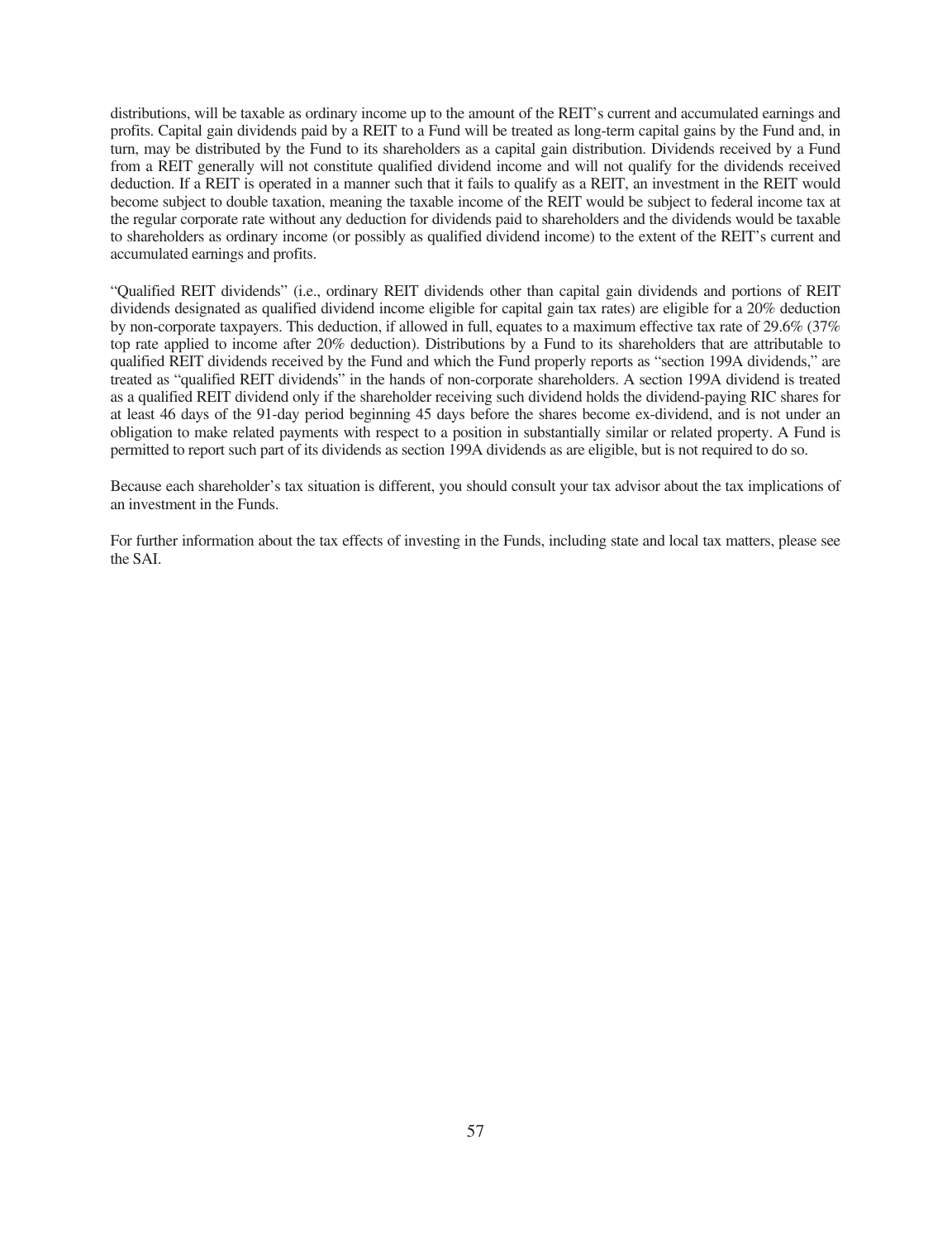# **TRADEMARKS**

<span id="page-59-0"></span>The Russell 1000® Index, Russell 1000® Growth Index, Russell Midcap® Index, Russell Midcap® Growth Index, Russell Midcap® Value Index, Russell 2000® Index, Russell 2000® Growth Index, and Russell 2000® Value Index, Russell 2500® Index, Russell 2500® Growth Index, and Russell 2500® Value Index (each, an "Index" and collectively, the "Indices") are trademarks of Frank Russell Company ("Russell") and have been licensed for use by the Trust. The Trust and the Funds are not in any way sponsored, endorsed, sold or promoted by Russell or the London Stock Exchange Group companies ("LSEG") (together the "Licensor Parties") and none of the Licensor Parties make any claim, prediction, warranty or representation whatsoever, expressly or impliedly, either as to (i) the results to be obtained from the use of an Index (upon which a portion of a Fund based), (ii) the figure at which the Index is said to stand at any particular time on any particular day or otherwise, or (iii) the suitability of the Index for the purpose to which it is being put in connection with the Fund. None of the Licensor Parties have provided or will provide any financial or investment advice or recommendation in relation to the Index to the Trust or the Funds or to their clients. The Indices are calculated by Russell or its agent. None of the Licensor Parties shall be (a) liable (whether in negligence or otherwise) to any person for any error in the Index or (b) under any obligation to advise any person of any error therein.

THE FUNDS ARE NOT SPONSORED, ENDORSED, SOLD OR PROMOTED BY MSCI, INC. ("MSCI"), ANY OF ITS AFFILIATES, ANY OF ITS INFORMATION PROVIDERS OR ANY OTHER THIRD PARTY INVOLVED IN, OR RELATED TO, COMPILING, COMPUTING OR CREATING ANY MSCI INDEX (COLLECTIVELY, THE "MSCI PARTIES"). THE MSCI INDEXES ARE THE EXCLUSIVE PROPERTY OF MSCI. MSCI AND THE MSCI INDEX NAMES ARE SERVICE MARK(S) OF MSCI OR ITS AFFILIATES AND HAVE BEEN LICENSED FOR USE FOR CERTAIN PURPOSES BY THE TRUST. NONE OF THE MSCI PARTIES MAKES ANY REPRESENTATION OR WARRANTY, EXPRESS OR IMPLIED, TO THE ISSUER OR OWNERS OF THE FUNDS OR ANY OTHER PERSON OR ENTITY REGARDING THE ADVISABILITY OF INVESTING IN FUNDS GENERALLY OR IN THESE FUNDS PARTICULARLY OR THE ABILITY OF ANY MSCI INDEX TO TRACK CORRESPONDING STOCK MARKET PERFORMANCE. MSCI OR ITS AFFILIATES ARE THE LICENSORS OF CERTAIN TRADEMARKS, SERVICE MARKS AND TRADE NAMES AND OF THE MSCI INDEXES WHICH ARE DETERMINED, COMPOSED AND CALCULATED BY MSCI WITHOUT REGARD TO THESE FUNDS OR THE ISSUER OR OWNERS OF THIS FUND OR ANY OTHER PERSON OR ENTITY. NONE OF THE MSCI PARTIES HAS ANY OBLIGATION TO TAKE THE NEEDS OF THE ISSUER OR OWNERS OF THE FUNDS OR ANY OTHER PERSON OR ENTITY INTO CONSIDERATION IN DETERMINING, COMPOSING OR CALCULATING THE MSCI INDEXES. NONE OF THE MSCI PARTIES IS RESPONSIBLE FOR OR HAS TO PARTICIPATE IN THE DETERMINATION OF THE TIMING OF, PRICES AT, OR QUANTITIES OF THE FUNDS TO BE ISSUED OR IN THE DETERMINATION OR CALCULATION OF THE EQUATION BY OR THE CONSIDERATION INTO WHICH THE FUNDS ARE REDEEMABLE. FURTHER, NONE OF THE MSCI PARTIES HAS ANY OBLIGATION OR LIABILITY TO THE ISSUER OR OWNERS OF THE FUNDS OR ANY OTHER PERSON OR ENTITY IN CONNECTION WITH THE ADMINISTRATION, MARKETING OR OFFERING OF THE FUNDS.

ALTHOUGH MSCI SHALL OBTAIN INFORMATION FOR INCLUSION IN OR FOR USE IN THE CALCULATION OF THE MSCI INDEXES FROM SOURCES THAT MSCI CONSIDERS RELIABLE, NONE OF THE MSCI PARTIES WARRANTS OR GUARANTEES THE ORIGINALITY, ACCURACY AND/OR THE COMPLETENESS OF ANY MSCI INDEX OR ANY DATA INCLUDED THEREIN. NONE OF THE MSCI PARTIES MAKES ANY WARRANTY, EXPRESS OR IMPLIED, AS TO RESULTS TO BE OBTAINED BY THE ISSUER OF THE FUNDS, OWNERS OF THE FUNDS, OR ANY OTHER PERSON OR ENTITY, FROM THE USE OF ANY MSCI INDEX OR ANY DATA INCLUDED THEREIN. NONE OF THE MSCI PARTIES SHALL HAVE ANY LIABILITY FOR ANY ERRORS, OMISSIONS OR INTERRUPTIONS OF OR IN CONNECTION WITH ANY MSCI INDEX OR ANY DATA INCLUDED THEREIN. FURTHER, NONE OF THE MSCI PARTIES MAKES ANY EXPRESS OR IMPLIED WARRANTIES OF ANY KIND, AND THE MSCI PARTIES HEREBY EXPRESSLY DISCLAIM ALL WARRANTIES OF MERCHANTABILITY AND FITNESS FOR A PARTICULAR PURPOSE, WITH RESPECT TO EACH MSCI INDEX AND ANY DATA INCLUDED THEREIN. WITHOUT LIMITING ANY OF THE FOREGOING, IN NO EVENT SHALL ANY OF THE MSCI PARTIES HAVE ANY LIABILITY FOR ANY DIRECT, INDIRECT, SPECIAL, PUNITIVE, CONSEQUENTIAL OR ANY OTHER DAMAGES (INCLUDING LOST PROFITS) EVEN IF NOTIFIED OF THE POSSIBILITY OF SUCH DAMAGES.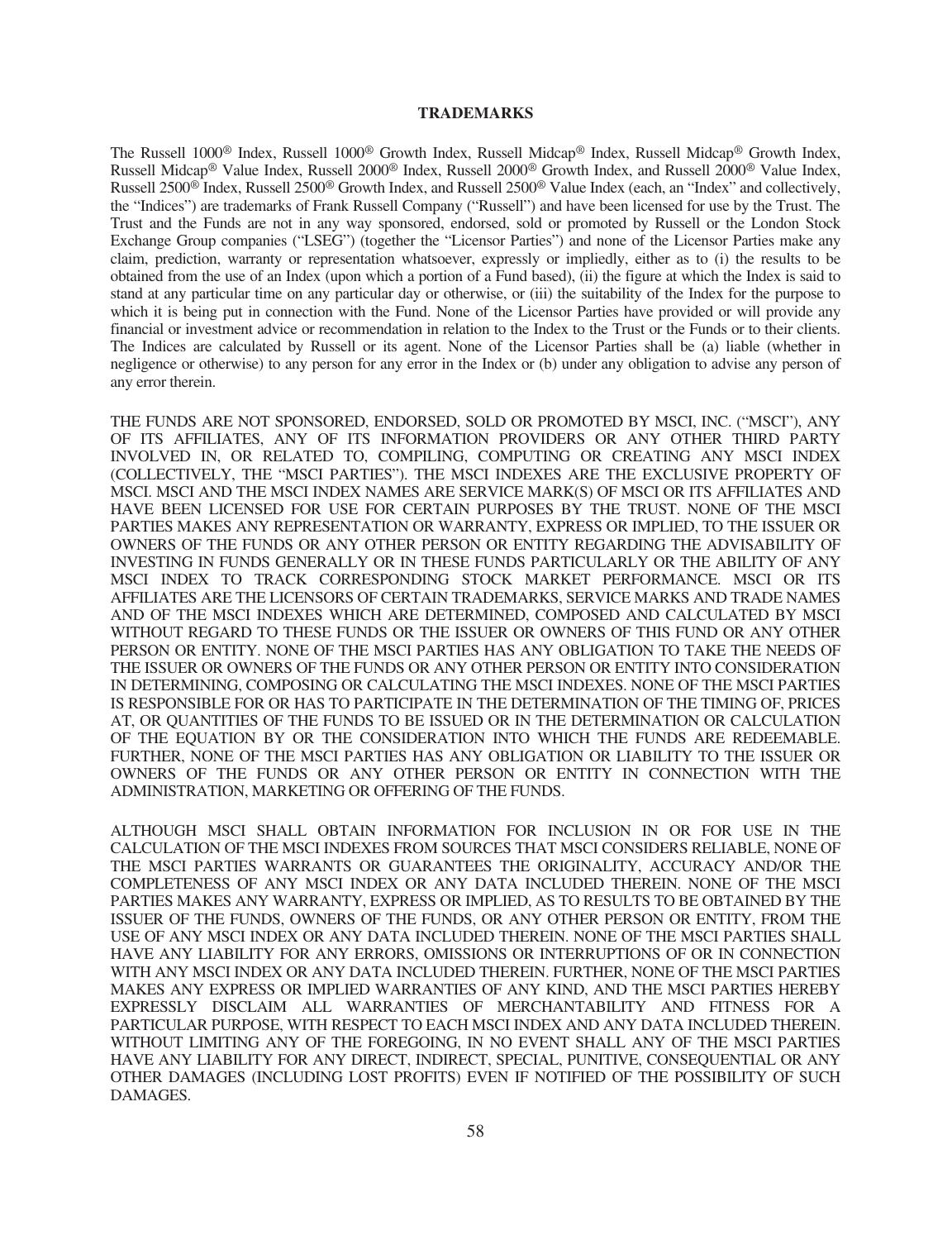# **FINANCIAL HIGHLIGHTS**

<span id="page-60-0"></span>Because the Funds have not commenced operations as of the date of this prospectus, financial highlights are not available.